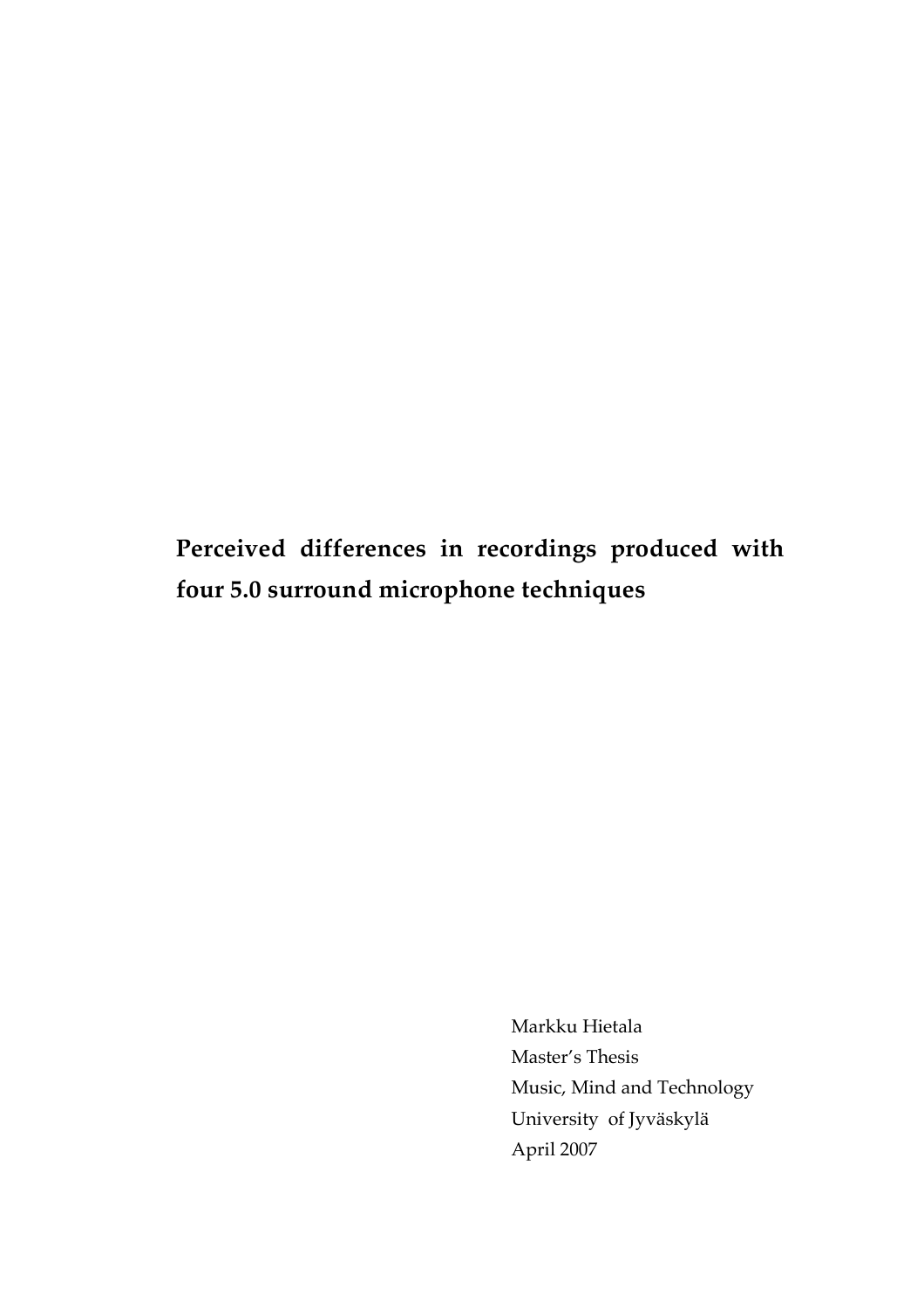| Tiedekunta – Faculty Humanities                                                                                 | Laitos – Department Music               |
|-----------------------------------------------------------------------------------------------------------------|-----------------------------------------|
| ∥Tekijä – Author<br>Markku Hietala                                                                              |                                         |
| Työn nimi – Title Perceived differences in recordings produced with four 5.0<br>surround microphone techniques. |                                         |
| ∥Oppiaine – Subject Music, Mind and Työn laji – Level<br>Technology                                             | Master's Thesis                         |
| Aika – Month and year April, 2007                                                                               | Sivumäärä – Number of pages<br>$42 + 3$ |
| ∥Tiivistelmä – Abstract                                                                                         |                                         |

Recently, the surround sound has enjoyed an increased popularity among audio professionals and consumers. The increase in surround music recording has raised quite a few questions concerning the best possible equipment, microphone choice and microphone setup. Several theories have been established to optimize the microphone setup in recording situation.

Different microphone setups or microphone arrays are based on various psychoacoustical theories and aesthetic preferences.

This research compared four different 5.0 surround microphone techniques in listening test. The evaluated variables were sound source depth and width, the amount of ambience and the naturalness in the recording.

Asiasanat – Keywords surround sound, microphone techniques, recording, listening test

Säilytyspaikka – Depository

Muita tietoja – Additional information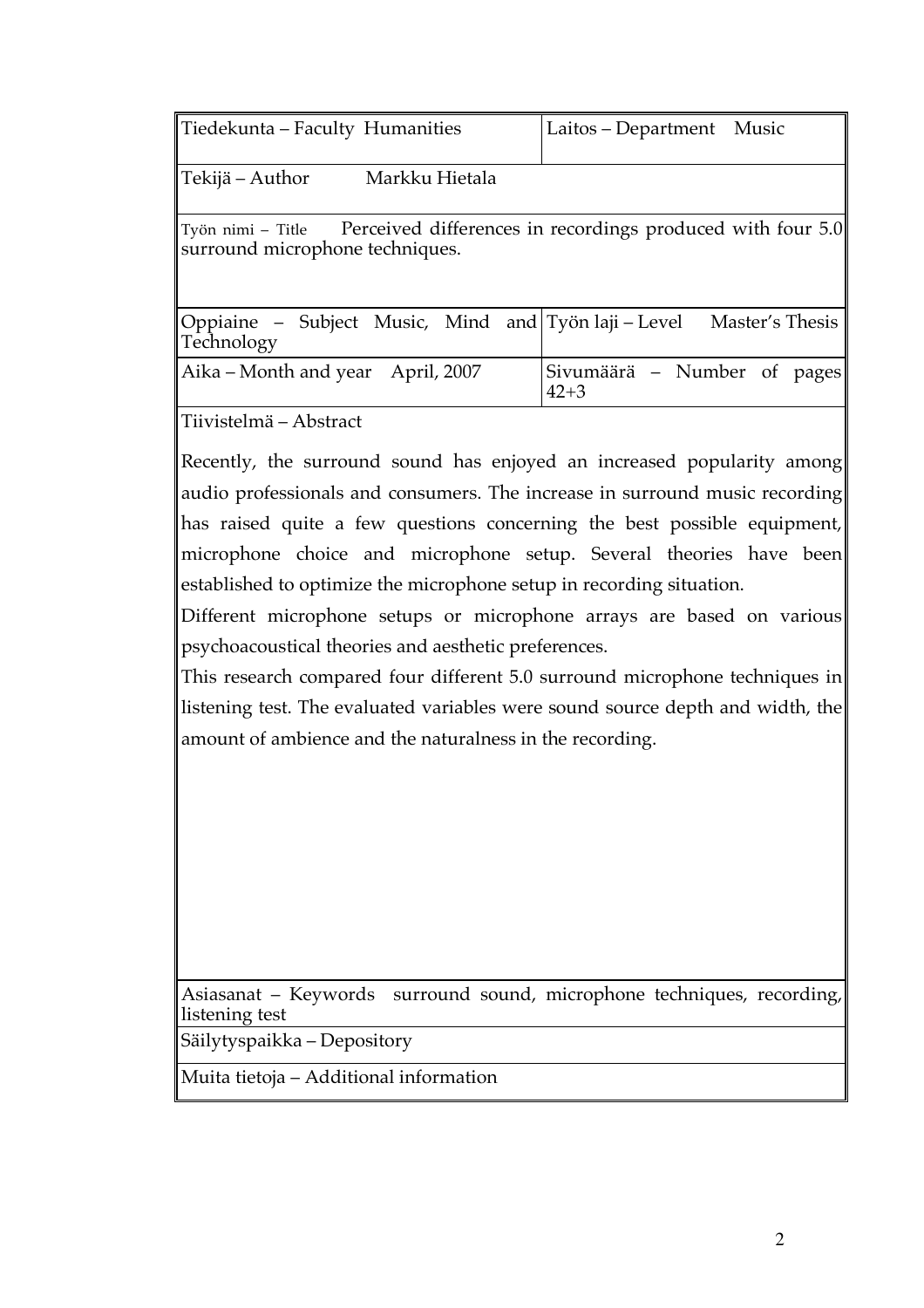Table of contents

| $\mathbf{1}$   |                                                  |    |
|----------------|--------------------------------------------------|----|
| 2              |                                                  |    |
|                |                                                  |    |
|                |                                                  | 7  |
|                |                                                  | 7  |
|                |                                                  | 8  |
|                | The matrixed and the discrete systems 8<br>2.4.1 |    |
|                |                                                  | 9  |
|                |                                                  | 9  |
|                |                                                  | 11 |
| 3              |                                                  |    |
|                |                                                  |    |
|                |                                                  |    |
|                |                                                  |    |
|                |                                                  |    |
|                |                                                  |    |
|                |                                                  | 24 |
| $\overline{4}$ |                                                  | 25 |
|                |                                                  |    |
|                |                                                  |    |
|                |                                                  |    |
|                |                                                  | 29 |
|                | 4.5 The influence of the room                    | 31 |
| 5              |                                                  | 34 |
| 6              |                                                  | 38 |
| 7              |                                                  | 40 |
| 8              | <b>APPENDIX</b>                                  | 43 |
|                |                                                  | 43 |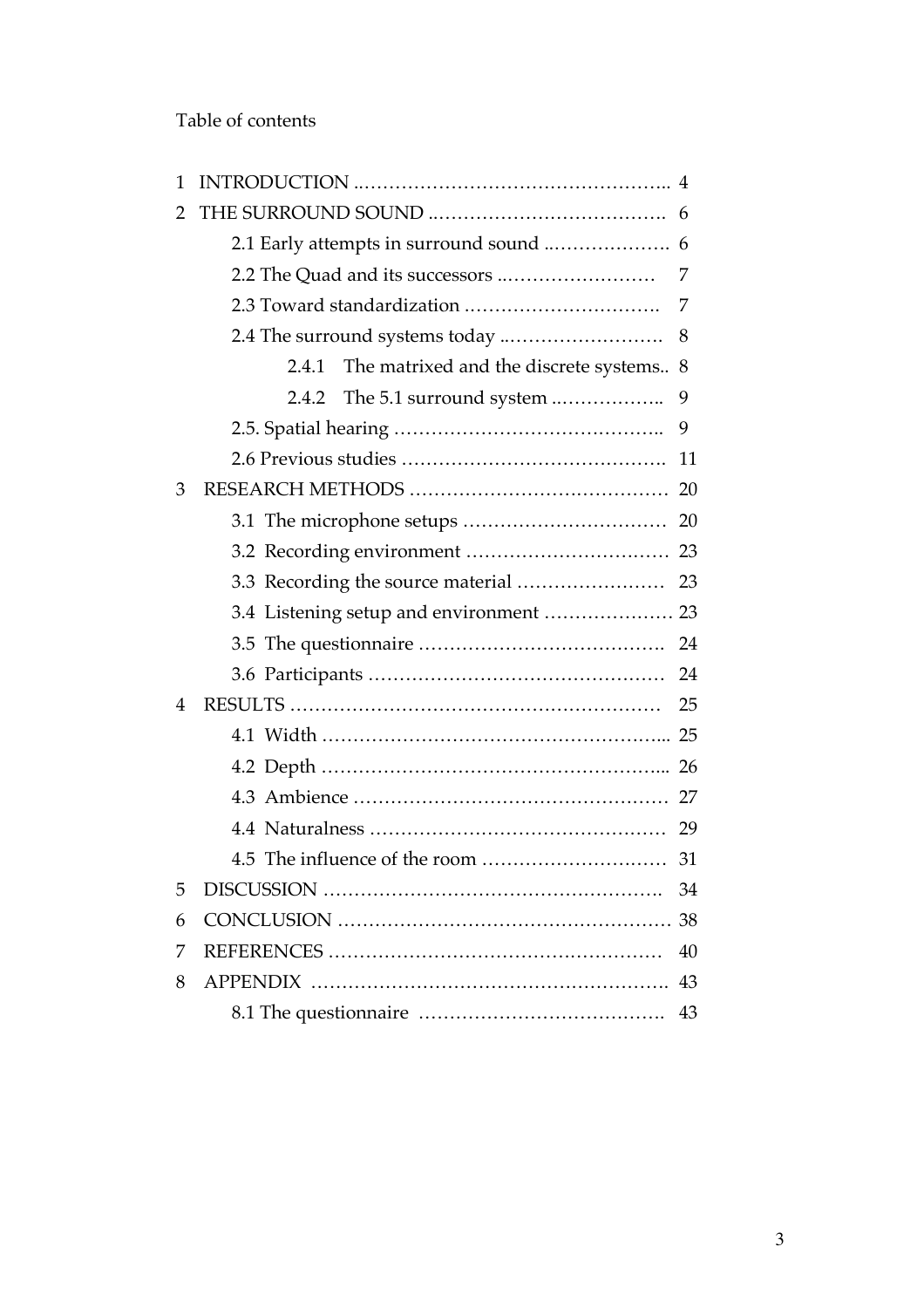#### **1 INTRODUCTION**

We live in a world of surround sound. Our natural environment is a surround sound environment. Our hearing system has evolved to perceive sounds arriving from all around us. It is rather surprising that only relatively recently the surround sound has enjoyed an increased popularity among audio professionals and consumers. Admittedly, the surround sound has been around for decades, but only in the 1980's the 5.1 surround was developed to a movie sound standard (Holman, 2000). Later the same standard was adopted for digital television and music as well. The invent of the DVD in 1990's brought the surround sound to consumers. The increase in surround music recording has raised quite a few questions concerning the best possible equipment, microphone choice and microphone setup. Different setups are based on various psychoacoustical theories and aesthetic preferences.

From the available literature on concert hall design (Essert, 1997), psychoacoustics (Blauert, 1983; Campbell & Greated, 1987; Griesinger, 2000; Holman, 2000; Theile, 2001) and the application of psychoacoustic theories to surround sound recording (Griesinger, 2000; Holman, 2000; Theile, 2001; Williams & Le Du, 2000) one can conclude that the early lateral reflections are essential in creating a natural impression of depth, width and ambience in a recording. However, not all the research supports this view. On the contrary, it has been argued that the importance of early reflections has been overestimated (Neher, Rumsey & Brooks, 2002). Also, a claim has been made that the early reflections actually deteriorate the feeling of the captured spaciousness in the recording (Griesinger, 1998).

If uncorrelated early lateral reflections are indeed essential for creating a natural sounding imaging and ambience, and if these reflections will provide the important cues for perceiving the width and depth of the sound source, one would expect the microphone setups that use side pointing cardioids being superior to other setups. However, the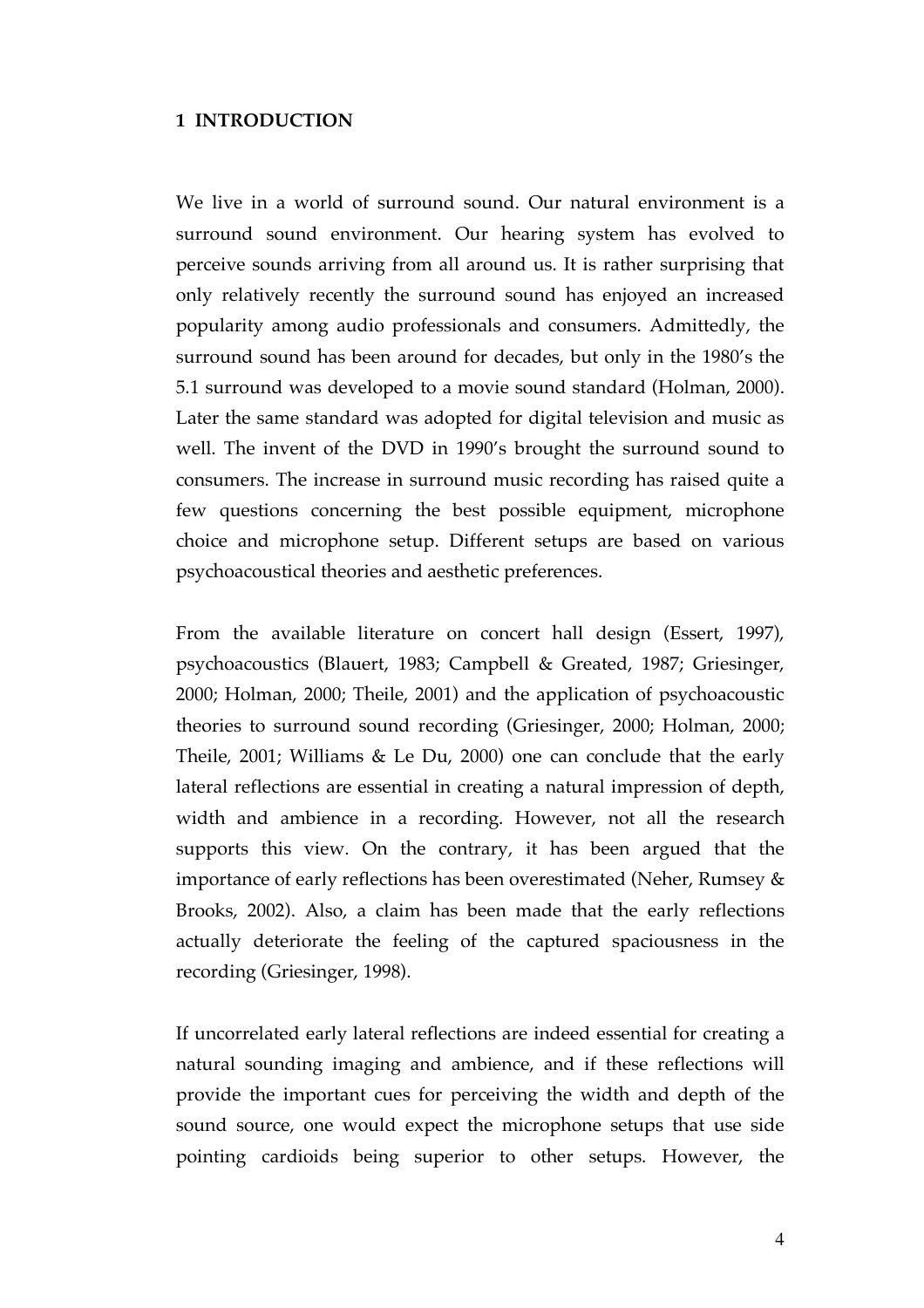omnidirectional microphones are often described having more "open" or "airy" sound due to their 360 degree polar pattern. Would the use of omnidirectional microphones in surround microphone setups result a better ambience reproduction?

This research compared four different 5.0 surround microphone techniques in a listening test. The evaluated variables were sound source width and depth and the amount of ambience in the recording. Also, the naturalness of the overall sound was evaluated. Because the terminology can be problematic and the verbal taxonomies confusing these concepts were further defined in a following way:

**Width** - the perceived lateral width of the sound source. **Depth** - the perceived distance inside the sound source. **Ambience** - the perceived spaciousness around the sound source. **Naturalness** - the perceived naturalness of the sound source

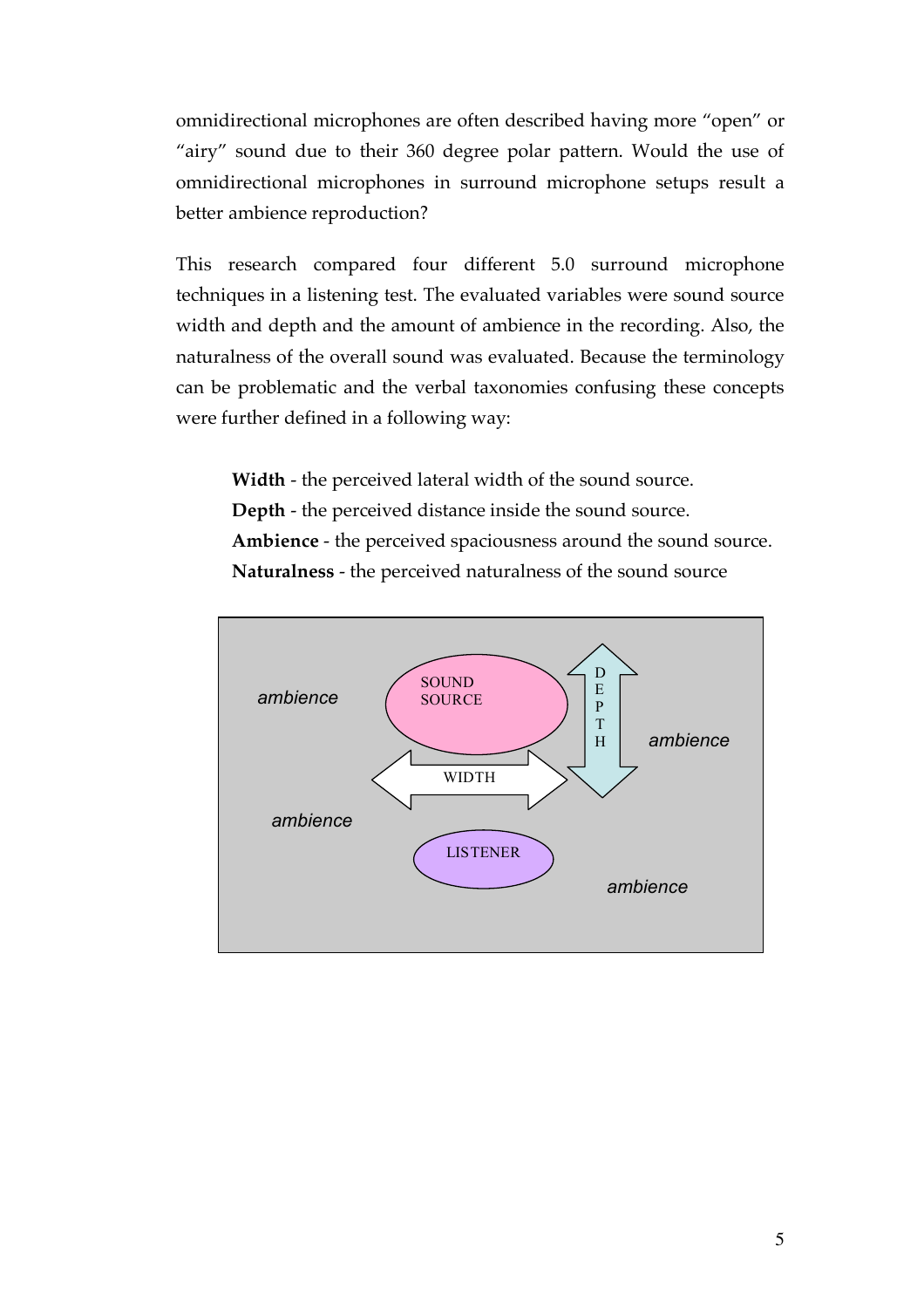#### **2 THE SURROUND SOUND**

The surround sound has been around for decades. The developments and the requirements in the movie sound have resulted the evolution of surround sound systems. The sound and the music in the movie mainly serve to enhance the viewing experience. For music reproduction first the mono and later the stereo sound were considered sufficient. The technical limitations of the home stereo systems and delivery formats long restricted the use of more than two channels. For example, the phonograph record can carry only two signals. And because of the engraving technique, the length of material on a side is restricted. When other formats were developed - the cassette tape and the CD - they followed the two-channel format, mainly because people were accustomed to listen music in stereo and most homes had systems with two loudspeakers.

#### **2.1 Early attempts in surround sound**

The scientist at Bell laboratories experimented with surround at 1930's. They developed a three channel stereophonic system with left, center and right loudspeakers. The system did not use rear surround speakers, since the sound was reproduced in a large, reverberant room. The room acoustics provided enough reflected energy and hence created the feeling of envelopment (Holman, 2000). In 1938 Walt Disney wanted to add surround sound to upcoming animation movie, Fantasia. The Disney engineers developed a technology called Fantasound, a five-channel surround system that had three front speakers and two rear surround speakers. This resembled very closely the currently popular 5.1 surround system. The difference was that the Disney system used only three channels that were reproduced through five loudspeakers (Holman, 2000). The Disney system was only in use a short time with the movie it was designed for.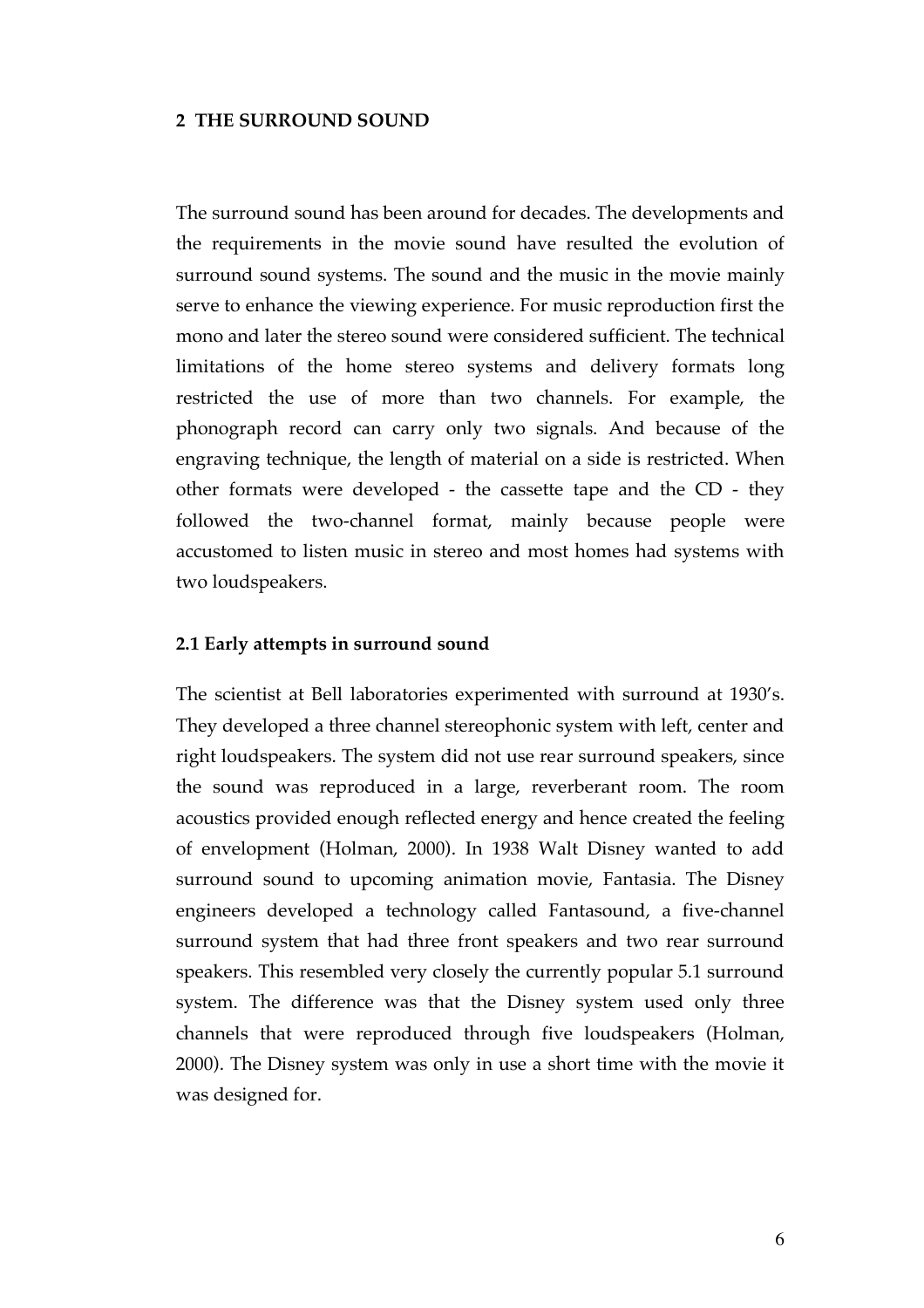In the early 1950's the  $20<sup>th</sup>$  Century Fox began using a four-channel system that had three front channels and a single surround channel. This system was used with many released movies at the time. Simultaneously, six-channel systems were used with the musicals *Oklahoma* and *South Pacific*. These systems used five front speakers behind the screen and a single surround speaker behind the audience. At the same time in Germany a system with several loudspeakers around the listener was introduced. Each loudspeaker received the same signal that was delayed in various ways. This created an illusion of an enveloping sound that surrounded the listener (Steinke, 1996).

## **2.2 The Quad and its successors**

In the late 1960's and early 1970's several matrix –based surround systems were developed. The Quad system was designed for music use and it derived four signals from an ordinary LP using phase and amplitude manipulation. The Quad was short-lived. The consumers were not ready to invest for four loudspeakers. The Dolby Stereo for movie sound was introduced in 1976. Like Quad, it could store four channels worth of sound in the space of two tracks. It used three front speakers and a single surround speaker. The Dolby Stereo had both wider frequency and dynamic range than the preceding systems. It was used with several blockbuster movies of the time, for example, *Star Wars* and *Close Encounters of the Third Kind*. It was soon realized that the low frequency reproduction in movie theaters was inadequate and a low frequency-only channel was introduced (Holman, 2000).

An improved version of the Dolby Stereo, The Dolby Pro Logic, was introduced in 1980's.

## **2.3 Towards standardization**

In 1987 the 5.1 surround was developed to a movie sound standard (Holman, 2000). Later the same standard was adopted for digital television and music as well. The invent of the DVD in 1990's brought the surround sound accompanying movies to consumers. The DVD was designed as a delivery format for home movies, but two competing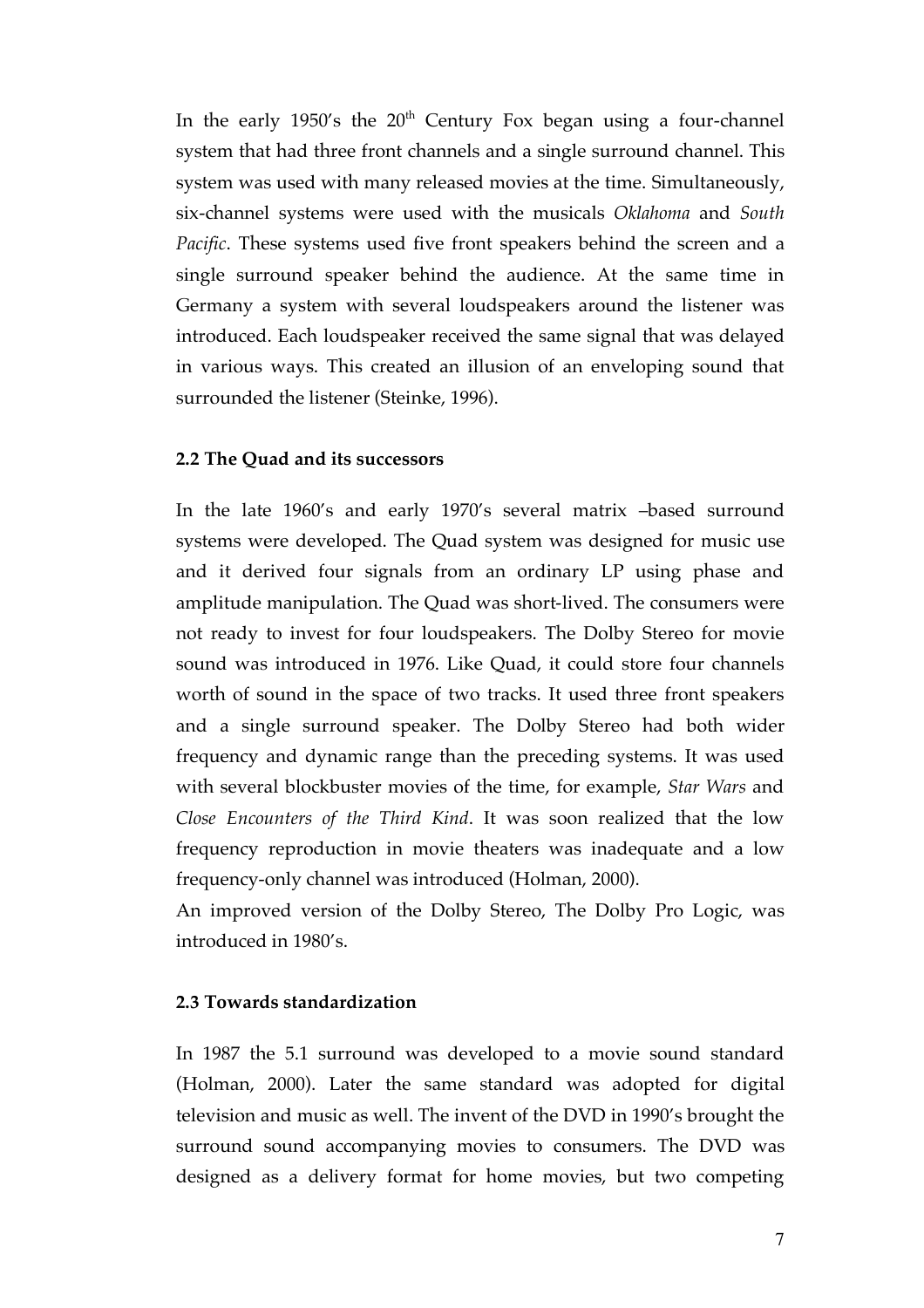formats were developed later for music-only use. The Super Audio CD (SACD) was introduced in 1999 by Philips and Sony. SACD stores data in DSD (Direct Stream Digital) format. It uses single-bit delta-sigma modulation coding method which uses sample rate of 2,8224 MHz (Holman, 2000). A dedicated SACD player is needed to play the multichannel SACD. However, it is possible to make a two-layer disc where the other layer is an ordinary CD, the other layer the stereo or multichannel SACD. The competing format, DVD-Audio was introduced in 2000. DVD-Audio uses linear PCM coding method. It supports 24 bit word lengths and 192 KHz sample rate. A dedicated DVD-Audio player is needed to play the multi-channel audio. Recently, so-called "universal" players have been manufactured. These players have the capability to play back DVD-video, DVD-audio and SACD and CD disks as well (The Recording Academy's Producers & Engineers Wing, 2004).

#### **2.4 The surround systems today**

#### **2.4.1 The matrixed and the discrete systems**

The surround sound can be derived in two ways. The matrix-based systems encode the multi-channel information in two tracks. In sound reproduction this information is recovered to multi-channel format with the use of specific matrixes, mirror image decoding processes. (The Recording Academy's Producers & Engineers Wing, 2004).

For example, in Dolby Stereo the center channel signal was created by summing the left and right channels and then attenuating the resulting signal three decibels. The surround channel was the filtered and delayed sum of the left and right channels. The surround channel signal phase was also shifted 180 degrees (Holman, 2000).

The matrixed surround systems are still widely at use, for example in analog television broadcasts and computer and video games. However, the matrixed surround systems have inherent restrictions due to limited separation between channels and signal shifting problems that are caused by the complex phase correlations in the stereo signal.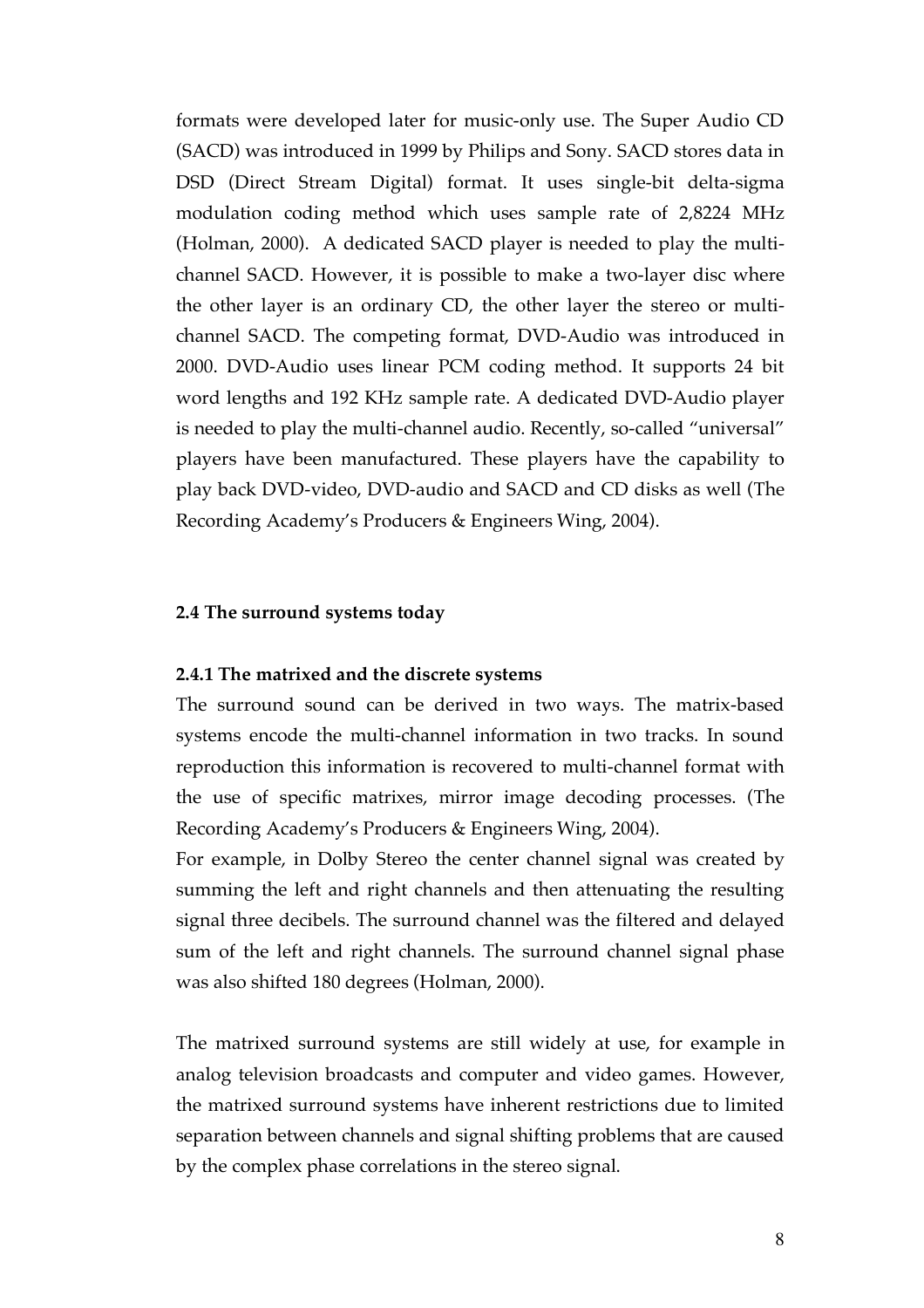The discrete systems use individual channels that each carry unique audio information. Each channel is assigned to a dedicated speaker, sometimes an array of speakers. The DVD-video, DVD-audio and SACD are all discrete systems. The Dolby Digital, DTS (Digital Theatre Systems) and MLP (Meridian Lossless Packing) encoding formats are discrete as well (The Recording Academy's Producers & Engineers Wing, 2004). Discrete surround sound is the best method for delivering music in multichannel audio. However, one needs to keep in mind that there are sound quality differences between the discreet systems, because of the different data compression schemes used. For example, the Dolby Digital uses 11:1 compression, DTS uses 3:1 compression and the MLP used on DVD-A uses 1.85:1 data compression.

#### **2.4.2 The 5.1 surround set up**

The 5.1 surround system is made up of six channels – left, center, right, left surround, right surround and a LFE (low frequency effects) channel. The LFE is the .1 channel since it carries only low frequencies, approximately one tenth the bandwidth of the other channels. There are many other discrete surround systems today - 6.1, 7.1 and 10.2 - but the 5.1 system is a current industry standard specified in 1994 by International Telecommunications Union (ITU specification, ITU-R BS .775). Also, the 5.1 system is the most widely used music-only surround set up today. Music released in SACD and DVD-audio formats is designed for the 5.1 listening setup. Recently, the ITU specification has been criticized because it was done almost entirely with classical music in mind. Also, many technological and aesthetical developments in surround mixing during recent years have demonstrated that the ITU specifications may not be ideal for all music applications. (The Recording Academy's Producers & Engineers Wing, 2004)

#### **2.5 Spatial hearing**

The human sound localization ability is at best very accurate and depends on several auditory cues. The differences caused by the distance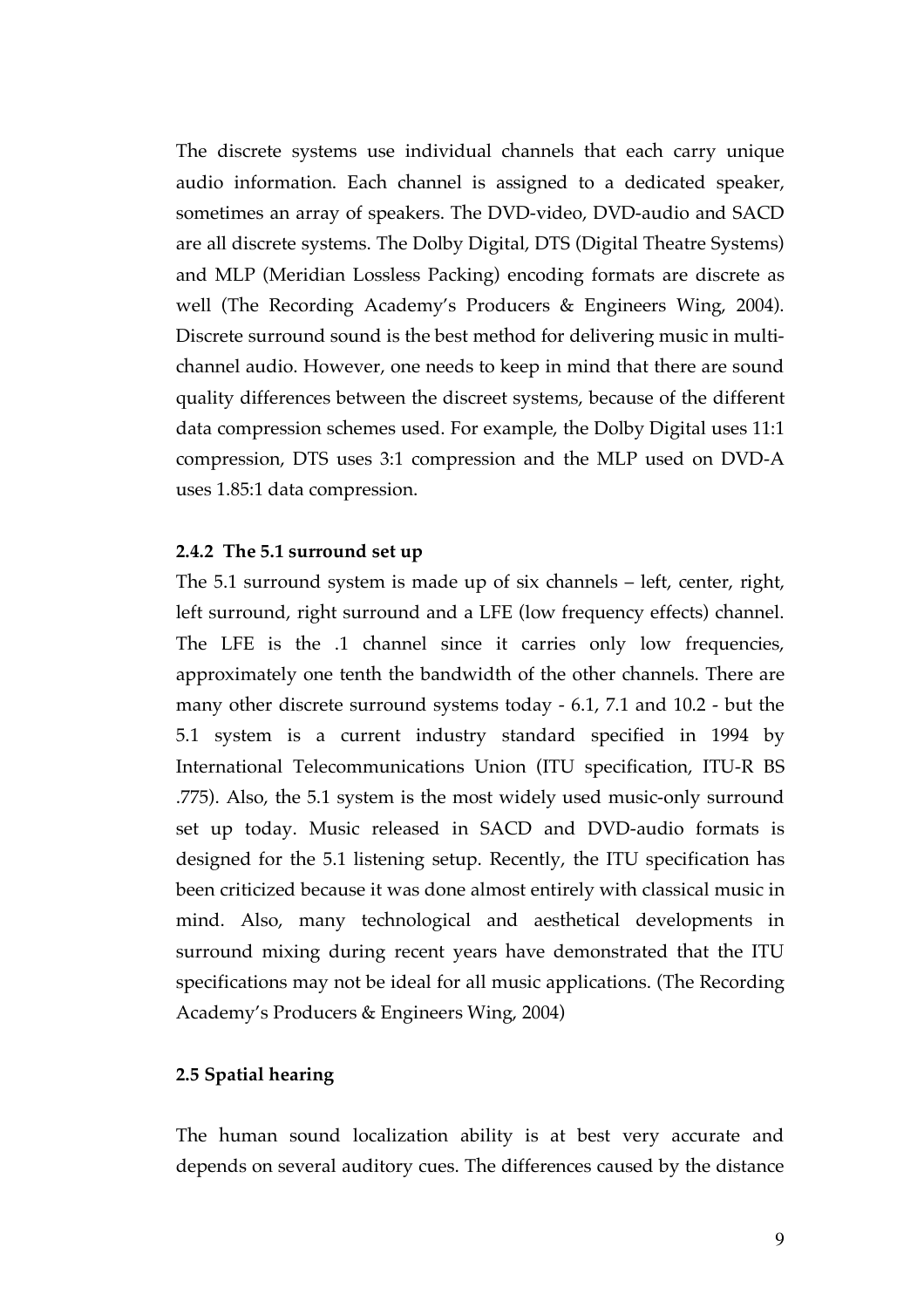between the ears and the filtering and the reflecting effect of the upper torso are called the Head Related Transfer Functions (HRTFs). Each individual has unique HRTF due to differences in head and ear shape and size (Blauert, 1983). The most important localization cues that can be extracted from the HRTFs are the Interaural Time Difference (ITD) and Interaural Level Difference (ILD) (Holman, 2000). For example, the human head is relatively small object compared to a sound having a wavelength of 80 Hz. This corresponds to the low E string on guitar. The wavelength is approximately 4,2 meters long and thus, is not shadowed or blocked by the head and the sound arrives both ears at the same level but in slightly different time. With low frequency sounds (f < 1500Hz), the ITD cues dominate.

With high frequency sounds  $(f > 1500 Hz)$  the ILD cues - sometimes called Interaural Intensity Difference (IID) or Interaural Ampliltude Difference (IAD) - are more important in sound localization. For the shorter wavelengths the head appears as a relatively large object that blocks the high frequency sound waves. Because of this, the ear that is more distant from the sound source will receive less sound energy (Holman, 2000). At higher frequencies the delay between the ears becomes ambiguous. It is important to bear in mind that the given 1500 Hz is really an approximation, a transition region, rather than a precise value. It is derived from the measured delay between the average distance of the two ears.

In a reverberant space the ITD cues have been found to dominate through the Haas effect (Wightman & Kistler, 1992). The hearing tends to concentrate on the angle of the arriving sound if the onset of the sound is clear. This is sometimes called the precedence effect. Also closely related to this phenomenon is The Law of the First Wavefront (Holman, 2000). For example, if there is a short delay between the signals of the two sound sources the signal that arrives at the ear first is perceived as the sound source location. The later arriving signal is suppressed by the hearing in the localizing process. This explains why a listener can easily localize sound in reverberant space.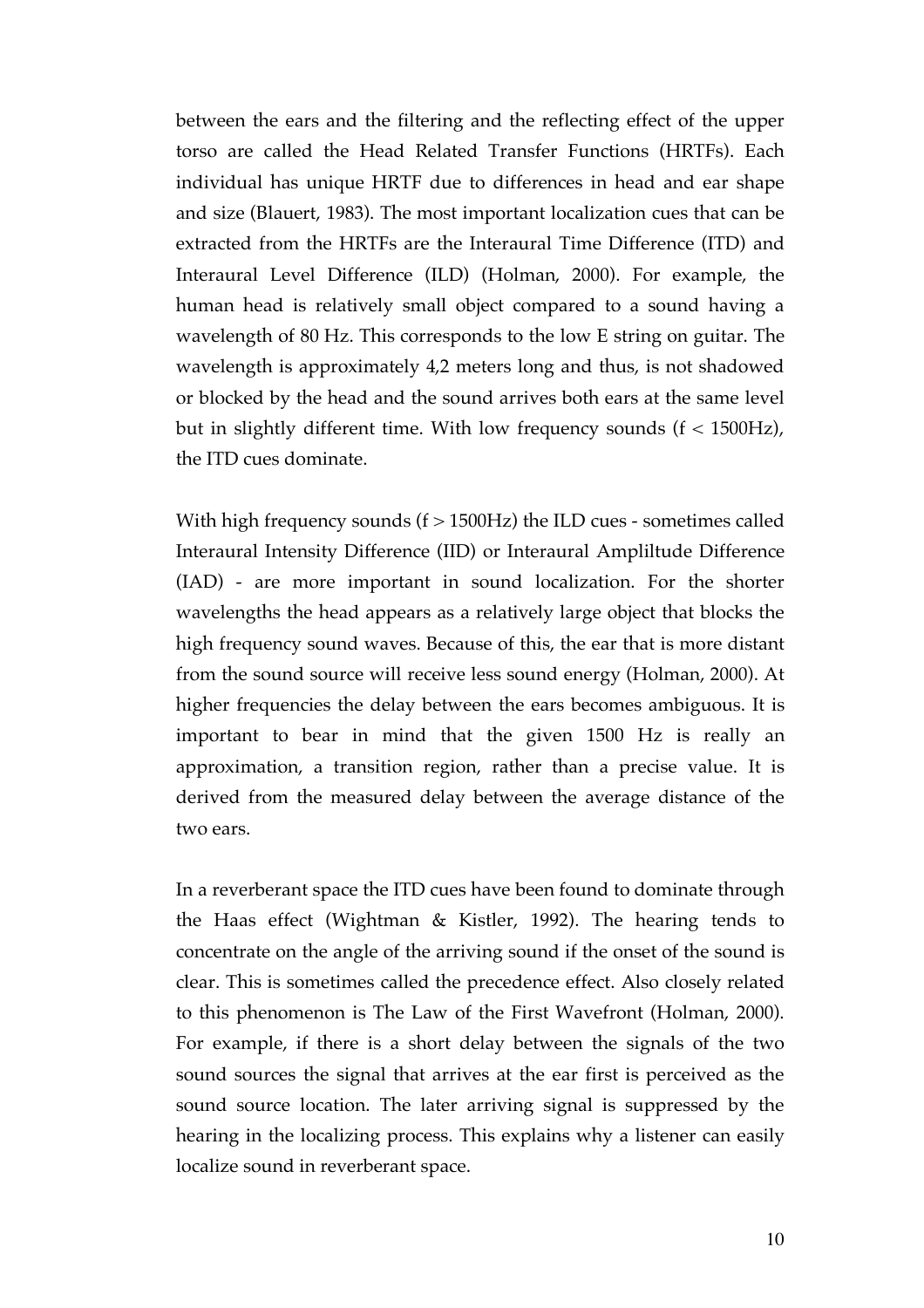Not only the ITD and ILD have effect on the perceived arrival direction of the sound. There are other mechanisms at work. The sounds arriving from the front have a different timbre than sound arriving from the side or from the back. The pinna of the ear reflects and filters sound differently depending on the arrival direction and the arrival height. The timbre of a sound source will also serve as a distance cue. The high frequencies attenuate faster than the low frequencies. Distant sounds are perceived as darker or duller than the sounds closer to the ear.

The ratio of direct to reflected sound is also an important range cue (Blauert, 1983). The direct sound usually arrives at the ear first, while the reflected sounds are delayed and attenuated. However, if the reflected sound energy is increased enough a summing localization comes in to effect. A phantom image is created somewhere between the direct and the reflected sounds and this is perceived as the sound source location. The stereo speaker system uses this phenomenon in creating the phantom center image (Holman, 2000). The importance of the early reflections in the sound localization was discussed in detail in the literature review.

#### **2.6 Previous studies**

In "*Hearing of Music in Three Spatial Dimensions*", Blauert (1983) describes the importance of decorrelation in lateral and rear reflections. This decorrelated reflected sound energy contributes to the transparency of a sound source, i.e. all the instruments in the orchestra are heard as separate entities in the sound field. Several uncorrelated reflections will enhance the perception of the width and depth of the sound source, the localization of the sound source and spaciousness around the sound source. Blauert mentions that several listening tests have confirmed that people prefer sound fields in which the ambience can be experienced. According to Blauert, the early lateral reflections have a strong impact on the perceived ambience around the sound source. The reflections from the median plane will not have same importance as the lateral reflections.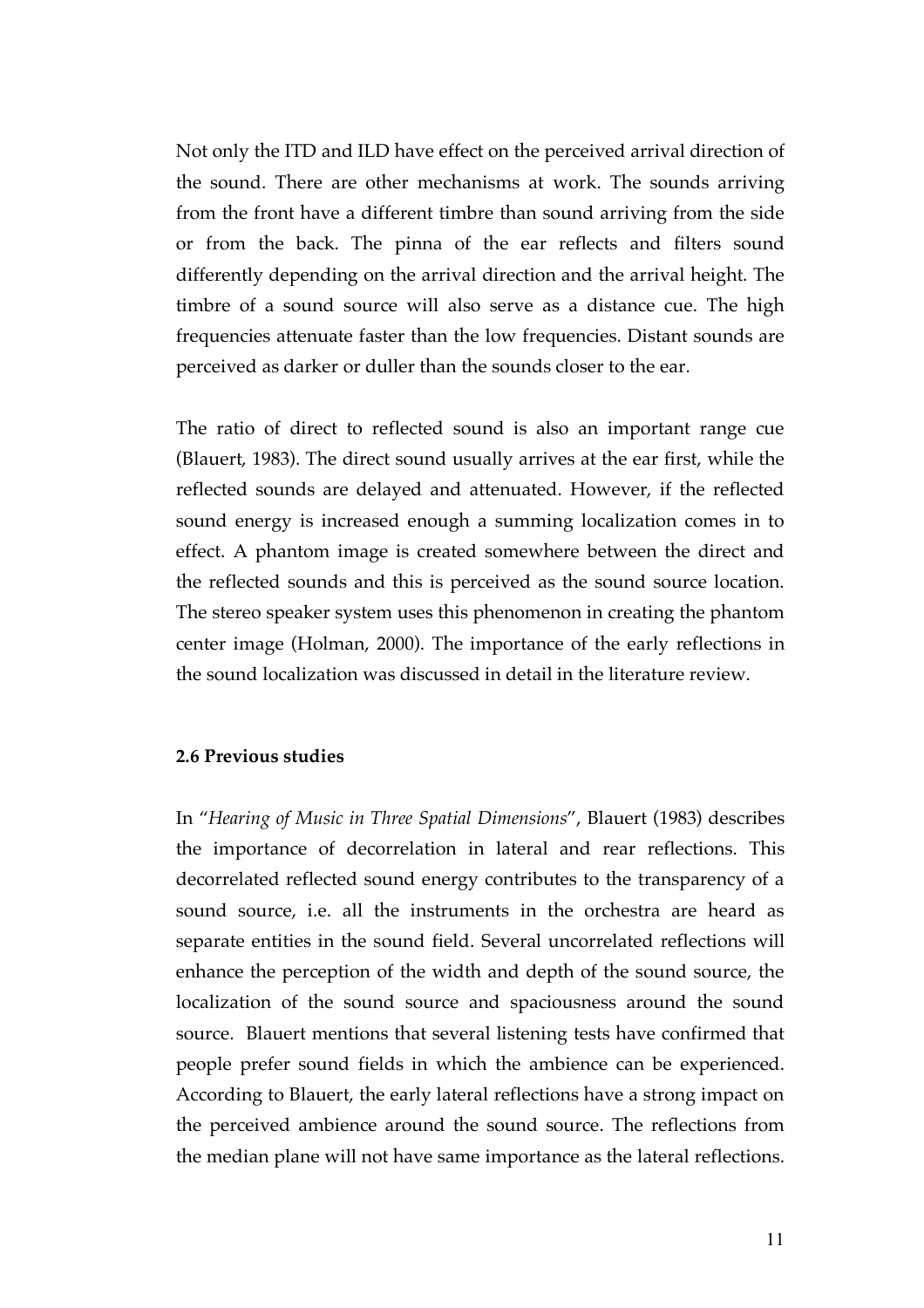In fact, if the sound source is at the median plane, the simultaneous reflections at median plane will deteriorate the sound quality by adding coloration due to comb filtering. The early lateral reflections between 10 ms and 50 ms are most important for perceiving the spaciousness and enhancing the imaging. The shorter delay times are not effective since they can cause phasing coloration on the timbre of the sound source. Longer than 50 ms delay times are often perceived as a separate echo. Naturally, all these early reflections need to be lower in sound level than the direct sound to be perceived as natural sounding. Reflections 20 dB below the level of the direct sound can still create the feeling of spaciousness.

The timbre will also affect the perceived width and depth of the source. The increase in energy above 3000 Hz in the early lateral reflections will increase the perceived source width. The lower frequency increase in the early reflections will increase the perceived depth of the sound source. The theory of decorrelated early reflections has been used in concert hall designs and sound recordings in order to create natural sounding ambience and imaging for the listeners (Essert, 1997). Blauert explains that the spaciousness of the concert hall is dependant on the level of the sound source. The louder sound will create louder reflections and reverberation. This makes the acoustic designing of a concert hall very difficult.

In "*Spaciousness and Envelopment in Musical Acoustics*" Griesinger (1998) argues that the definition of spaciousness is problematic. For him the spaciousness equals to a sound field that gives an impression of a large and enveloping space. Griesinger uses the definition in a very different way than Blauert above. Griesinger explains that the early lateral reflections have a strong impact on the source width. The source width increases if the lateral reflections arrive during the rise time of a sound event. This affects the sharpness of the image. The image of the sound source is sharp if there are no reflections during the rise time of a sound event. Hence, the early lateral reflections actually decrease the impression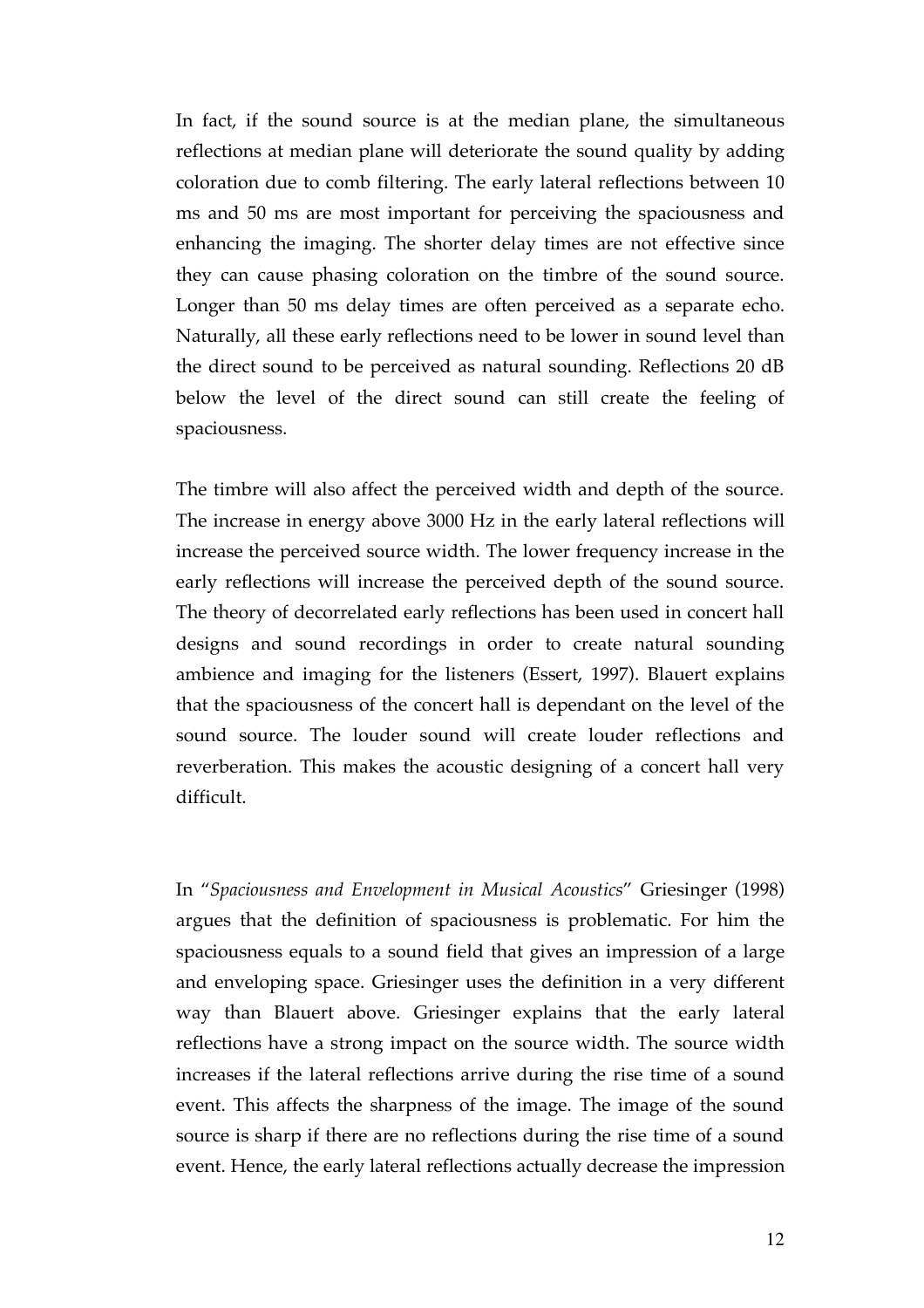of imaging and spaciousness, because these reflections are perceived as being a part of the direct sound. The early reflections will color and lengthen the direct sound. If the length of the sound source is increased this way, less space is left between the repeated sound events and this results fewer opportunities for listener to perceive spaciousness. The sound events actually mask the spaciousness they have created. This contrasts the arguments made by Blauert (1983). Griesinger adds that when the early reflections arrive 50 ms after the end of the sound event an impression of a small room ambience is created. He argues that this impression is not spacious. The spaciousness is determined by the late arriving reflections, reflections that are delayed more than 160 ms.

In "*The Theory and Practice of Perceptual Modeling – How to Use Electronic Reverberation to Add Depth and Envelopment Without Reducing Clarity*" Griesinger (2000) criticizes the most surround microphone setups, because they rely on a relatively narrow sweet spot, i.e. the location of a listener is critical for perceiving the intentions of a recording engineer. Also, if people are listening in a large group, some people are seated outside the sweet spot - the optimal listening area - and will experience deteriorated version of the recording.

Griesinger argues that the microphone techniques that use main microphones in the hall and spot microphones on the stage, close to musicians, will create a wrong impression of the sound event. For example, in a typical orchestra recording the main microphones are placed 3-4 meters high behind the conductor. If the orchestra is a large symphony orchestra of approximately 100 musicians, those in the rear of stage (percussion, harp, brass) are too far way from the main microphones. The main microphones will pick only the reflected energy of those instruments. To overcome this problem the recording engineers usually place several spot-microphones on the stage, close to the instrument groups to get more direct sound on the recording. According to Griesinger, this creates several problems. The spot-microphones will pick sound earlier than the main microphones. For some instruments the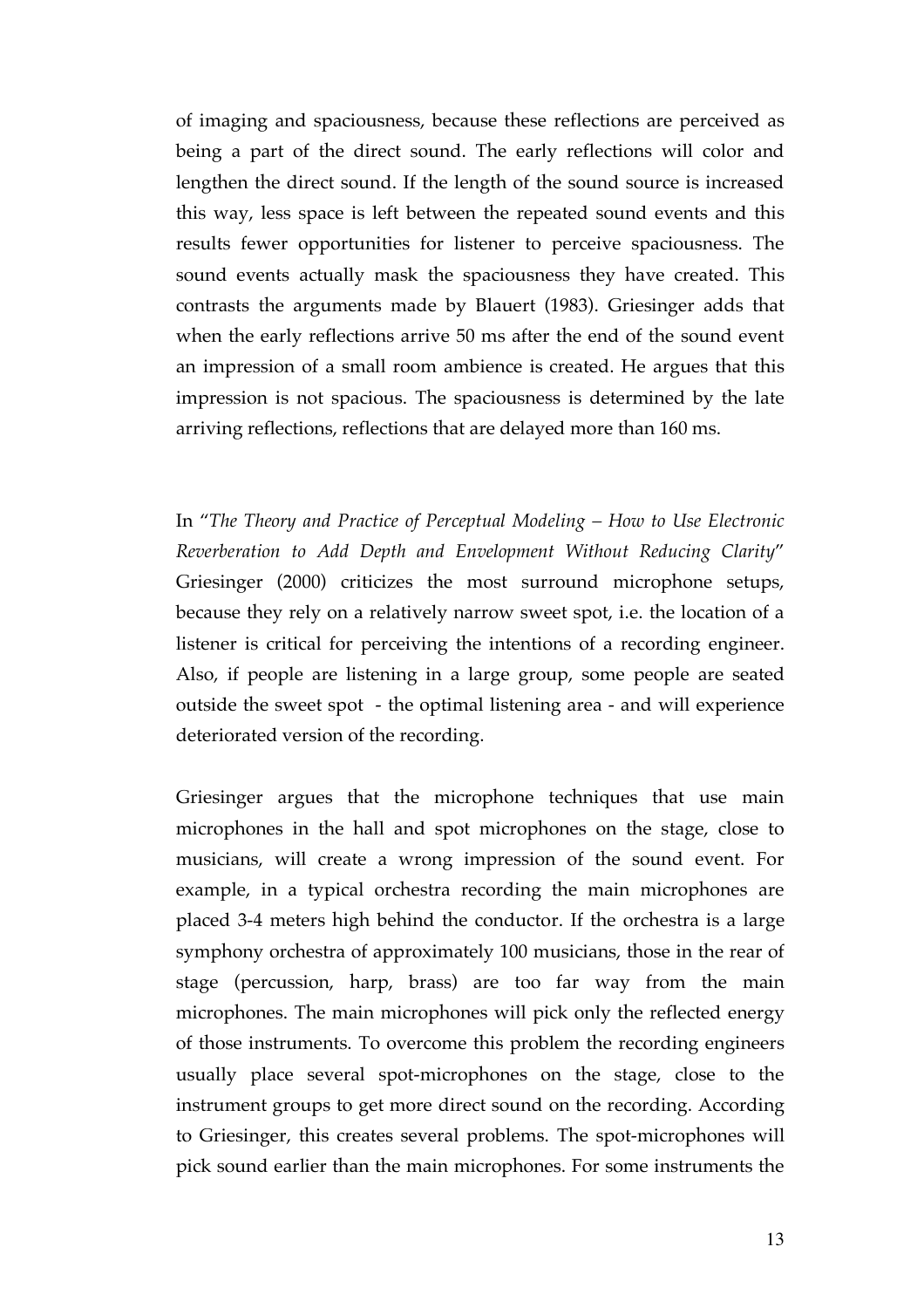distance from the main microphones can be up to eight meters. This creates approximately a delay of 24 ms. When the spot microphones are mixed in with the main microphones this delay will create unsatisfactory coloration and will make the localization worse. It is, therefore, essential to come up with a microphone set-up or create other solutions to take all abovementioned facts in to account.

Griesinger proposes a setup that uses spot microphones that are decorrelated by use of carefully selected recording angles. Also the rear microphones should be separated from the main microphones by a distance of a hall radius. Hall radius is sometimes called a critical distance. A critical distance of a hall or a room is a measured distance from the sound source where direct and reflected sounds are equal in power. Griesinger suggests the use of digital reverberation during mixing to further decorrelate the surround channels. He recommends at adding both the early lateral reflections and late reverberation digitally to improve the sound. The early reflections should have a length between 20 ms and 50 ms. The late reverberation should start at 150 ms. Surprisingly, here Griesinger clearly supports the views portrayed by Blauert. He also contradicts his previous research by adding: " Our studies of the perception of reflections show that early reflections that do not come from the same direction of the sound source can create a perception of distance and depth. If these reflections fall between 20 ms and 50 ms, they do not affect the intelligibility or clarity of the direct sound."

In "*Multichannel Microphone Array Design*" Williams and Le Du (2000) have created an elaborate theory for obtaining full 360 degrees coverage with five microphones and simultaneously minimizing the cross-talk between the microphones. This theory includes the concept of critical linking. Critical linking enables the reproduction of the continuous sound field around the listener, despite the listener seating position within the surround speaker setup.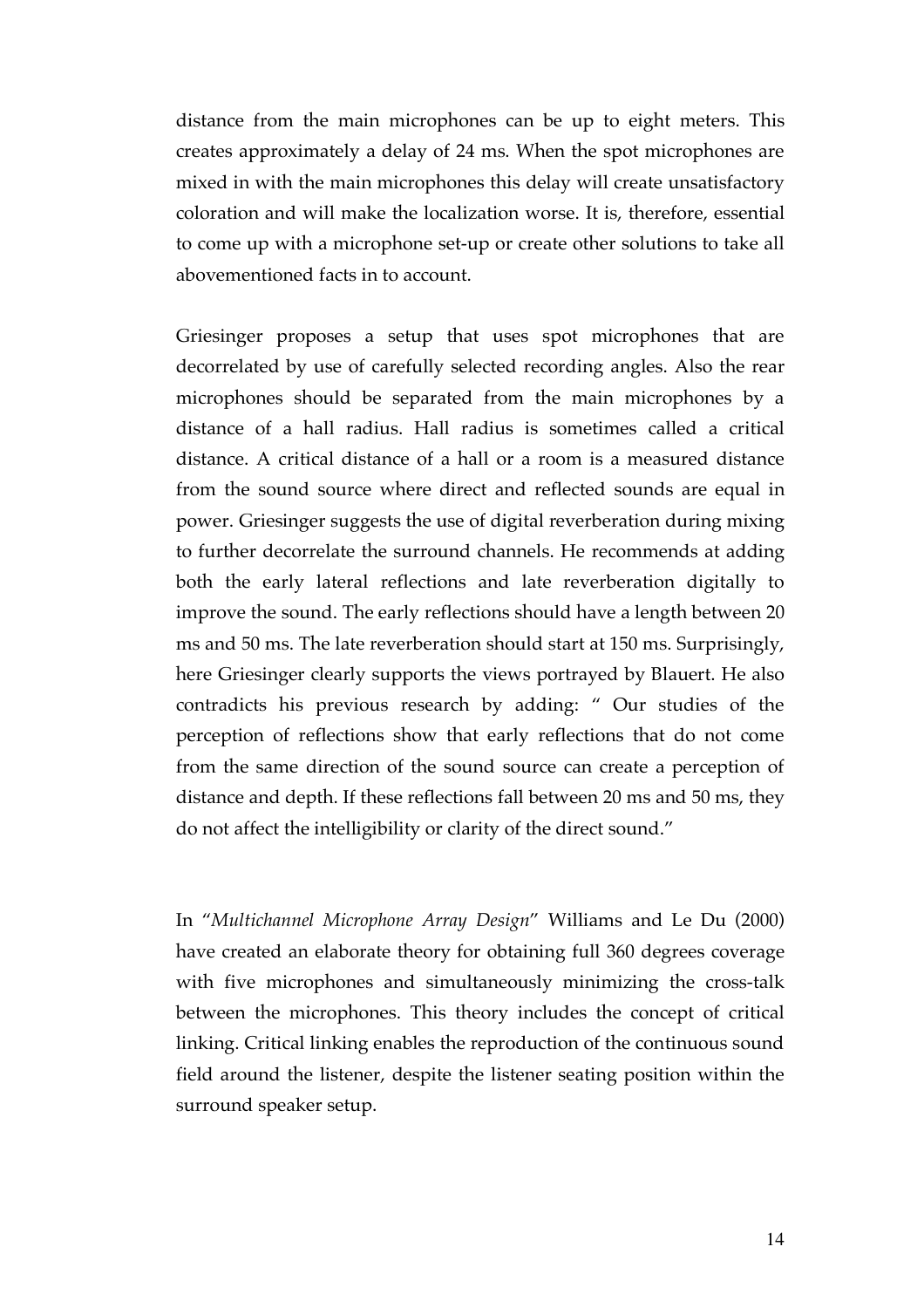Williams and Le Du acknowledge the importance of uncorrelated early lateral reflections in creating a natural sounding ambience. The recording angles of the front, left and right microphones are hence critical in capturing the early reflections in an optimal way. The distance and the angle between the three front microphones must be carefully adjusted to obtain smooth, full coverage of the sound source. At the same time the cross-talk between the microphones need to be minimized. If these conditions are met the result will be a natural reproduction of the sound event with superior imaging qualities. Williams and Le Du use mainly cardioid and supercardioid -patterned microphones to obtain the directivity and to eliminate the cross-talk. They introduce seven table groups that present 220 possible surround microphone array combinations. All the arrays are based on following theoretical concepts:

*The Coverage Angle* – the total coverage of the stereophonic recording angle of a single pair of microphones making up a part of the total multichannel array.

*Negative Angular Offset* – negative angular offset is achieved when the coverage angle is rotated counter clockwise by moving the microphones.

*Positive Angular Offset* – positive angular offset is achieved when the coverage angle is rotated clockwise by moving the microphones

*Critical Linking* – critical linking is achieved when the stereo recording angles of both front left segment and front right segment are linked to produce continuous coverage of the frontal sound events.

Front left/right segment is the coverage angle created with left and center and right and center microphones.

In "*Multichannel natural Music recording based on Psychoacoustic Principles*" Theile (2001) covers the use of several surround microphone setups and argues that cardioid or super-cardioid microphones will give better results than setups using omnidirectional microphones. With the use of cardioids a minimized cross-talk interference is achieved. The traditional Decca Tree setup that uses omnidirectional microphones will capture too much ambience and reverberation in the recording. This will result a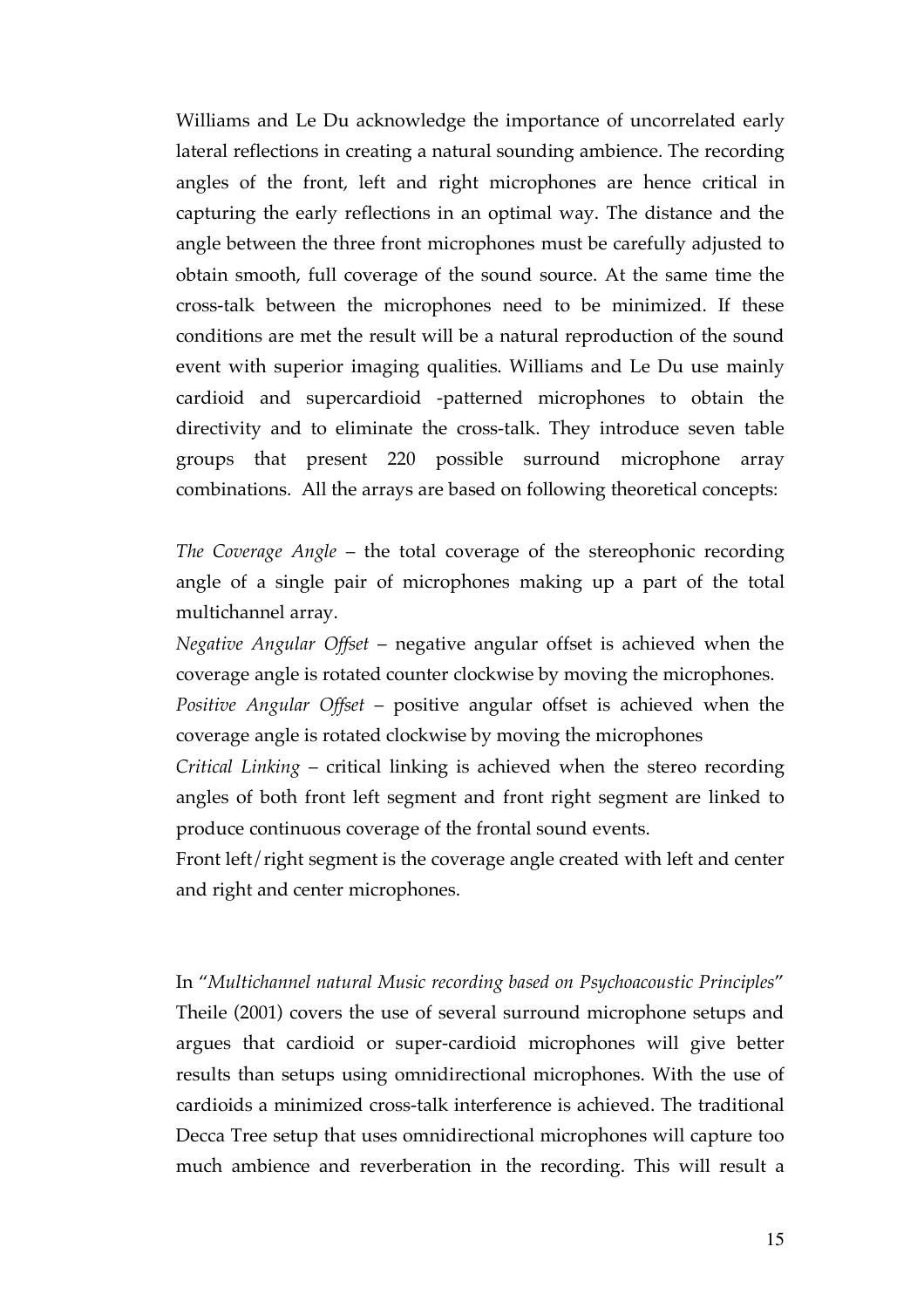diffused sound field with poor imaging qualities. Theile supports the views presented by Williams and Le Du (2000) and uses that theoretic background in designing his own microphone arrays.

Theile compares the localization curves achieved with three different front channel microphone setups – the INA-3 (Ideale Nieren-Anordnung) setup, Decca Tree and Optimized Cardioid Triangle (OCT). He presumes that if the microphone setup corresponds with the optimum localization curve the resulting recording will portray a natural and well-balanced distribution of the frontal sound sources. In closer analysis, both the INA-3 and Decca Tree reveal unwanted cross-talk properties and because of this, an unsatisfactory localization curve. This creates unwanted sound coloration and inadequate localization focus. The OCT front microphone setup uses a cardioid-patterned center microphone and super-cardioid side microphones that are faced to left and right at 90-degree angles off center. This setup results less cross-talk between all front microphones and a more satisfactory localization curve and more natural sounding recording. Theile argues that both the pickup patterns and the pickup angles of OCT setup will better capture the early lateral reflections than the INA-3 or Decca Tree setups, and that the reflections will be naturally uncorrelated. The conducted listening test supports the theory.

#### *The ORF Surround Listening test 2001*

The Austrian Broadcasting Corporation conducted a listening test in Vienna in 2001. Austrian Radio Symphony Orchestra performed pieces by Mozart and L. Berio. These performances were captured with seven different surround microphone setups. The recordings were then compared in two blind tests. First test had 18 participants, all experienced recording engineers. The second listening test had 14 students as test subjects. The participants were asked to evaluate the spatial presentation, the timbral characteristics and the spatial imaging of the recordings. These three main categories were further divided in more detailed attributes that were evaluated in a scale of 1 to 5.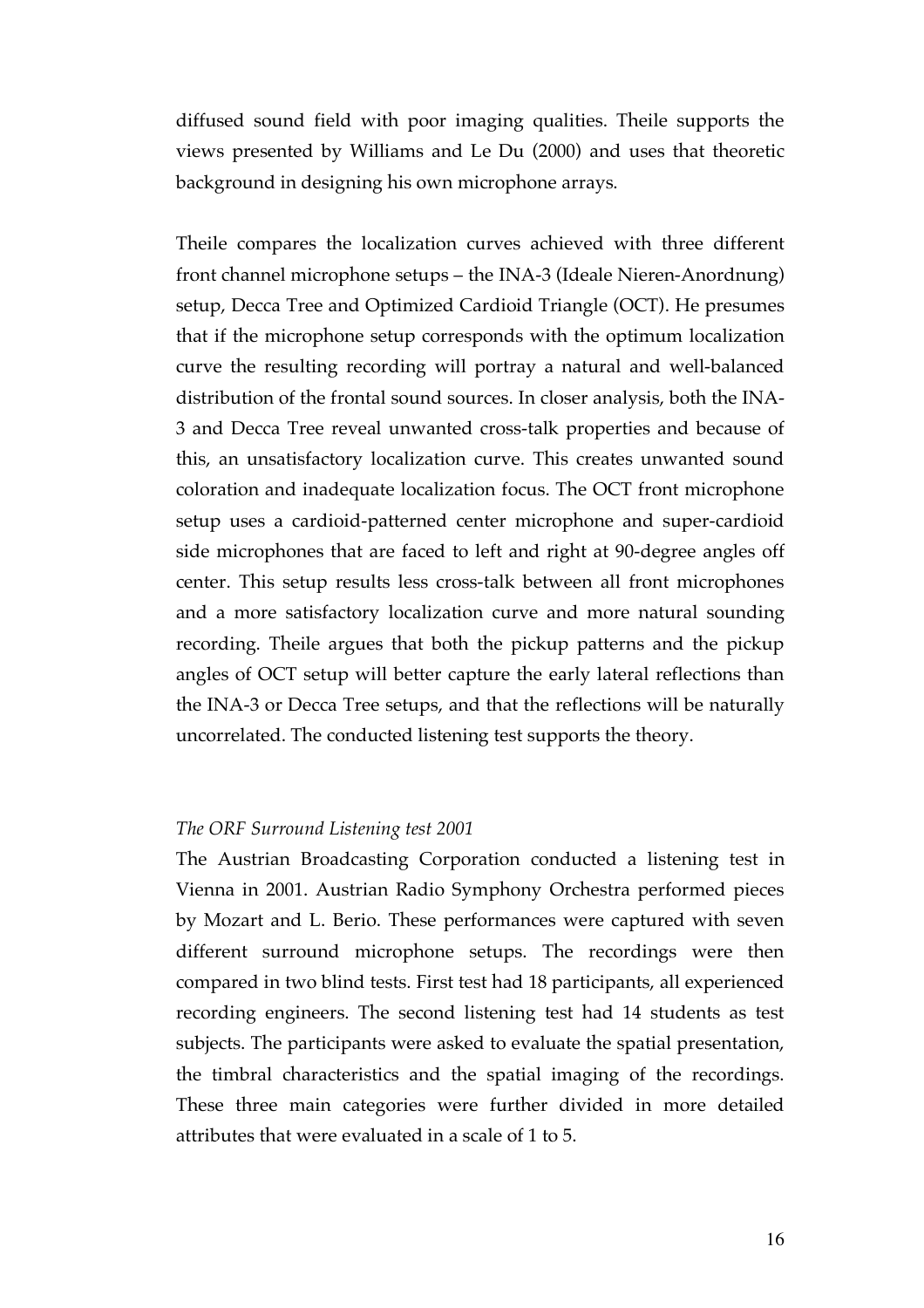This test took into account the several theoretical backgrounds in surround microphone techniques. At least one microphone setup from each following theoretical group was included in the test.

*1. The No Sweet-Spot Group*

This group uses a spaced omnidirectional main microphone array in front of the orchestra. A selection of spot microphones is also used. Often artificial digital delays and reverberation is added to the recording. The theories and practices of David Griesinger (2000) belong to this group. A Decca Tree microphone setup belongs to this group.

*2. The Sweet-Spot Group*

For example, the "Critical Linking" –theories of Michael Williams (2000) and microphone arrays derived from those theories belong to this group.

*3. The Natural-Illusion Group*

Microphone techniques that create clear and precise imaging and clearly captured lateral reflected energy belong to this group. For example, the theories and microphone setups introduced by Theile (2001) belong to this group.

*4. The Verisimilitude Group*

For this group, the goal is to duplicate the concert experience as accurately as possible. The enveloping quality of the microphone setup is considered very important. The use of dedicated surround microphones, dummy heads, convolution and wave field synthesis is preferred. Most of the dedicated surround microphones depend on some kind of digital encoding/decoding algorithm. The B-format is probably the most common.

The results of the listening tests showed that the OCT surround and OCT front with the Hamasaki Square (named after its inventor, Kimio Hamasaki) produced the best overall spatial impression. Also, the depth and width of the sound source were best reproduced with these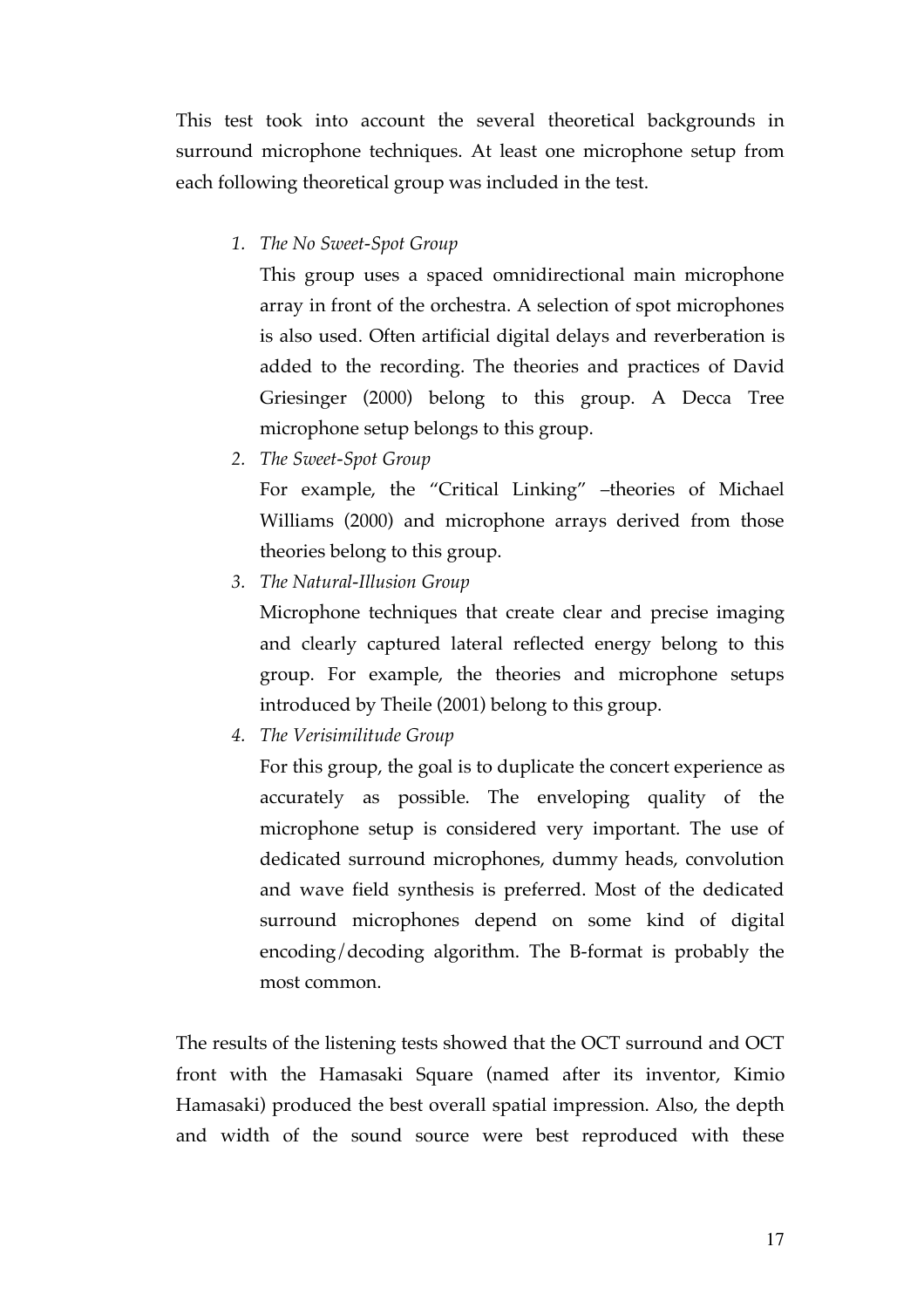microphone setups. They were among the best when judging the quality of the timbre as well.

Surprisingly, the rather expensive special surround microphones did not fare that well. It was argued that their reliance on the specific digital matrixing procedures contribute to the results. Maybe the digital encoding/decoding parameters are not fully developed yet?

The fact that the special surround microphones did not do well is actually good news for those who cannot afford the special equipment. Satisfying results can achieved with the microphones that are used on a daily basis in most recording studios.

In "*Effect of Rear Microphone Spacing on Spatial Impression for Omnidirectional Surround Sound Microphone Arrays*" Rumsey and Lewis (2002) tested a rear pair microphones of a 5.0 surround microphone setup. A pair of rear facing omnidirectional microphones were used to capture the ambience. The distance between rear and front microphones was kept constant, but the distance between rear pair was varied from two to five meters. Five different solo instrument extracts were recorded and the results compared in a listening test of fourteen participants.

The rear microphone pair was evaluated in terms of envelopment, naturalness and spaciousness. For each attribute, an evaluation scale from 0 to 10 was used. A multifactor ANOVA (MANOVA) test was performed on the obtained data to determine significant effects. The results show a clear preference for the spacing of three and four meters between the rear microphone pair. The envelopment was perceived best at the spacing of five meters. The spaciousness was perceived most open when the spacing was three meters. The four meters spacing produced the most natural sound. Hence, it was argued that the most enveloping sound is not perceived as being the most natural.

Another research to evaluate just the rear microphones of a surround microphone setup was by Mason (1999). In "*Microphone Techniques for*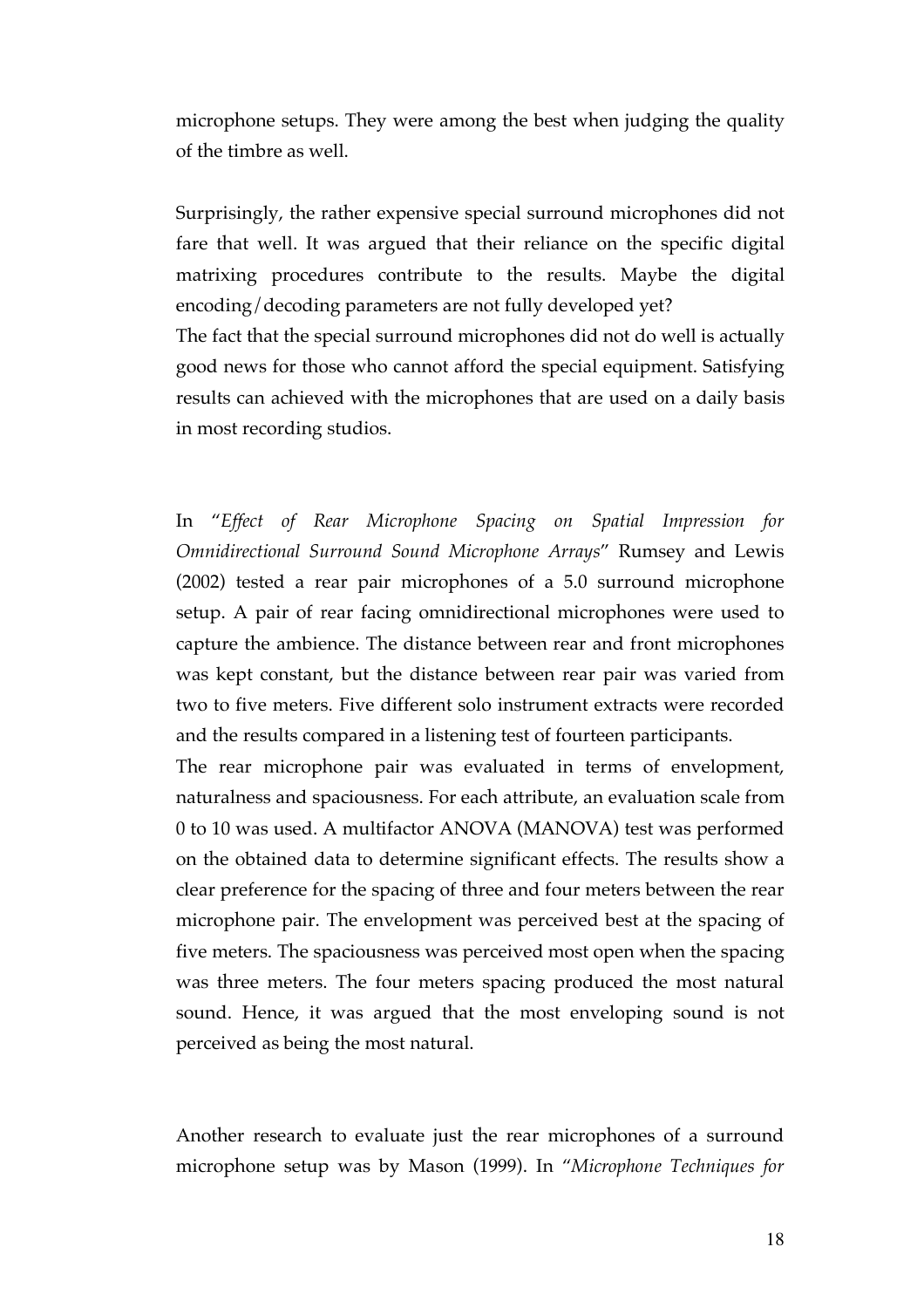*Multichannel surround Sound*" the author explained that previous research (Fukada, Tsujimoto & Akita, 1997) found a preference for rear facing cardioid-patterned microphones that were close to the front microphones over the distantly placed omnidirectional microphones. The author argued that this preference was due to more direct sound captured by the cardioid pair. When this microphone pair was reproduced at the rear channels the sound was more full than with the omnidirectional microphones. This timbral difference was due to amount of captured direct sound.

Mason compared three rear microphone setups - a rear facing ORTF pair that was placed close to the front microphones, same ORTF pair that was delayed 29 ms and a rear facing omnidirectional microphone pair that was placed ten meters behind the front microphones. Four different sound extracts were recorded with each setup. Then a blind A-B paired comparison type listening test was conducted. The participants were asked to rate the auditory events in terms of stereo image and spaciousness. The rating was done on a scale of 1-10. A rating of 10 meant that the auditory event could not possibly be any better.

The results suggest that a surround sound microphone setup which uses digital delay between the front and rear microphones will less likely suffer from stereo imaging problems. Also, the results of Fukada et al. were further confirmed. The rear facing cardioid pair that is placed close to the front microphones produced better spatial impression than distantly placed omnidirectional microphones.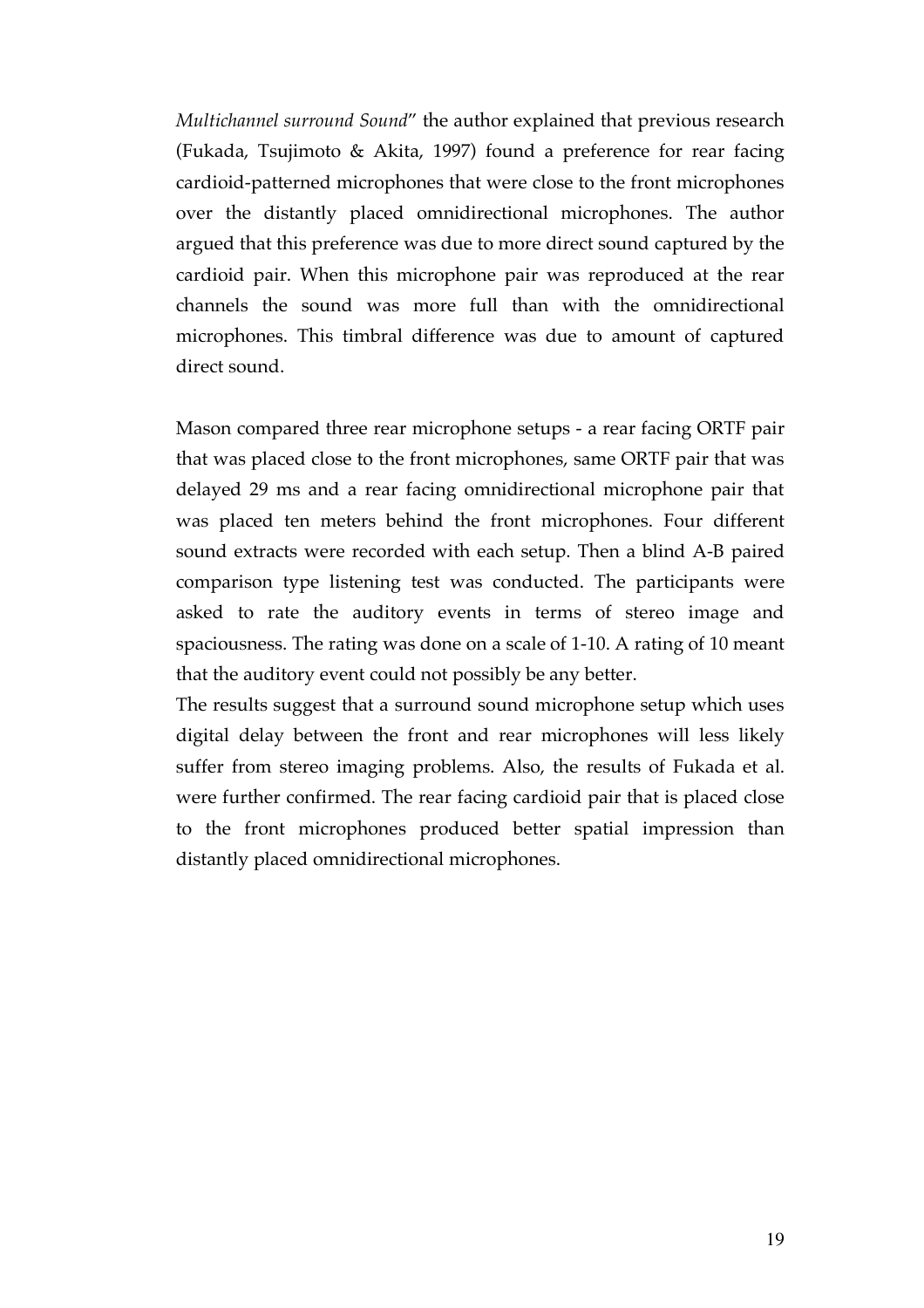#### **3 RESEARCH METHODS**

#### **3.1 The microphone setups**

A piece of music was recorded with four different surround microphone setups in two different spaces - in the Jyväskylä University recording studio and a large lecture hall. All microphone positions and distances between the capsules were measured in centimeters according the figures 1 - 4. The microphones were at the height of 215 centimeters. The same height was used for all the four surround arrays. The microphone setups were:

1. *Decca Tree* in surround setup (Figure1). This setup has three omnidirectional microphones for the front channels and two rear pointing cardioid microphones angled at 110 degrees to capture the surround channels. Three AKG 414 microphones were used for the front array and Neumann KM 184 microphones were used for the rear pair.



Figure 1. The Decca Tree surround microphone setup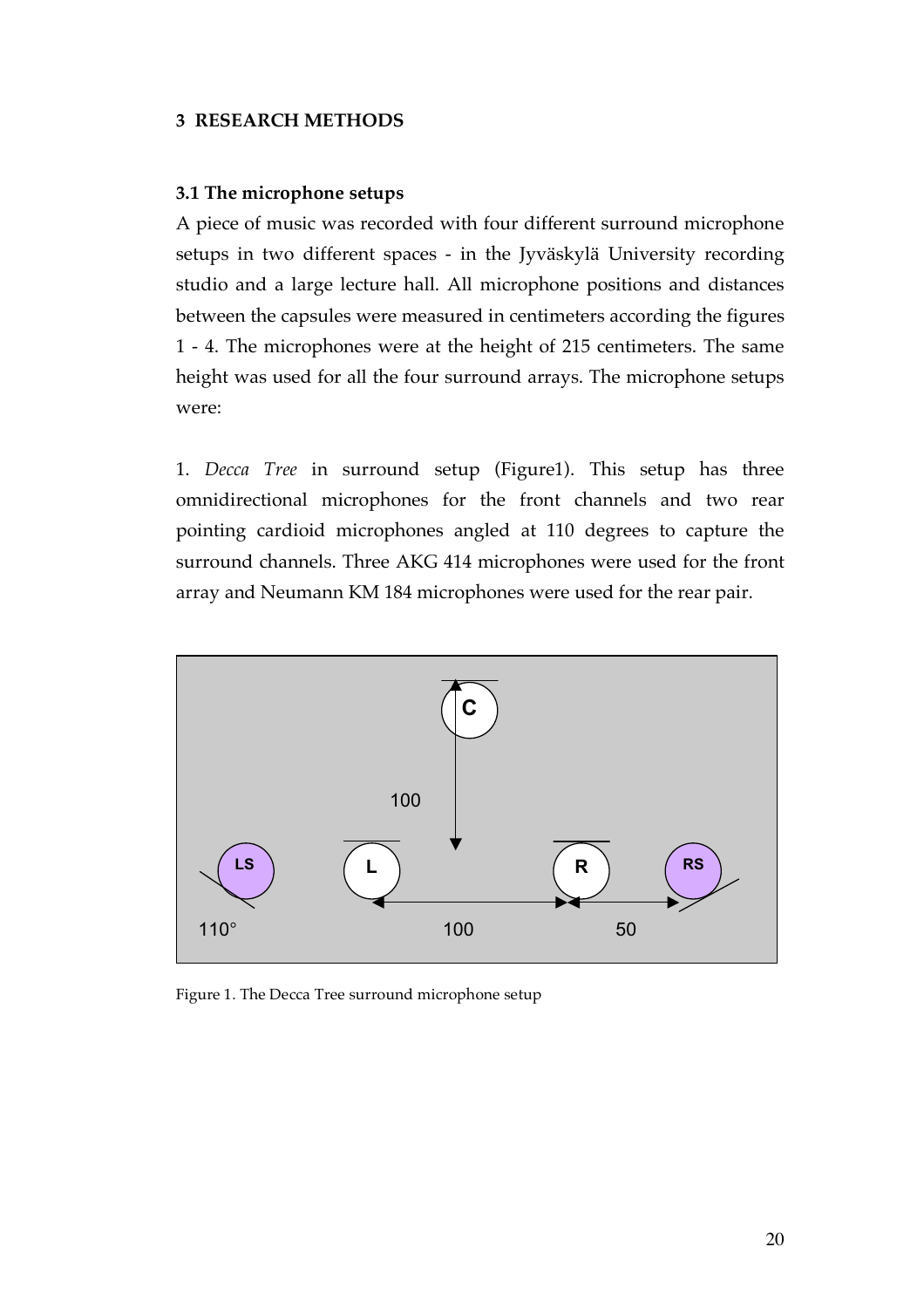2. *Williams 72.* A setup based on Williams recording angles (Figure 2). The array was named this way because of the three front microphones have a coverage angle of 72 degrees. The INA 5 array introduced in the literature part is actually a variation of this setup.

The microphones used were the same as in Decca Tree setup.



Figure 2. The Michael Williams 72 surround microphone setup

3. *Griesinger Surround Array* (Figure 3). This array has all five microphones in a row in front of the source. The center microphone was a cardioid AT4030 (an omni pattern can be used as well) and all the other microphones were omni patterned AKG 414 microphones.

![](_page_20_Figure_5.jpeg)

Figure 3. The Griesinger Surround Array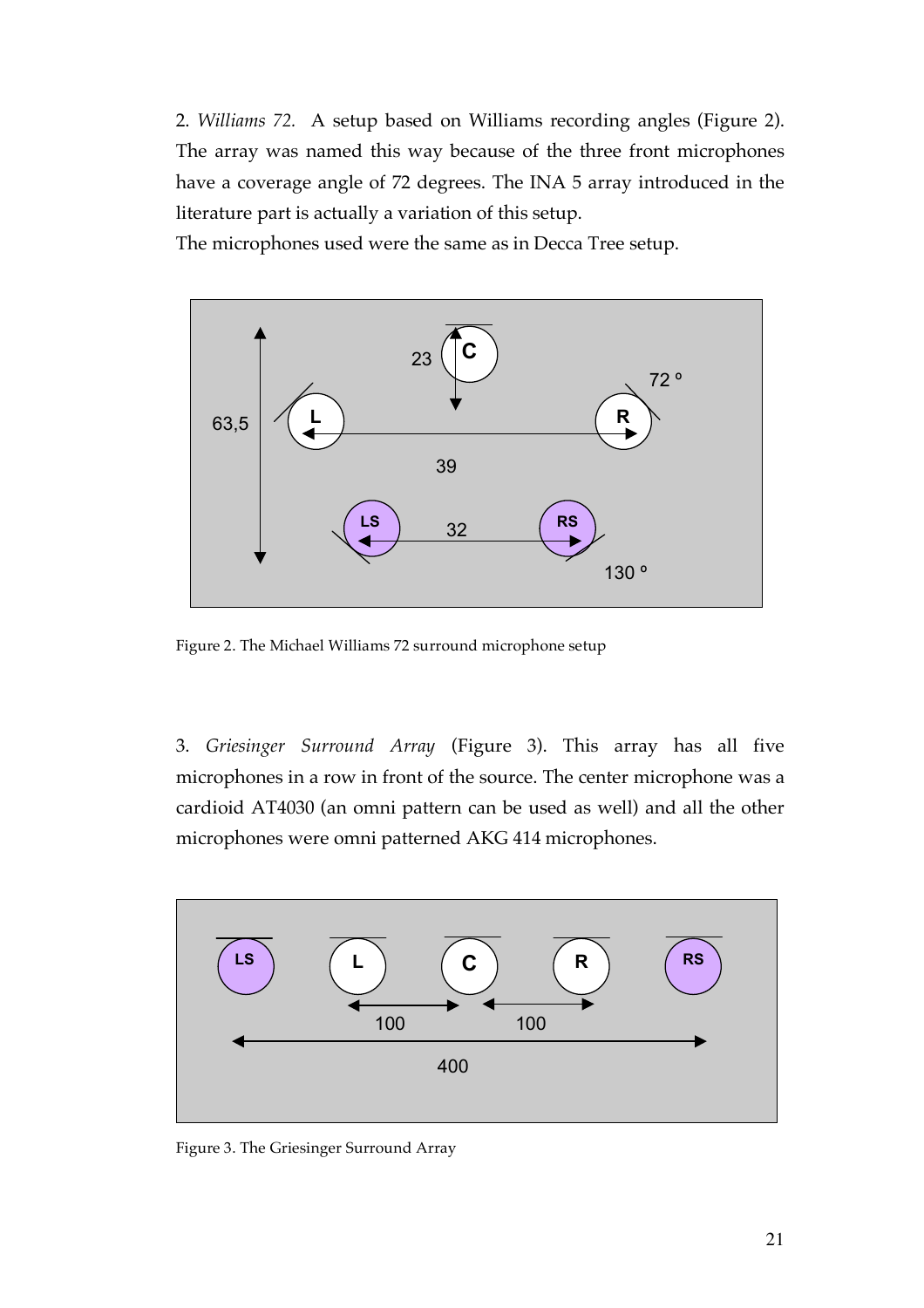#### 4. *OCT with the Hamasaki Square* (Figure 4).

All the front microphones are cardioids. The center microphone was an Audio-Technica 4033. Neumann KM 184 pair was used for the left and right microphones and they were angled 90º to the side. The four rear microphones of the Hamasaki Square are figure-8 patterned and angled 90º to the side. Four AKG 414 microphones were used for this. In the hall the Hamasaki Square was 250 centimeters behind the front microphones at the height of 260 cm. Very often when an orchestra is recorded in a hall or a church with good acoustics the microphones are placed higher, around 3-4 meters. In the studio the Hamasaki Square was altered due to the room size. The distance from the center microphone was reduced to 2 meters and the square size was 60 cm

![](_page_21_Figure_2.jpeg)

Figure 4. The OCT+Hamasaki Square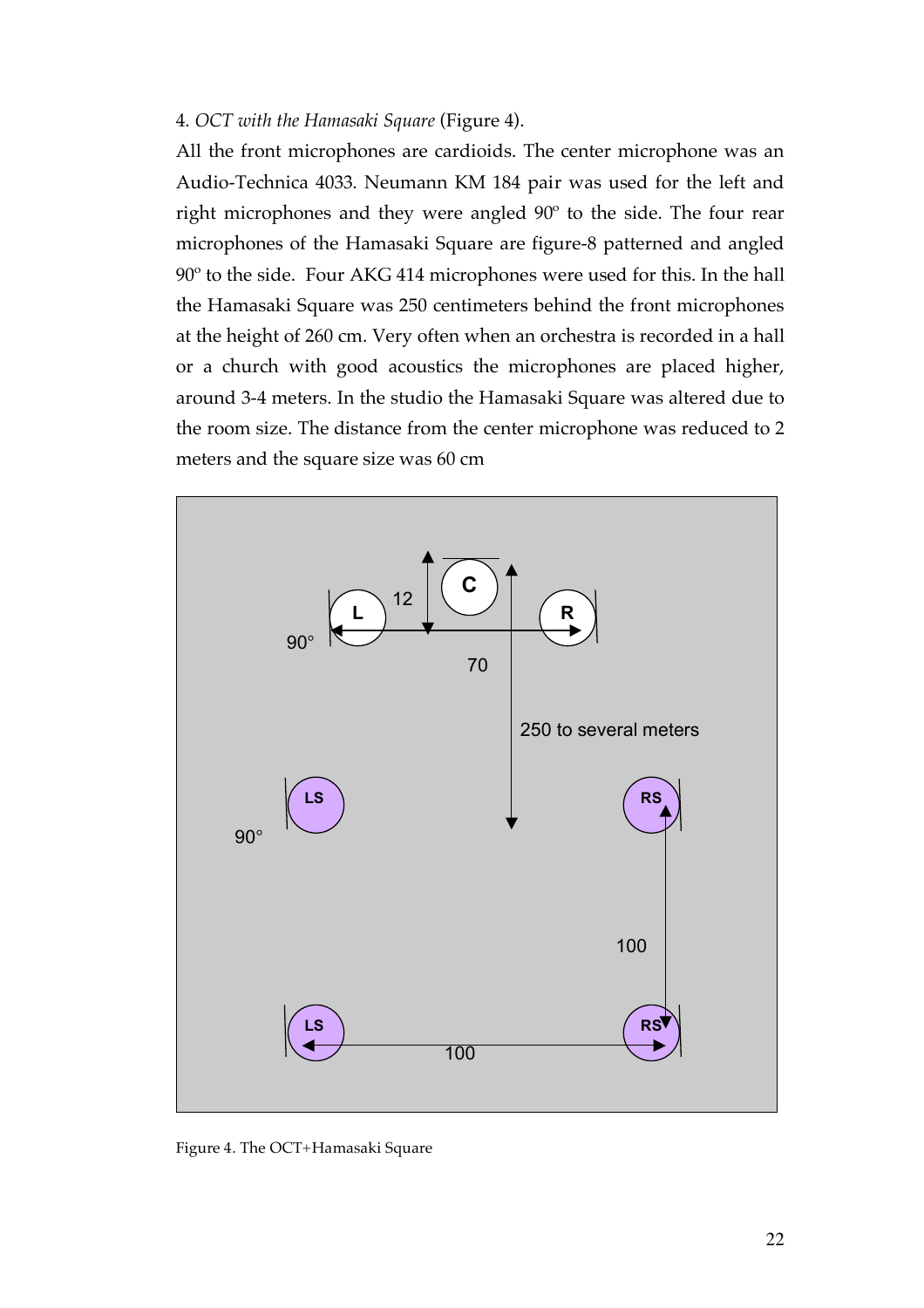## **3.2 Recording environment**

The recordings were done at the Jyväskylä University studio recording room and music department lecture hall on 26th and 30th of October 2006. The studio recording room measures 50 square meters. The hall is a medium size lecture hall that has seating capacity of 350. It may not be optimal for recording music, but it provided a good comparison for the considerably smaller and drier acoustics of the studio recording room.

## **3.3 Recording the source material**

The four examples were recorded to Pro Tools 6.9 at 24 bit/44.1 kHz. All the recordings were done using Pro Tools remote preamplifier. The microphones were calibrated by playing pink noise from a test CD through a pair of Genelec 8030 loudspeakers at the sound source position. The tweeter distance between the speakers was 135 cm and the tweeter height was 110 cm from the floor. The preamplifier gain to the Pro Tools was set so that all the microphones were at the equal level, as close to zero as possible. The test signal was also recorded at the beginning of each example to help to calibrate the examples for the listening test. In all of the microphone setups the sound source was at the distance of 180 cm from the center microphone.

An excerpt of a previously recorded American traditional song *I Am a Pilgrim* played by David Grisman (mandolin) and Tony Rice (acoustic guitar) was used as a source material. This example was from CD David Grisman and Tony Rice: Tone Poems - The Sounds of Great Vintage Guitars and Mandolins (Acoustic Disc ACD-10, San Rafael, CA). The example was played through the same Genelec speakers used in microphone calibration. For the listening test the example was edited 2 minutes long.

## **3.4 Listening setup and environment**

The listening tests were done at the Jyväskylä University studio control room during 13th and 14th November and 13th December 2006. The control room measures 40 square meters and was built on the ITU-R BS.1116 specifications. It has Genelec 1037 surround monitoring system,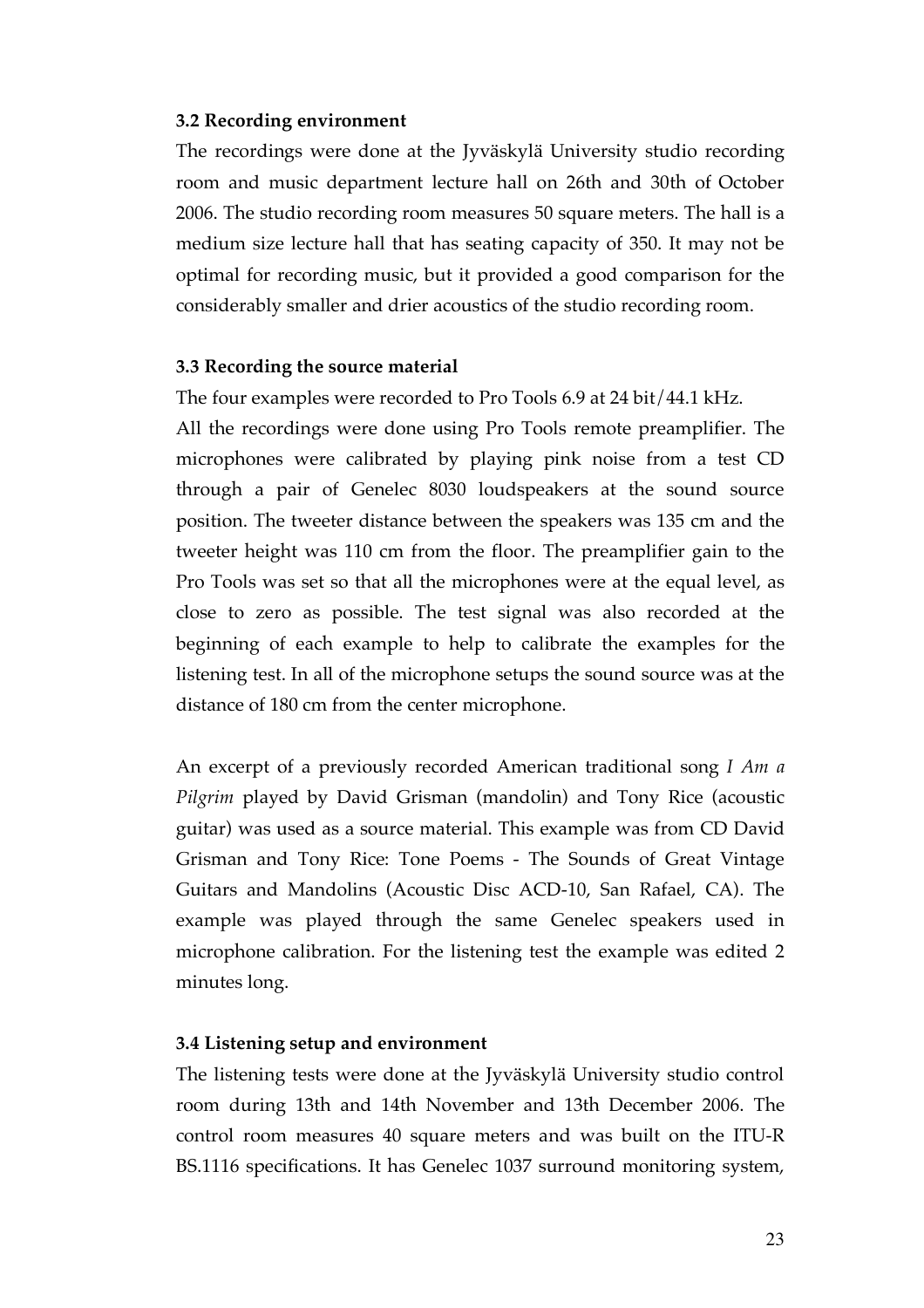laid out according the ITU-R BS.775. The sound examples were measured with Minilyzer ML 1 SPL meter and calibrated to produce a 75 dBA peak level at the listening position. All the music examples were setup in Pro Tools in such a way that the participant could freely compare the examples by soloing each one at his own will. The participants were encouraged to spend as much time as needed with the examples.

The participants sat at the center of the room, one at the time at the optimal listening position. The lights of the room were dimmed and the computer monitors removed to help the participants rely solely on the aural cues.

#### **3.5 The questionnaire**

The participants were asked to read the questionnaire (Appendix) prior to the test and then the test procedure was explained verbally. The participants evaluated the perceived width and depth of the sound source and the amount of ambience around the sound source. Also, the naturalness of the each example was evaluated. A discrete scale was used, values ranging from 1-5. For example, in the case of sound source width, a small value was given if the sound source was perceived narrow, a large value if the sound source was perceived wide. The recorded microphone setups were given a letter name in the following way: **A** (Decca Tree in the studio), **B** (Williams setup in the studio), **C** (Griesinger Surround Array in the studio), **D** (OCT with the Hamasaki Square in the studio), **E** (Decca Tree in the hall), **F** (Williams setup in the hall), **G** (Griesinger Surround Array in the hall), **H** (OCT with the Hamasaki Square in the hall).

At last, the participants were taught to use the Digidesign Control 24 control surface in order to audition the examples on their own.

## **3.6 Participants**

Sixteen volunteers participated in the listening test. Most of the participants were students from the Jyväskylä University music department. Also, some members of the staff took part in the listening test.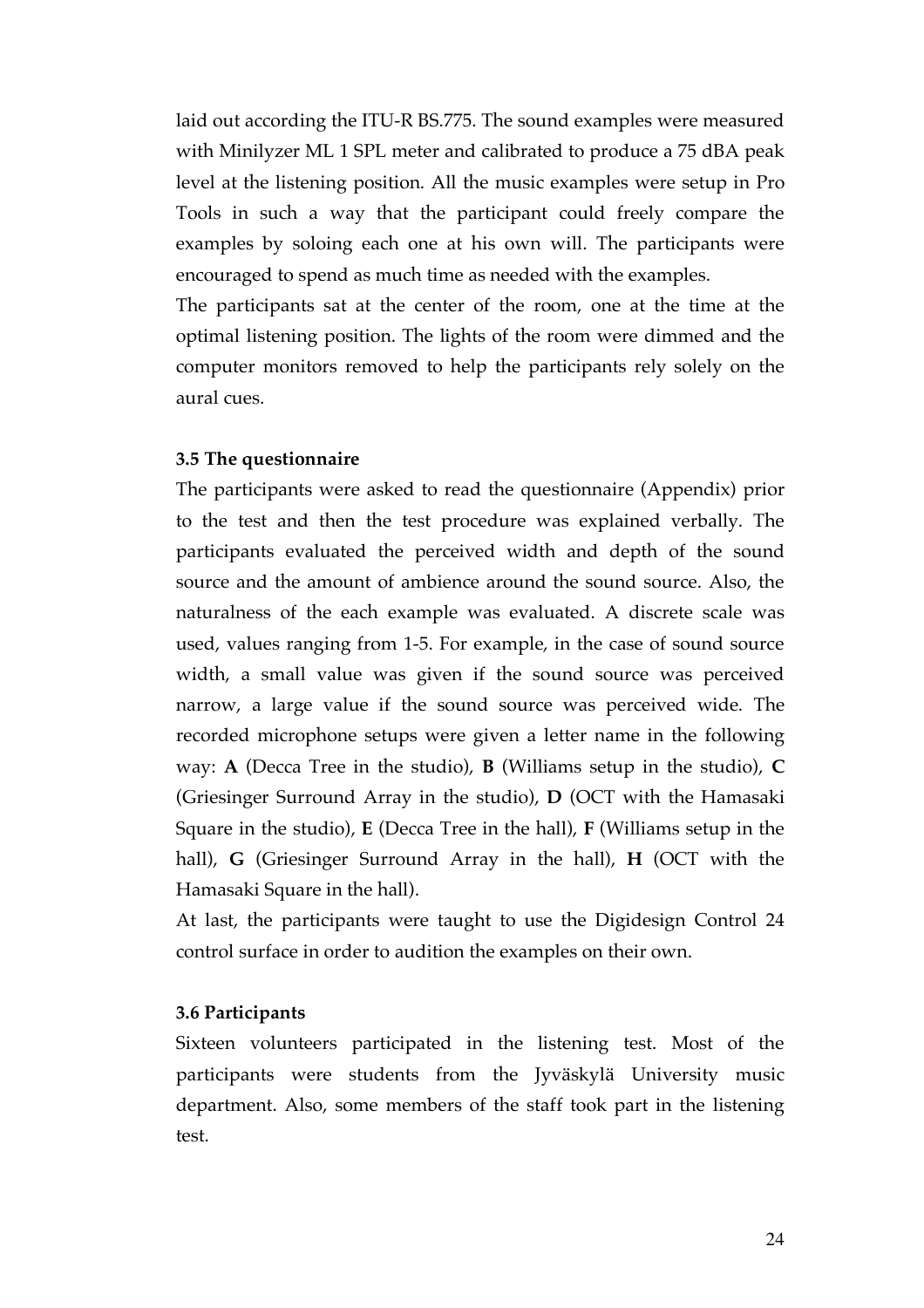#### **4 RESULTS**

The data obtained was analyzed using SPSS program. Two-way repeated measures ANOVA test was performed on the collected data.

If significant main effects were found, further post hoc tests were done.

## **4.1 Width**

Figure 5 displays the average perceived width values with 95% confidence intervals for each microphone technique and recording room. No significant effects of the used microphone technique were found. (df=3; F=2.489; p=.072). The recording room had a significant main effect (df=1; F=6.622; p=.021). The musical examples recorded in the hall were perceived wider sounding than those recorded in the studio. There was no significant interaction effect.

![](_page_24_Figure_5.jpeg)

Figure 5. The Width values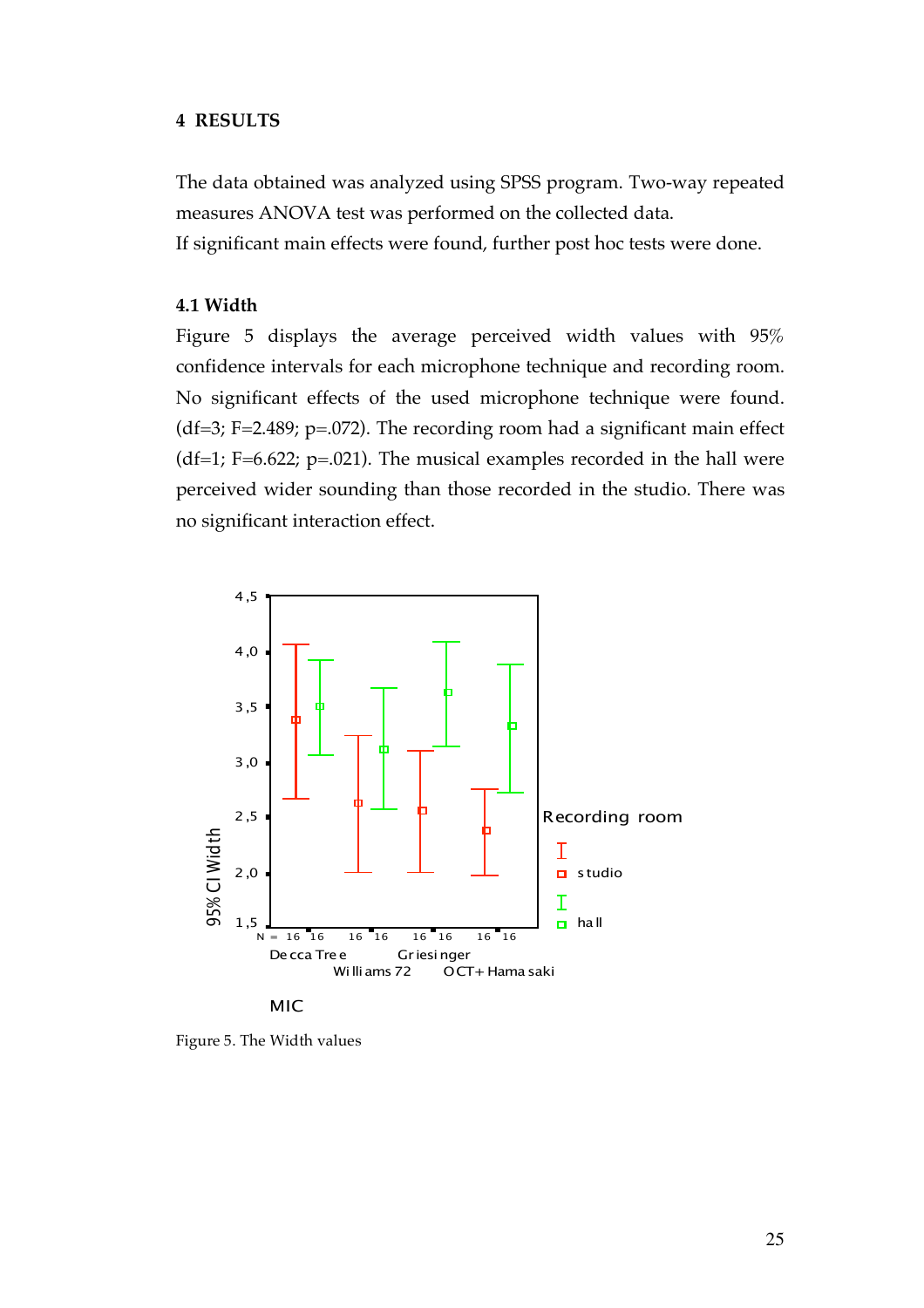Table 1.Tests of Within-Subjects Effects

| Measure: WIDTH |                             |         |       |        |       |      |
|----------------|-----------------------------|---------|-------|--------|-------|------|
| Source         |                             | Type    | IIIdf | Mean   | F     | Sig. |
|                |                             | Sum     | of    | Square |       |      |
| MIC            | Sphericity 7.187            | Squares | 3     | 2.396  | 2.489 | .072 |
|                | Assumed                     |         |       |        |       |      |
|                | Error(MIC Sphericity 43.313 |         | 45    | .963   |       |      |
|                | Assumed                     |         |       |        |       |      |
| ROOM           | Sphericity 13.781           |         | 1     | 13.781 | 6.622 | .021 |
|                | Assumed                     |         |       |        |       |      |
|                | Error(ROOSphericity 31.219  |         | 15    | 2.081  |       |      |
| M)             | Assumed                     |         |       |        |       |      |
| MIC            | *Sphericity 4.406           |         | 3     | 1.469  | 2.233 | .097 |
| ROOM           | Assumed                     |         |       |        |       |      |
|                | Error(MIC Sphericity 29.594 |         | 45    | .658   |       |      |
| *ROOM)         | Assumed                     |         |       |        |       |      |

#### **4.2 Depth**

Figure 6 displays the average perceived width values with 95% confidence intervals for each microphone technique and recording room. No significant effects of the used microphone technique were found. (df=3; F=.288; p=.834). The recording room had a significant main effect (df=1; F=8.206; p=.012). The musical examples recorded in the hall were perceived deeper sounding. There was also a significant interaction effect  $(df=3; F=4.397; p=.009).$ 

![](_page_25_Figure_4.jpeg)

Figure 6. The Depth values.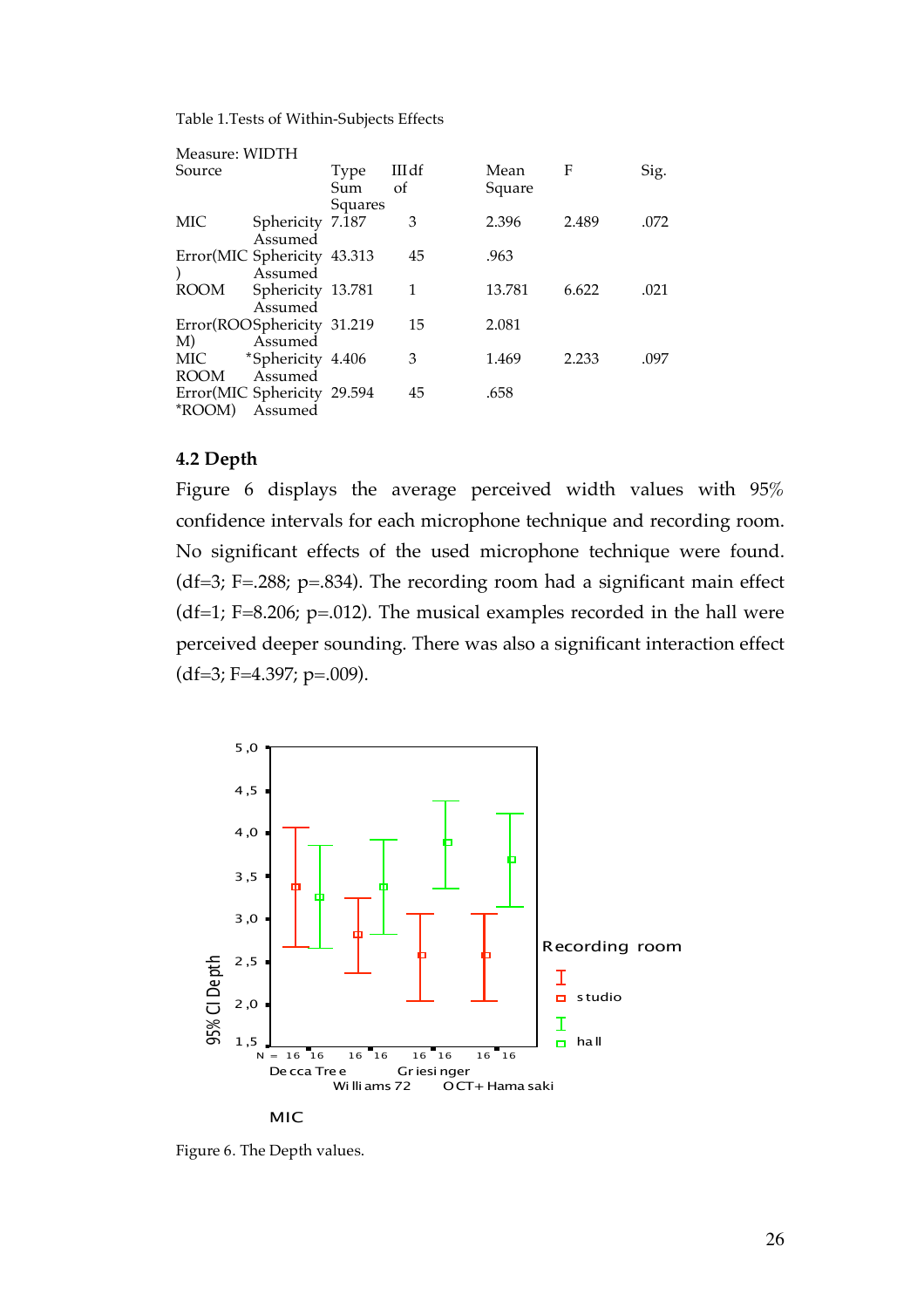Table 2. Tests of Within-Subjects Effects

| Measure: DEPTH |                             |         |       |        |       |      |
|----------------|-----------------------------|---------|-------|--------|-------|------|
| Source         |                             | Type    | IIIdf | Mean   | F     | Sig. |
|                |                             | Sum     | οf    | Square |       |      |
|                |                             | Squares |       |        |       |      |
| MIC            | 937. Sphericity             |         | 3     | .312   | .288  | .834 |
|                | Assumed                     |         |       |        |       |      |
|                | Error(MIC Sphericity 48.813 |         | 45    | 1.085  |       |      |
|                | Assumed                     |         |       |        |       |      |
| <b>ROOM</b>    | Sphericity 16.531           |         | 1     | 16.531 | 8.206 | .012 |
|                | Assumed                     |         |       |        |       |      |
|                | Error(ROOSphericity 30.219  |         | 15    | 2.015  |       |      |
| M)             | Assumed                     |         |       |        |       |      |
| MIC            | *Sphericity 10.031          |         | 3     | 3.344  | 4.397 | .009 |
| ROOM           | Assumed                     |         |       |        |       |      |
|                | Error(MIC Sphericity 34.219 |         | 45    | .760   |       |      |
| *ROOM)         | Assumed                     |         |       |        |       |      |

#### **4.3 Ambience**

Figure 7 displays the average perceived width values with 95% confidence intervals for each microphone technique and recording room. A significant main effect was found on the used microphone technique (df=3; F=5.462; p=.003). The recording room had a significant main effect (df=1; F=9.558; p=.007). The musical examples recorded in the hall were perceived more ambient sounding than those recorded in the studio. There was no significant interaction effect.

![](_page_26_Figure_4.jpeg)

Figure 7. The Ambience values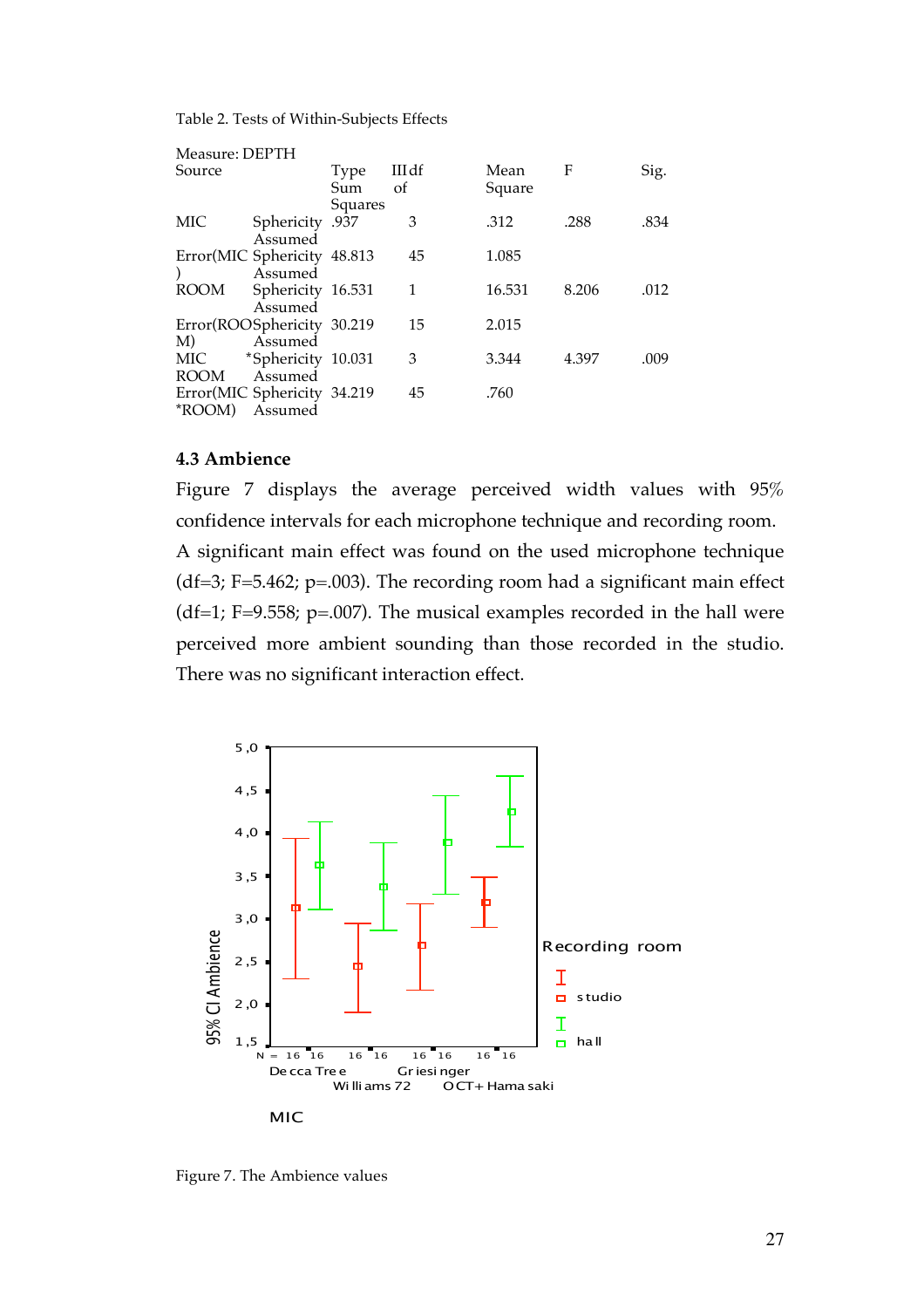Table 3. Tests of Within-Subjects Effects

|             | Measure: AMBIENCE           |         |               |        |       |      |
|-------------|-----------------------------|---------|---------------|--------|-------|------|
| Source      |                             | Type    | IIIdf         | Mean   | F     | Sig. |
|             |                             | Sum     | <sub>of</sub> | Square |       |      |
|             |                             | Squares |               |        |       |      |
| MIC         | Sphericity 10.711           |         | 3             | 3.570  | 5.462 | .003 |
|             | Assumed                     |         |               |        |       |      |
|             | Error(MIC Sphericity 29.414 |         | 45            | .654   |       |      |
|             | Assumed                     |         |               |        |       |      |
| <b>ROOM</b> | Sphericity 27.195           |         | 1             | 27.195 | 9.558 | .007 |
|             | Assumed                     |         |               |        |       |      |
|             | Error(ROOSphericity 42.680  |         | 15            | 2.845  |       |      |
| M)          | Assumed                     |         |               |        |       |      |
| MIC         | *Sphericity 2.148           |         | 3             | .716   | .759  | .523 |
| ROOM        | Assumed                     |         |               |        |       |      |
|             | Error(MIC Sphericity 42.477 |         | 45            | .944   |       |      |
| *ROOM)      | Assumed                     |         |               |        |       |      |

A post hoc test revealed significant differences between Williams 72 array and OCT with the Hamasaki Square (p=.009).

Table 4. Tukey HSD post hoc test

|                                              | Mean<br>Difference<br>$(I-J)$ | Std. Error Sig.  |              | 95%<br>Confidenc<br>e Interval |                  |
|----------------------------------------------|-------------------------------|------------------|--------------|--------------------------------|------------------|
| $(I)$ MIC<br>$(I)$ MIC                       |                               |                  |              | Lower<br>Bound                 | Upper<br>Bound   |
| <b>Decca Tree Williams 7</b> .4688<br>2      |                               | .25188           | .250         | $-1875$                        | 1.1250           |
| Griesinger .0938<br>OCT+Ha -.3438<br>masaki  |                               | .25188<br>.25188 | .982<br>.524 | $-0.5625$<br>$-1.0000$         | .7500<br>.3125   |
| Williams7 Decca Tree -.4688<br>2             |                               | .25188           | .250         | $-1.1250$                      | .1875            |
| Griesinger -.3750<br>OCT+Ha -.8125<br>masaki |                               | .25188<br>.25188 | .447<br>.009 | $-1.0312$<br>$-1.4687$         | .2812<br>$-1563$ |
| Griesinger Decca Tree -.0938                 |                               | .25188           | .982         | $-.7500$                       | .5625            |
| Williams7 .3750<br>2                         |                               | .25188           | .447         | $-2812$                        | 1.0312           |
| OCT+Ha<br>masaki                             | $-4375$                       | .25188           | .309         | $-1.0937$                      | .2187            |
| Decca Tree .3438<br>$OCT+Ha$<br>masaki       |                               | .25188           | .524         | $-0.3125$                      | 1.0000           |
| 8125. Williams7<br>2                         |                               | .25188           | .009         | .1563                          | 1.4687           |
| 4375. Griesinger<br>Based on observed means. |                               | .25188           | .309         | $-.2187$                       | 1.0937           |

\* The mean difference is significant at the .05 level.

The Williams 72 array had the "driest" sound of all the evaluated microphone setups, whereas the OCT with the Hamasaki Square was the most ambient sounding.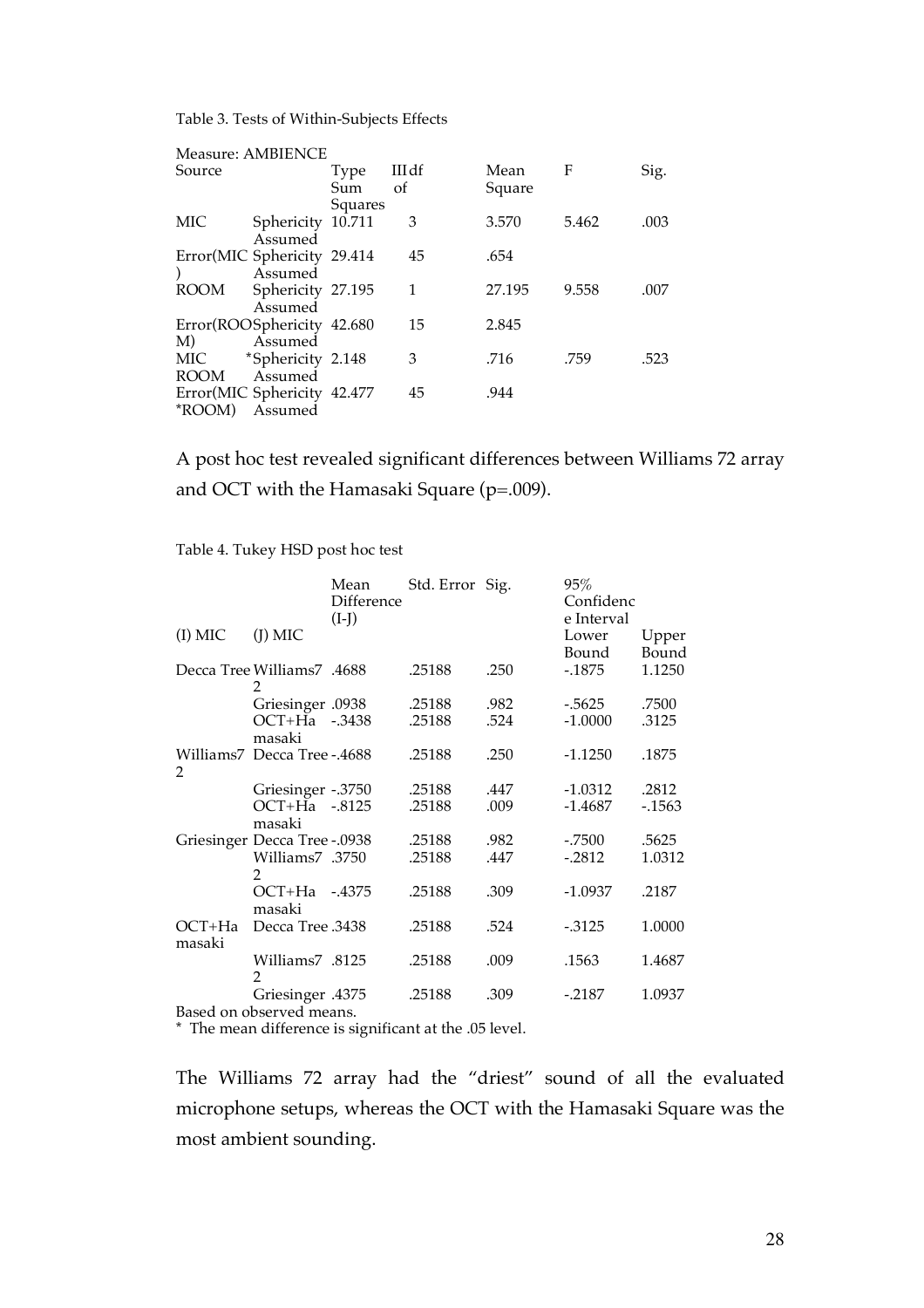#### **4.4 Naturalness**

Figure 8 displays the average perceived width values with 95% confidence intervals for each microphone technique and recording room. A significant main effect was found on the used microphone technique (df=3; F=4.5; p=.008). Also, the recording room had a significant main effect (df=1; F=4.697; p=.047). The musical examples recorded in the hall were perceived more natural sounding than those recorded in the studio. There was no significant interaction effect.

![](_page_28_Figure_2.jpeg)

MIC

Figure 8. The Naturalness values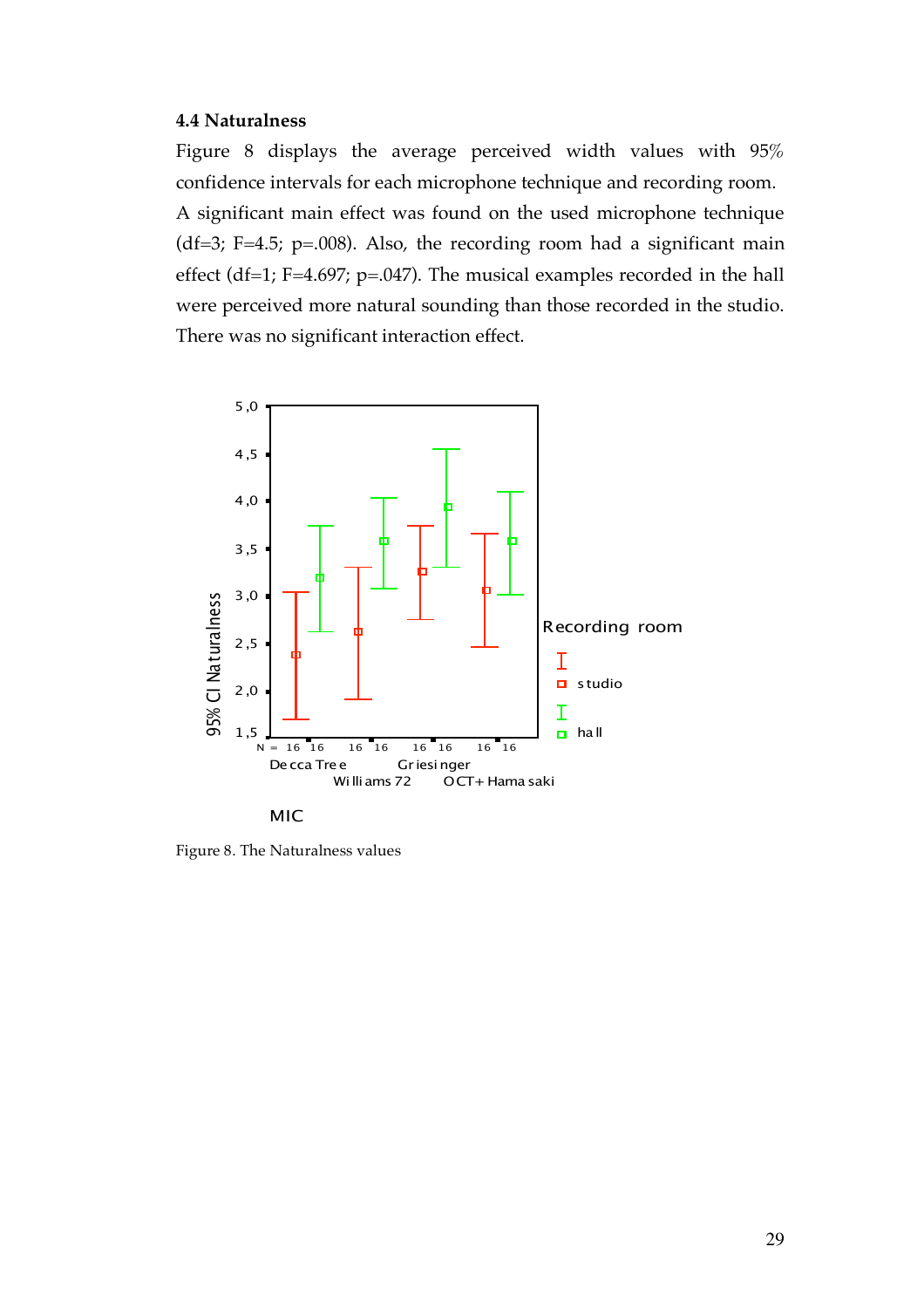Table 5. Tests of Within-Subjects Effects

|             | <b>Measure: NATURALNESS</b> |         |       |        |       |      |
|-------------|-----------------------------|---------|-------|--------|-------|------|
| Source      |                             | Type    | IIIdf | Mean   | F     | Sig. |
|             |                             | Sum     | οf    | Square |       |      |
|             |                             | Squares |       |        |       |      |
| MIC         | Sphericity 11.336           |         | 3     | 3.779  | 4.500 | .008 |
|             | Assumed                     |         |       |        |       |      |
|             | Error(MIC Sphericity 37.789 |         | 45    | .840   |       |      |
|             | Assumed                     |         |       |        |       |      |
| <b>ROOM</b> | Sphericity 17.258           |         | 1     | 17.258 | 4.697 | .047 |
|             | Assumed                     |         |       |        |       |      |
|             | Error(ROOSphericity 55.117  |         | 15    | 3.674  |       |      |
| M)          | Assumed                     |         |       |        |       |      |
| MIC         | *Sphericity .836            |         | 3     | .279   | .443  | .723 |
| ROOM        | Assumed                     |         |       |        |       |      |
|             | Error(MIC Sphericity 28.289 |         | 45    | .629   |       |      |
| *ROOM)      | Assumed                     |         |       |        |       |      |

A post hoc test found significant differences between the Decca Tree and the Griesinger Surround Array (p=.020).

Table 6. Tukey HSD post hoc test

|           |                                   | Mean<br>Difference<br>$(I-J)$ | Std. Error Sig. |      | 95%<br>Confidenc<br>e Interval |                |
|-----------|-----------------------------------|-------------------------------|-----------------|------|--------------------------------|----------------|
| $(I)$ MIC | $(I)$ MIC                         |                               |                 |      | Lower<br>Bound                 | Upper<br>Bound |
|           | Decca Tree Williams7 -.3125<br>2  |                               | .27641          | .671 | $-1.0326$                      | .4076          |
|           | Griesinger -.8125                 |                               | .27641          | .020 | $-1.5326$                      | $-.0924$       |
|           | OCT+Ha -.5312                     |                               | .27641          | .224 | $-1.2514$                      | .1889          |
|           | masaki                            |                               |                 |      |                                |                |
| 2         | Williams7 Decca Tree .3125        |                               | .27641          | .671 | -.4076                         | 1.0326         |
|           | Griesinger -.5000                 |                               | .27641          | .274 | $-1.2201$                      | .2201          |
|           | OCT+Ha -.2187                     |                               | .27641          | .858 | $-0.9389$                      | .5014          |
|           | masaki                            |                               |                 |      |                                |                |
|           | Griesinger Decca Tree .8125       |                               | .27641          | .020 | .0924                          | 1.5326         |
|           | Williams7 .5000<br>2              |                               | .27641          | .274 | $-.2201$                       | 1.2201         |
|           | OCT+Ha                            | .2813                         | .27641          | .740 | -.4389                         | 1.0014         |
|           | masaki                            |                               |                 |      |                                |                |
| OCT+Ha    | Decca Tree .5312                  |                               | .27641          | .224 | -.1889                         | 1.2514         |
| masaki    |                                   |                               |                 |      |                                |                |
|           | Williams7 .2187<br>2              |                               | .27641          | .858 | $-.5014$                       | .9389          |
|           | Griesinger -.2813                 |                               | .27641          | .740 | $-1.0014$                      | .4389          |
|           | Dese des en la bassada de la cons |                               |                 |      |                                |                |

Based on observed means.

\* The mean difference is significant at the .05 level.

The Decca Tree was perceived having the most unnatural sound, while the Griesinger Surround Array was perceived being the most natural sounding microphone setup.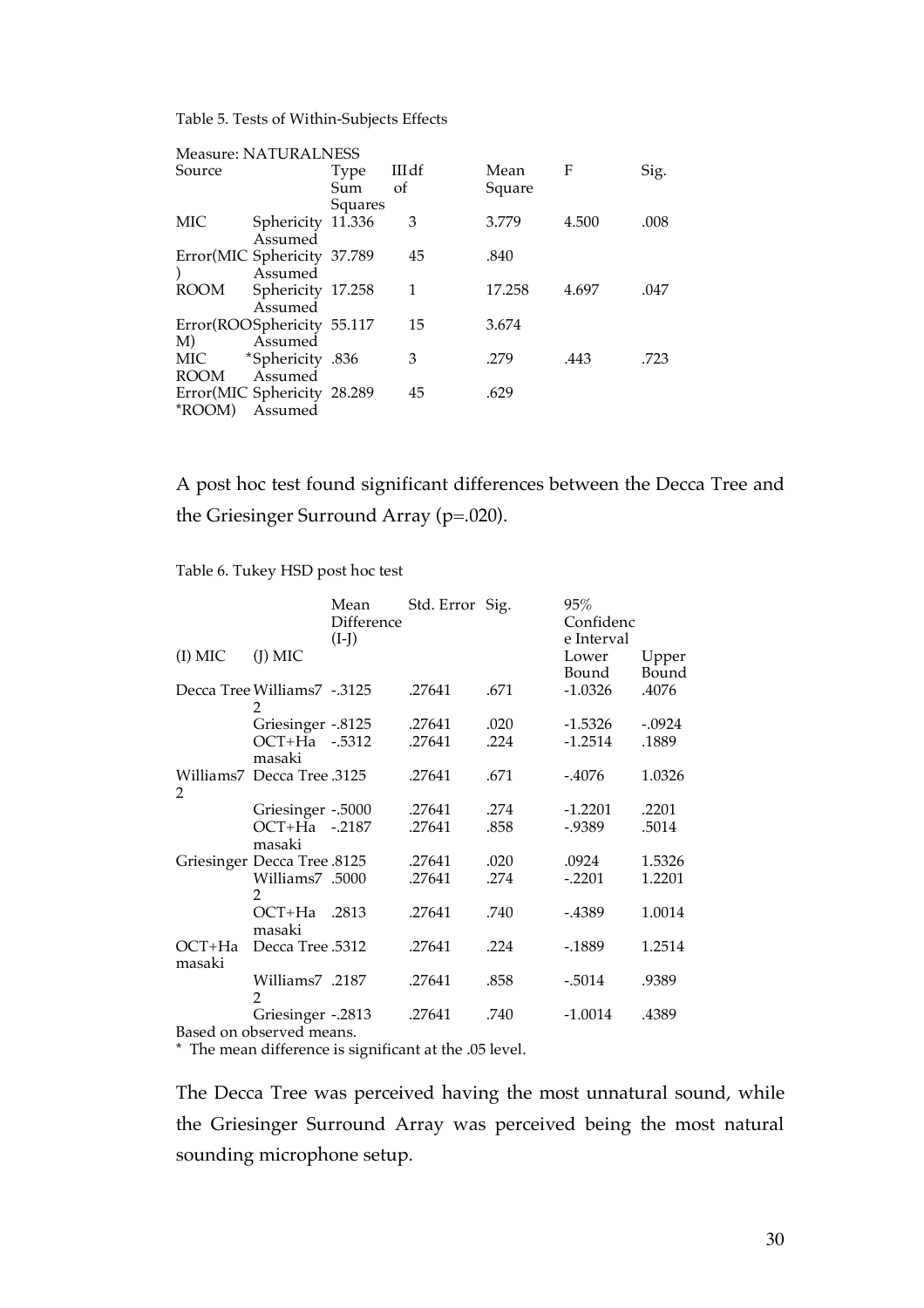#### **4.5 The influence of the room**

Since the statistical analysis revealed that the room had significant effect on all of the measured variables, it was interesting to look a bit closer at the room effect on each individual variable and microphone technique. The mean values are shown in the following figures. The results confirm the observations made during the recording.

![](_page_30_Figure_2.jpeg)

Figure 9. The mean values of each perceived variable for each room

Following figures  $(10 - 13)$  show more closely the recording room influence on each microphone technique. The hall recordings were perceived wider, deeper and more natural sounding than the recordings done in the studio. Also the hall recordings had more natural sound. The hall was preferred over the studio in almost every case. Only the Decca Tree was perceived having deeper sound in the studio than in the hall.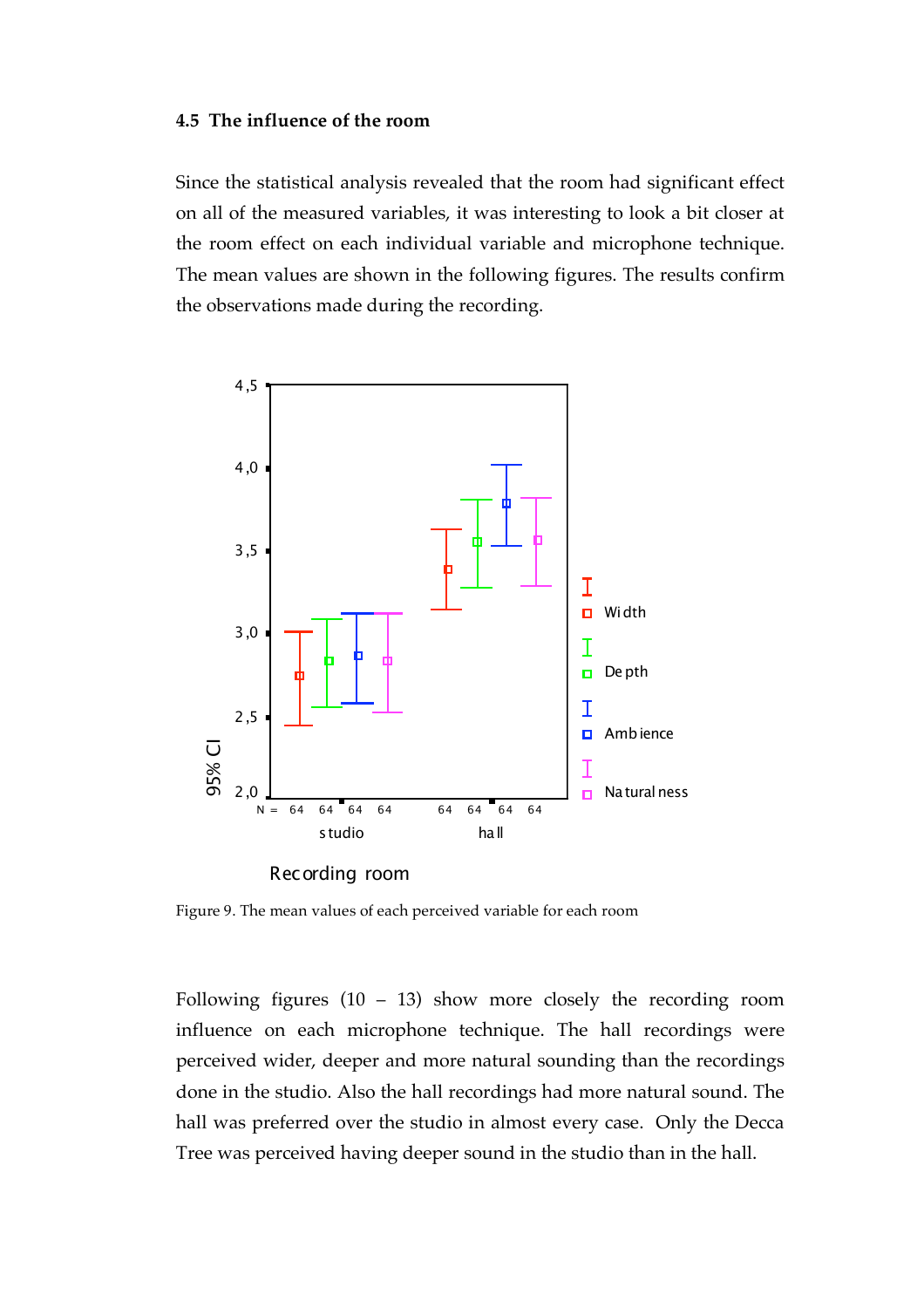![](_page_31_Figure_0.jpeg)

Figure 10. The influence of the recording room on the Decca Tree

![](_page_31_Figure_2.jpeg)

Figure 11. The influence of the recording room on the Williams 72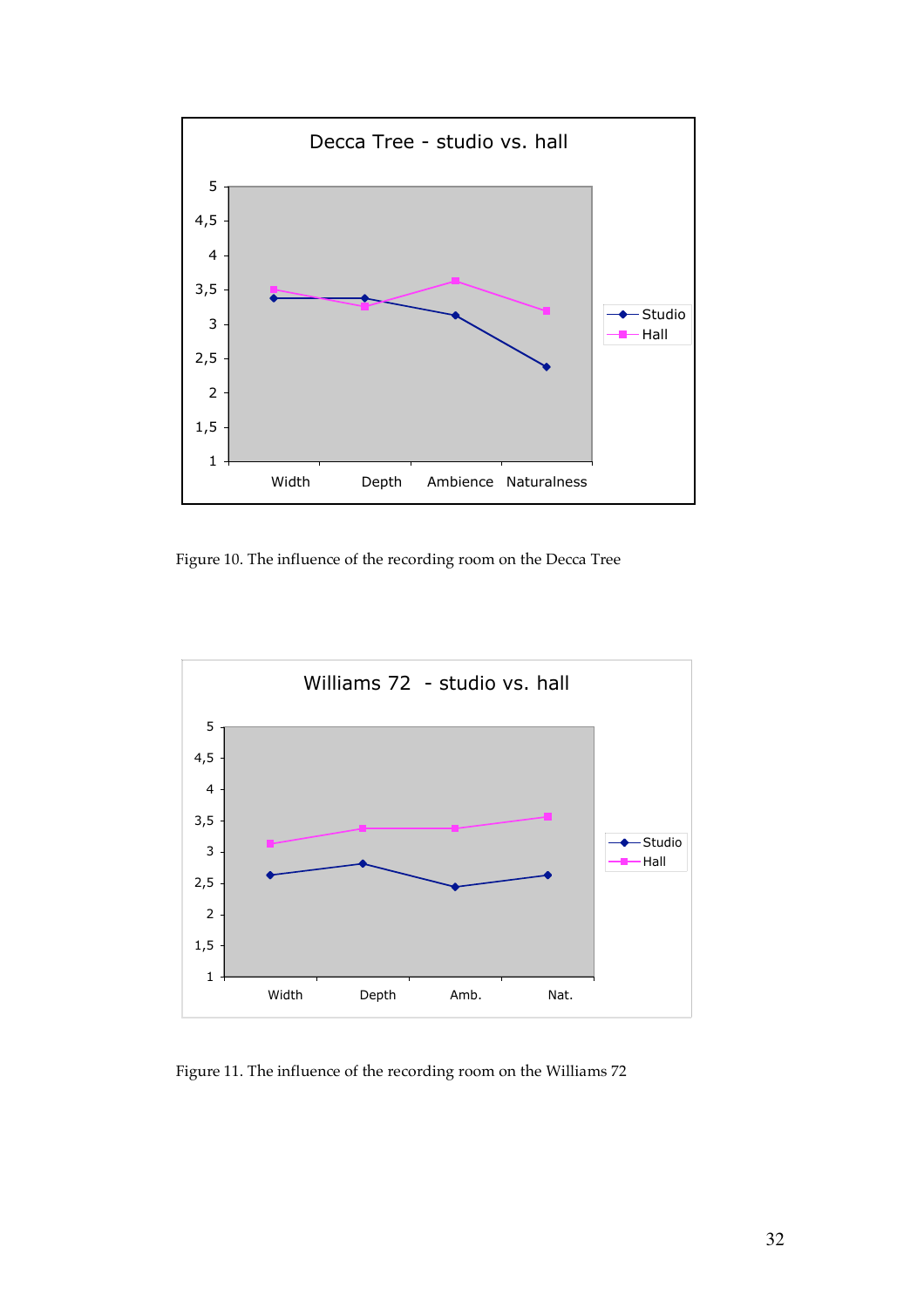![](_page_32_Figure_0.jpeg)

Figure 12. The influence of the recording room on the Griesinger Array

![](_page_32_Figure_2.jpeg)

Figure 13. The influence of the recording room on the OCT+Hamasaki Square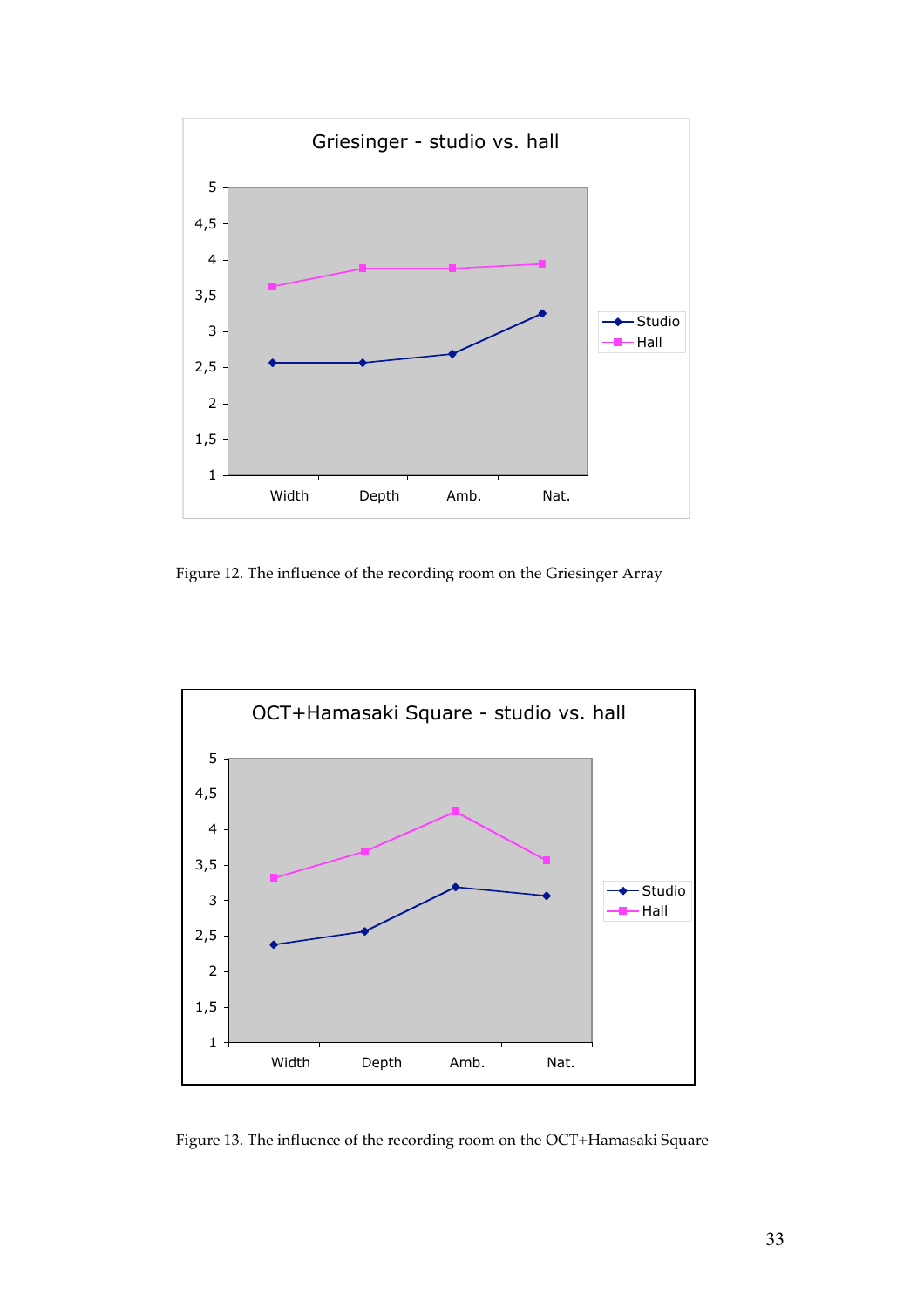## **5 DISCUSSION**

The statistical data confirmed the observations made during the recording. The used recording space had a significant effect to the obtained results. The microphone setups recorded in the hall were perceived having wider, deeper, more ambient and more natural sound. Only the Decca Tree setup that was recorded in the studio was perceived having more depth than Decca Tree recorded in the hall.

The studio recording room was perhaps too small for these multichannel recordings. Since the walls are relatively close to each other there is too much reflected energy in the room. This causes smearing of the image and overall deteriorating if the sound. The studio ambience had a colored, "boxy" quality that was clearly revealed by the surround microphones. This coloration deteriorated the sound and maybe partly explains why almost all the excerpts recorded in the studio were ranked lower than those recorded in the hall. However, the studio room produced more consistent results in all the evaluated variables than those recorded in the hall (see figure 9). Again, this is what one expects from a room that was specially designed for recording music.

Overall, the hall space was better suited for these microphone arrays, simply because it had more volume. The hall had longer reverberation time than the studio and the timbre of the reverb was darker and warmer. The decay of the reverb was more pleasing to the ear. It is interesting that only Decca Tree got somewhat similar ratings on width, depth and ambience despite the recording space used. This may suggest that it is well adapted to varying recording environments and produces relatively consistent results.

Although it was not the purpose of this study to find the best surround microphone setup, some general characteristics of each microphone array were revealed. These are discussed briefly in the following.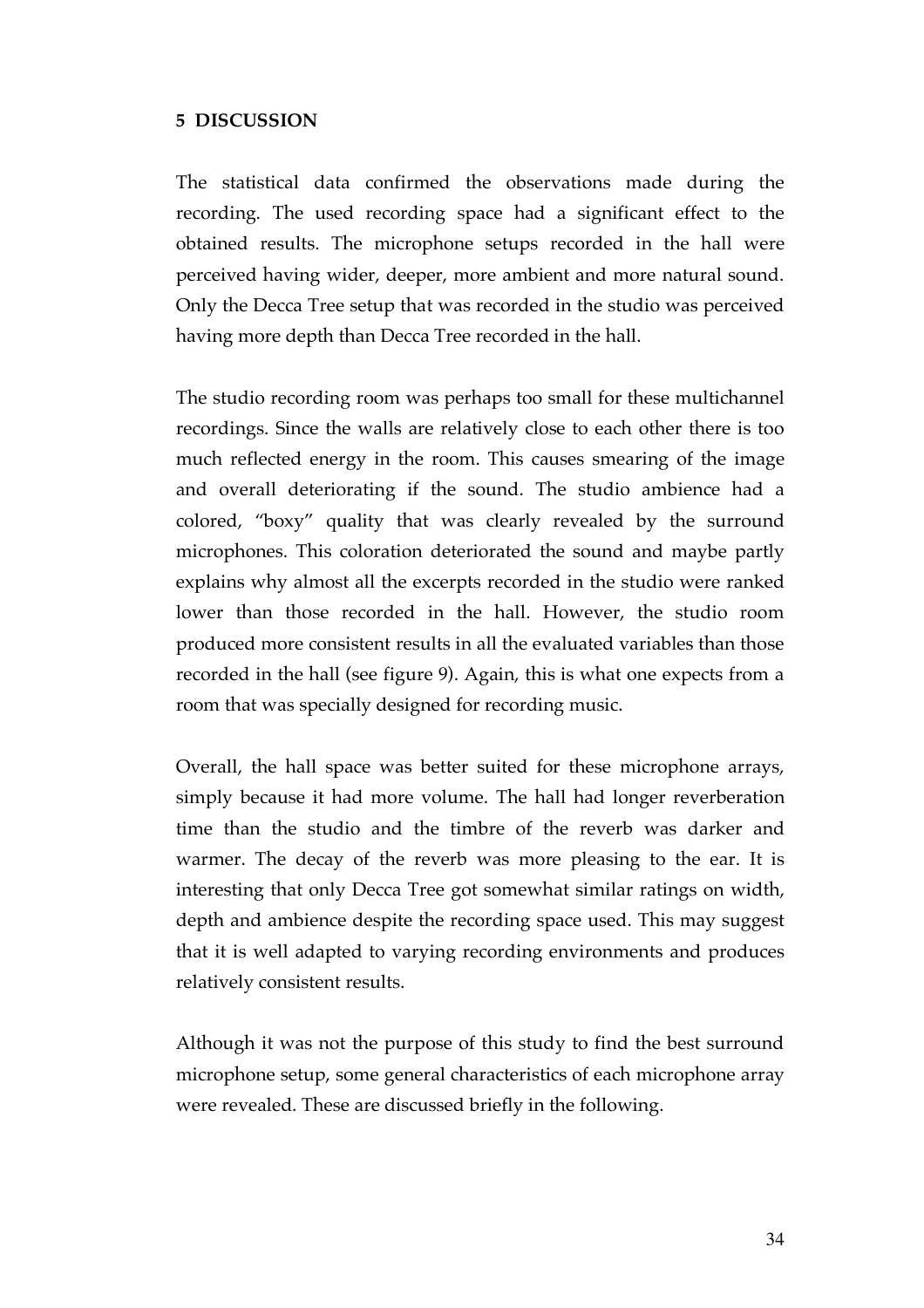#### *1.The Decca Tree in the studio*

The Decca Tree was perceived having the widest and deepest sound of all the microphone setups recorded in the studio space. It was ranked second when the amount of ambience was evaluated. However, it was ranked last when the naturalness of the sound was evaluated.

## *2.The Decca Tree in the hall*

When the width variable was evaluated the Decca Tree was perceived having narrower sound than the widest set up, the Griesinger array. The Decca Tree recorded in the hall was perceived having the flattest and least natural sound. What explains this result? Why the Decca Tree was perceived being the least natural of all the evaluated setups? A post hoc test revealed significant differences between it and the Griesinger array. Did the timbre of the sound contribute to the results? Actually, during recording the examples it was observed that all the microphone setup had a different timbre character. A timbre analysis done on Matlab MIR Toolbox revealed that the Decca Tree in the studio was the brightest sounding microphone array. It had the highest Spectral Centroid and Spectral Roll-off values (figure14).

![](_page_34_Figure_4.jpeg)

Figure 14. Mean Spectral Centroid and Spectral Roll-off values of the evaluated microphone techniques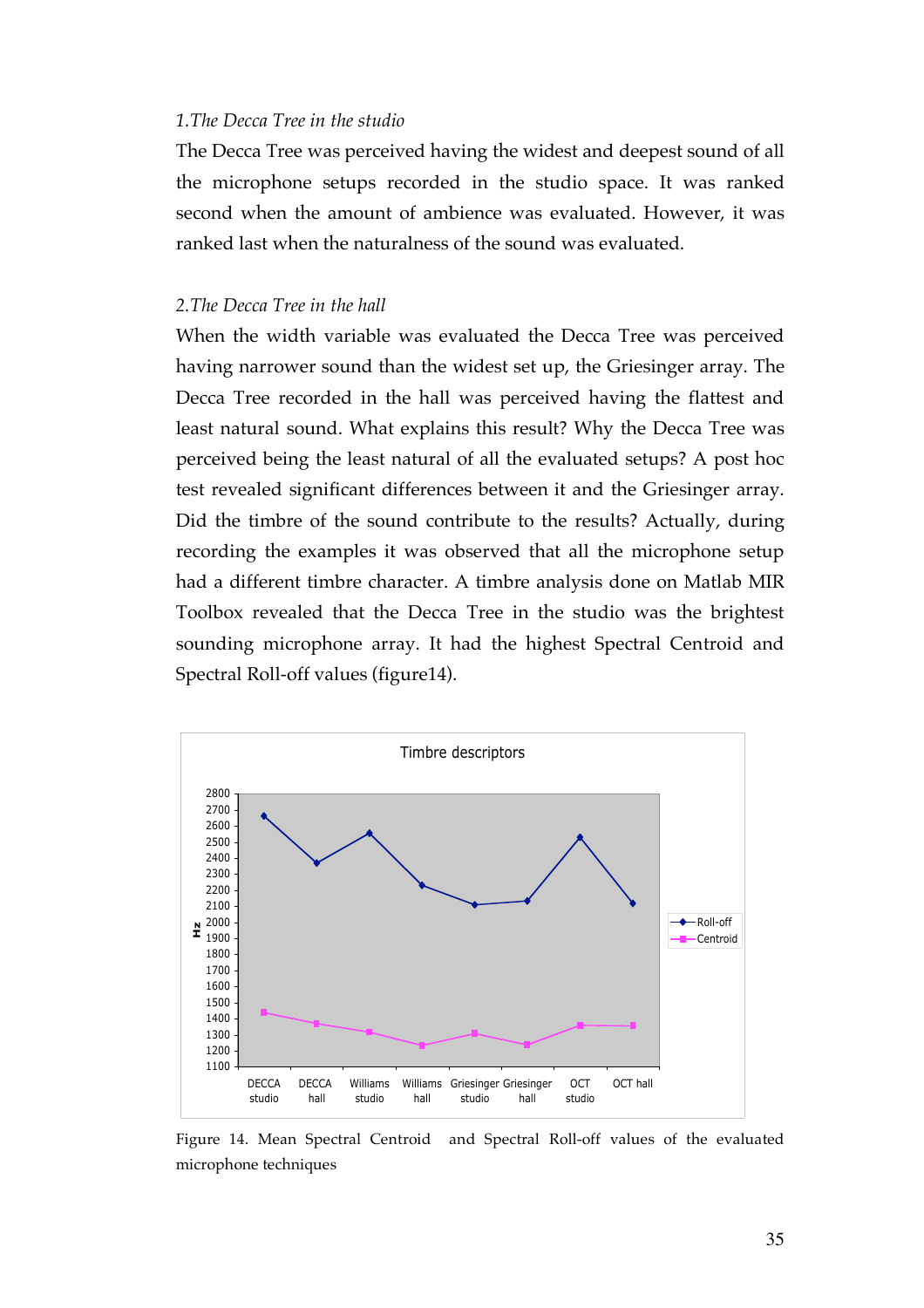Perhaps the Decca Tree sound was perceived being overly bright and hence least natural? In a future study it would be interesting to evaluate the timbre differences more closely and perhaps search for correlations between the timbre descriptors and the evaluated variables.

## *3. The Williams 72 in the studio*

The Williams 72 setup was based on the carefully calculated recording angles to obtain the best possible critical linking and least amount of cross talk between the microphones (Williams & Le Du, 2000). In the studio recordings it was perceived having the second widest and deepest sound after the Decca Tree. The Williams 72 array was ranked last in the evaluated ambience and the performed post hoc test revealed significant differences between Williams 72 and the OCT with the Hamasaki Square. These microphone setups clearly captured ambience differently. The Williams 72 array had the "driest" sound of all the evaluated microphone setups. This is not necessarily a negative thing and may suggest that it can be used in different situations and for recording different type of music than the other setups. It was perceived having not so natural sound, slightly more natural than the Decca Tree.

## *4. The Williams 72 in the hall*

The Williams 72 array performed better in the hall ambience. The obtained data revealed that it was clearly more sensitive to the space it was used in than, for example, the Decca Tree.

The sound of the Williams 72 recorded in the hall was perceived being wider, deeper and more ambient than the studio version, but it was still the driest sounding microphone setup. Also, it was perceived as being more natural sounding in the hall.

## *5. The Griesinger Surround Array in the studio*

The Griesinger Suround Array was perceived having rather narrow and flat sound. It and the OCT with the Hamasaki Square were perceived having the least depth of all the setups recorded in the studio space. The Griesinger Suround Array was perceived having a slightly wider sound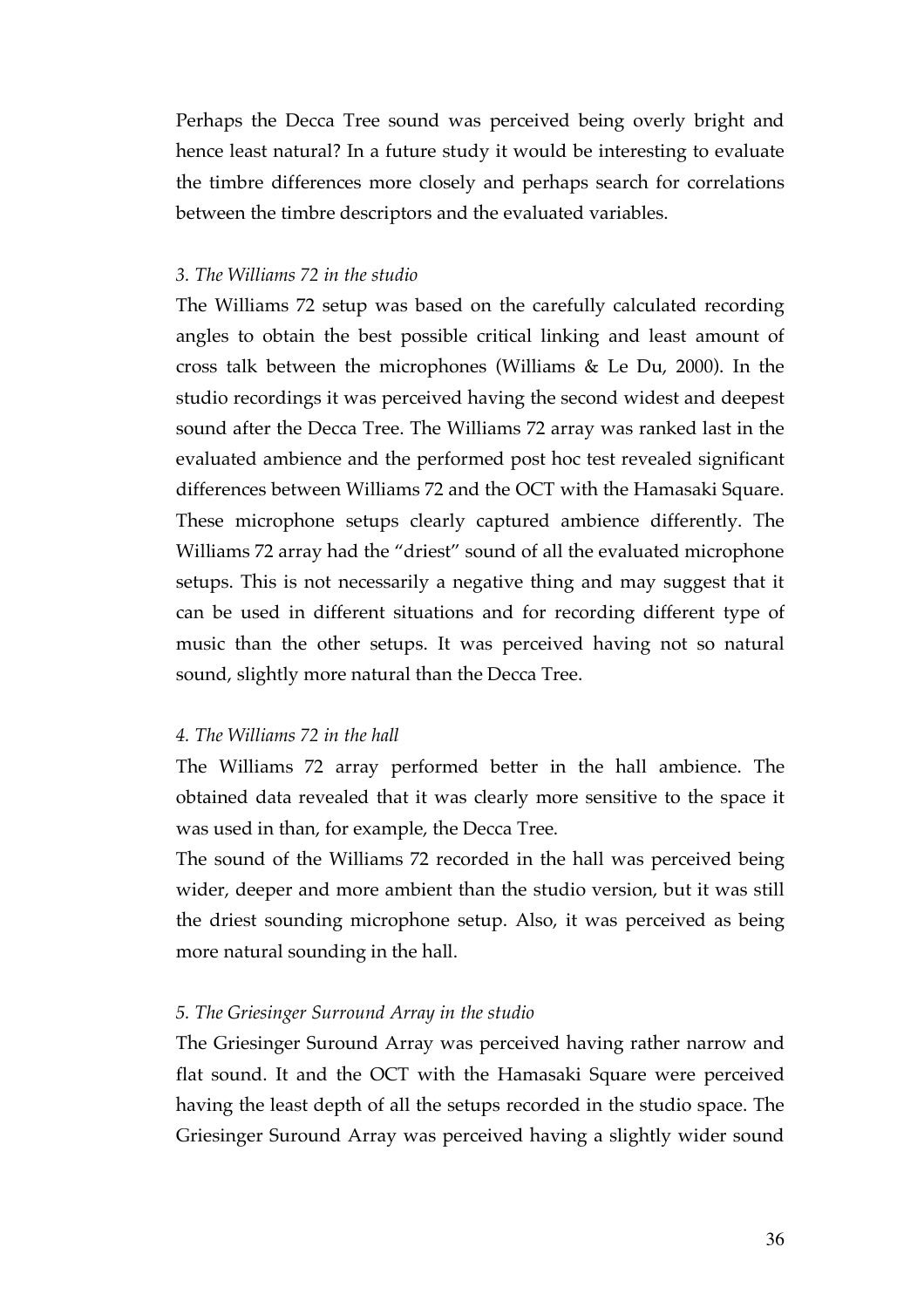than the OCT with the Hamasaki Square. Also, it was not that ambient sounding either, but it was clearly the most natural sounding setup.

## *6. The Griesinger Surround Array in the hall*

The Griesinger Suround Array clearly performed better in the hall space than in the studio. It was ranked first in width, depth and naturalness. The results may suggest that the "open" sound of omni-patterned microphones please the ear and contribute to the perceived naturalness of the sound. Perhaps the spacing of the microphones has also something to do with it? Maybe the width of the array creates longer level and arrival time differences between the microphones capsules despite the used omni pattern. Perhaps the ambience of the hall enhanced this character. A post hoc test revealed significant differences between it and the Decca Tree on the evaluated naturalness of the sound. Again, the timbre analysis revealed that the Griesinger Suround Array was the darkest sounding setup. When one thinks about the practicalities of each microphone array, the Griesinger array was the easiest and fastest to setup.

## *7. The OCT with the Hamasaki Square in the studio*

The OCT with the Hamasaki Square was perceived having the narrowest and the flattest sound. It was perceived having the most ambient sound and when the naturalness was evaluated it was ranked second, after the Griesinger Suround Array.

## *8. The OCT with the Hamasaki Square in the hall*

Like most of the microphone setups, the OCT with the Hamasaki Square clearly performed better in the hall than in the studio. Because of the sheer size of the setup, it needs relatively large space around it. It was ranked first when the amount of ambience was evaluated. This was expected from what was perceived during the recording. The design of the array explains the results. It uses four microphones for capturing the surround channels whereas other arrays use only two. The side pointing figure-eight -patterned microphones pick up efficiently the lateral reflecting energy thus enhancing the amount of ambience perceived in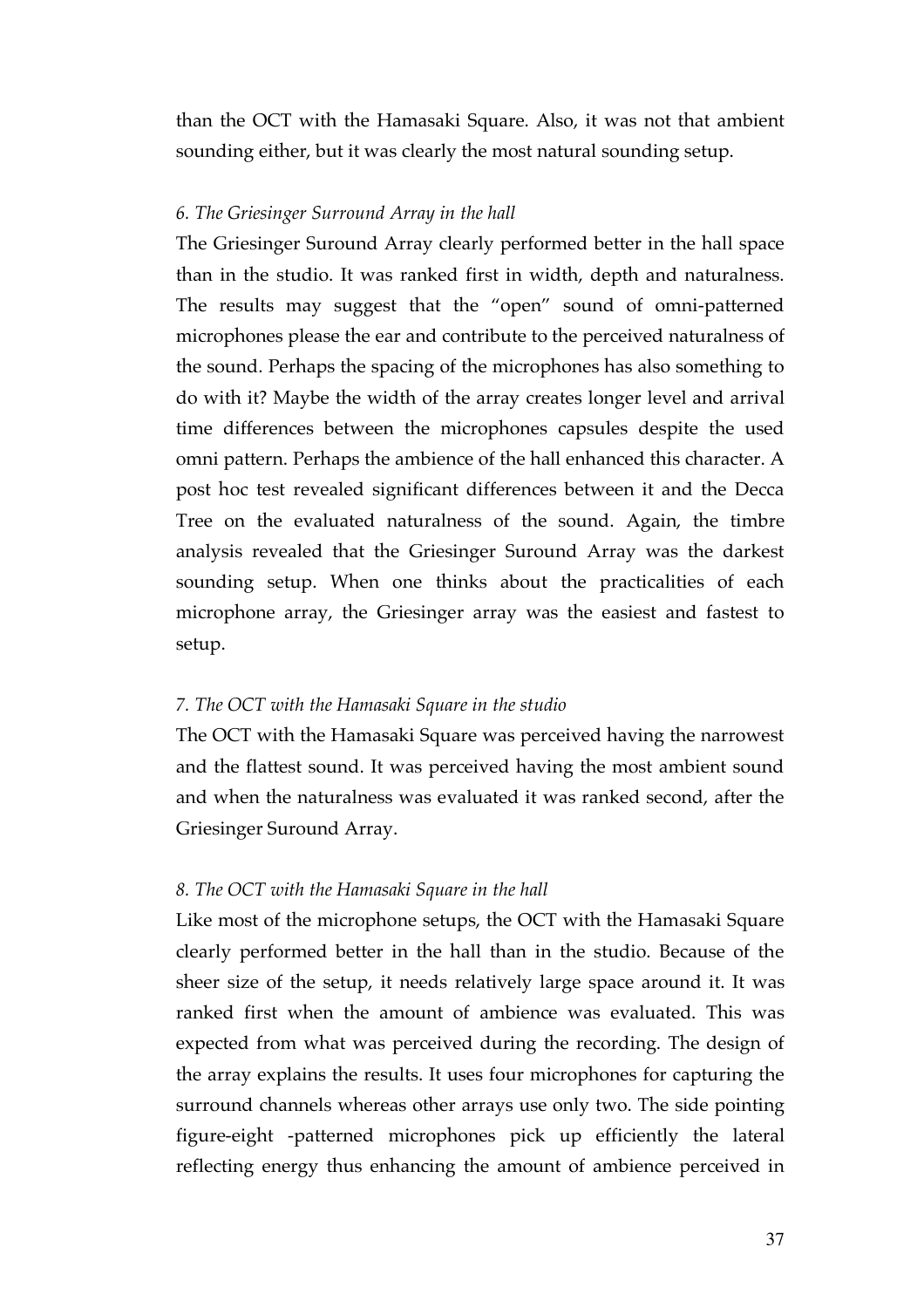the recording. And the distance from the front microphones helps to reduce the cross talk. The sound of the OCT with the Hamasaki Square was perceived rather natural. It ranked second when naturalness was evaluated. It suffered in the "tight" studio space and the results between the studio and hall recordings are considerable.

It is interesting to investigate the results keeping the used microphone polar-patterns in mind. The Decca Tree and Griesinger Surround Array used a combination of omni- and cardioid-patterned microphones while the Williams 72 array was all cardioid setup. The OCT with the Hamasaki Square used a combination of cardioid-patterned and figure eight microphones. Microphone frequency responses change with the chosen polar pattern. Generally, the omni-patterned microphones capture the low frequency energy more efficiently (Starck, 2002). This needs to be taken into calculation when speculating with the timbre differences between the setups in possible future studies.

## **6 CONCLUSION**

Above microphone techniques clearly require sufficient space around them. The sound of the room will affect the character of the sound source. This is nothing new, however. Any recording engineer knows through his or her experience that in order to get the best possible sound one needs to use the best possible source in best possible space with the best possible routing and processing. All the variables in a signal chain are interactive. In surround recording the space has even more importance than in the regular multi-track recording. It is advisable to find a best possible sounding space when recording is done in surround.

A church, a concert hall, a relatively large studio room or a decent sounding club environment would be ideal for recording multichannel audio. Naturally, the style of music and aesthetic goals of the production suggest the appropriate space.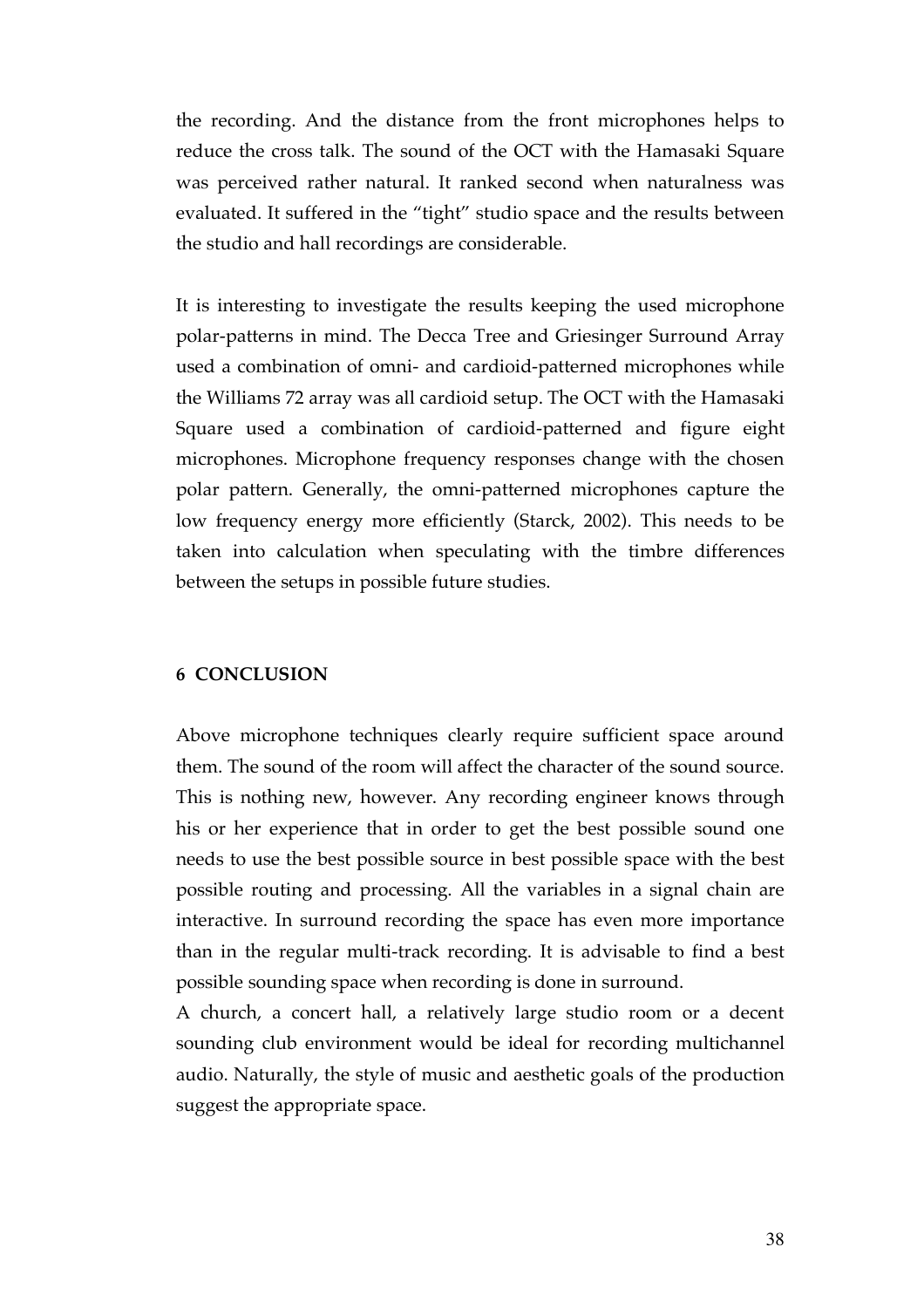It is important to notice that all the recorded examples were in their raw, unmixed form. One can argue whether this was the best way to evaluate the recorded examples. It is very rare that people get to hear and evaluate sound at this early in the record producing stage. Normally, the balance of the channels would be adjusted according to the taste of the mixing engineer. Often EQ, compression, delay and reverb is added to the channels to obtain the desired results. After the mixing the recording goes through even further subtle processing in mastering studio. The consumer gets to hear the finished product only after it has arrived at the store. Perhaps it would be a good idea to have a listening test done to the final, mixed and mastered version of the recording. This would surely relate more to the real life situations.

In the end one needs to keep in mind that the results obtained by a listening test are not conclusive. The results obtained here may give a reference to work with when applying the tested microphone techniques in real recording situation. Whatever the results are, it must be the ear and the experience of an engineer that dictate the technical choices in order to arrive at the desired aesthetic and artistic goals.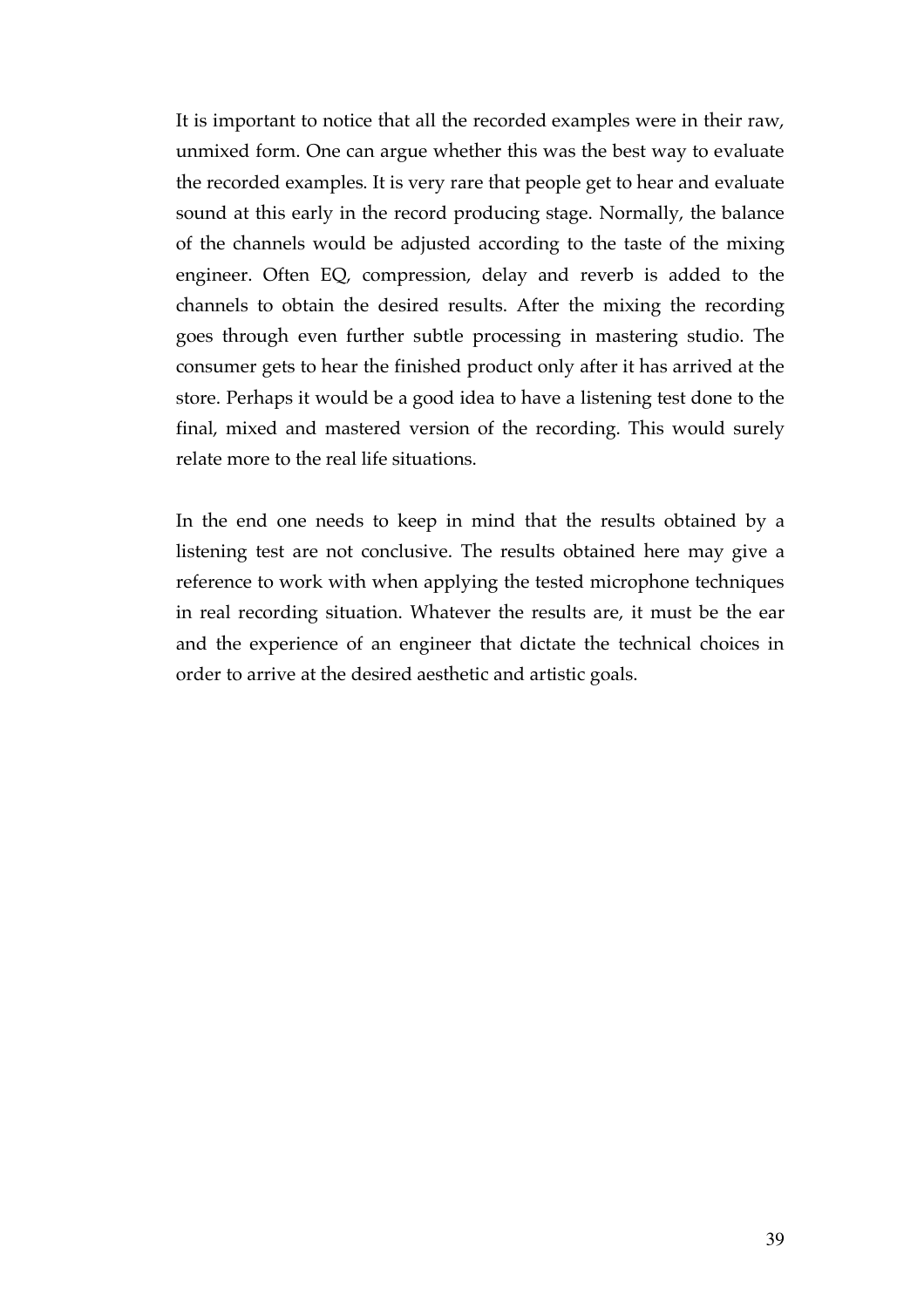#### **7 REFERENCES**

Berg, J. & Rumsey, F. (2002). Validity of selected spatial attributes on the evaluation of 5 channel microphone techniques. 112<sup>th</sup> AES Convention in Munich. Convention paper 5593.

Blauert, J. (1983). Spatial hearing – the psychoacoustics of human sound localization. Cambridge, MA. MIT Press.

Campbell, M. & Greated, C. (1987). The Musician's Guide to Acoustics. London: J.M.Dent & Sons LTD

DPA Microphones (2003). A Surround Microphone Set up for Clasical Music. DPA Microphones workshop on mic techniques for multichannel audio. AES  $24<sup>th</sup>$ International Conference in Banff, Canada, 2003. Retrieved 4/11/05 www.dpamicrophones.com

Ekman, H. & Berg, J. (2005). The three-dimentional acoustic environment as depth cue in sound recordings. 118<sup>th</sup> AES Convention in Barcelona, Spain. Convention Paper 6513.

Essert, , R. (1997). Progress in concert hall design – developing an awareness of spatial sound and learning how to control it. EBU Technical review, 1997.

Fukada, A. , Tsujimoto, K. & Akita, S. (1997). Microphone Techniques for Ambient Sound on Music Recording. 103rd AES Convention, 1997. Preprint 4540.

Griesinger, D. (2000). The Theory and Practice of Perceptual Modeling – How to Use Electronic Reverberation to Add Depth and Envelopment Without Reducing Clarity. Tonmeister Conference. Hannover, Germany, Nov. 2000, Preprint.

Griesinger, D. (2000). Spaciousness and Envelopment in Musical Acoustics. Retrieved 3/11/05 from www.world.std.com/griesngr

Holman, T. (2000). 5.1 Surround Sound – Up and Running. Boston: Focal Press

Hunter Starck, S. (2002). Live Sound Reinforcement. Boston: MixBooks

ITU-R, Recommendation BS.775-1. 1992-1994. Multichannel stereophonic sound systems with and without accompanying picture. International Telecommunications Union. Retrieved 5/5/06 from www.itu.int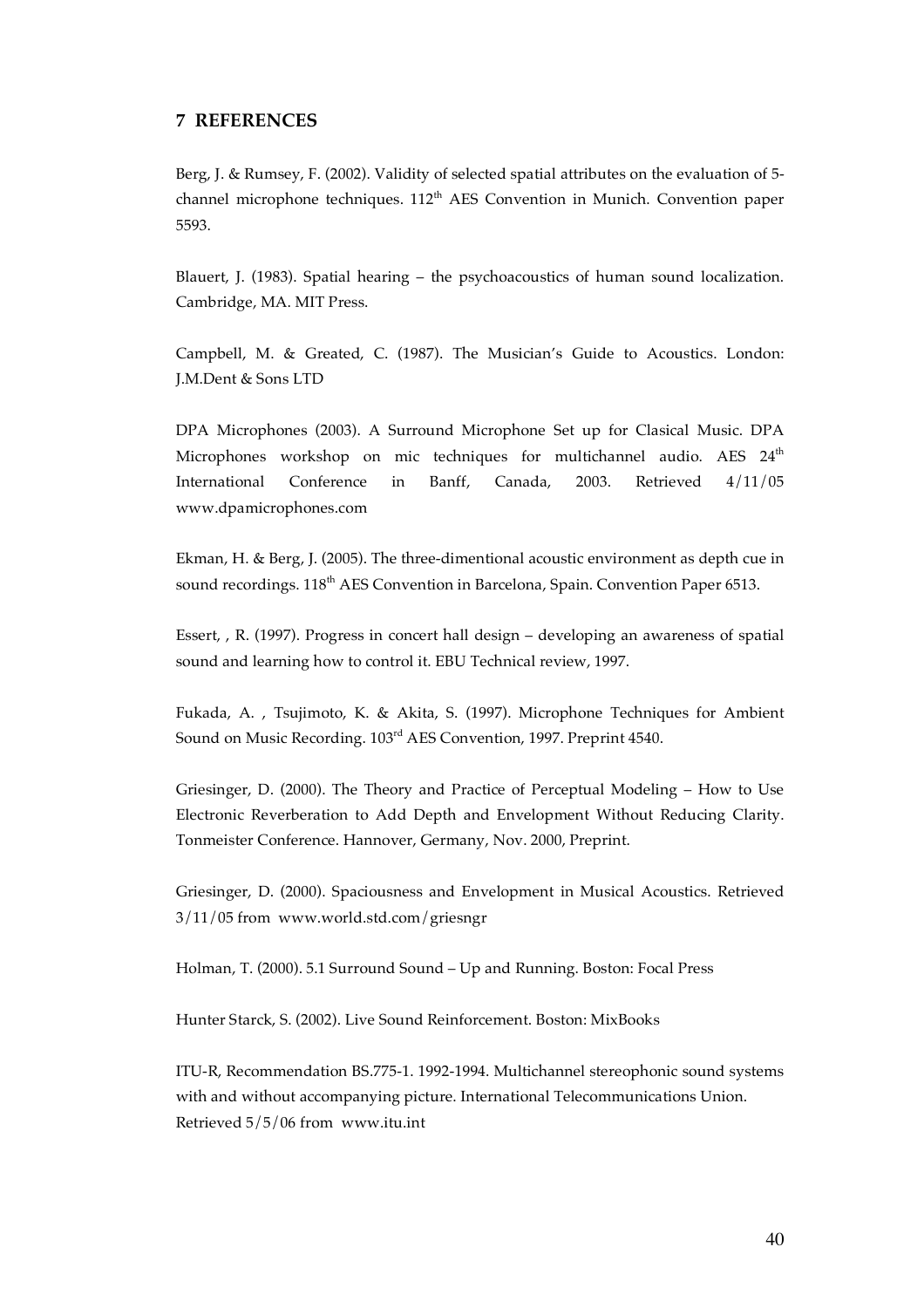ITU-R, Recommendation BS.116-1. 1997. Methods for the subjective assesment of small impairments in audio systems including multichannel sound systems. International Telecommunications Union Radiocommunication Assembly. Retrieved 5/5/06 from www.itu.int

Katz, B. (2002). Mastering Audio – The Art and The Science. Boston: Focal Press Mason, R. (1999). Microphone techniques for multichannel surround sound. University of Surrey. Retrieved 4/2/06 from http://epubs.surrey.ac.uk/recording/3

Neher, T. , Rumsey, F. & Brooks, T. (2002). Training of listeners for the evaluation of spatial sound reproduction. 112<sup>th</sup> AES Convention in Munich, Germany. Convention Paper 5584.

ORF Seminar (2001). ORF Multichannel seminar. Retrieved 2/23/06 from www.hauptmikrofon.de

The Recording Academy's Producers & engineers Wing (2004). Recommendations for surround sound production. Retrieved 21/10/05 from http://www.grammy.com/pe\_wing/guidelines/index.aspx

Rumsey, F. & Lewis, W. (2002). Effect of rear microphone spacing on spatial impression for omnidirectional surround sound microphone arrays.  $112<sup>th</sup>$  AES Convention in Munich, Germany. Convention Paper 5563.

Streicher, R (2003). The Decca Tree – It is not just for stereo anymore. Retrieved 21/10/05 from www.wesdooley.com/pdf/surround\_sound/decca\_tree-urtext.pdf

Steinke, G. (1996). Surround sound: The new phase, an overview. 100th AES Convention in Copenhagen, Denmark. Preprint 4286.

Swedien, B. (2003). Make Mine Music. Norway: Mia Musikk

Theile, G. (2001). Multichannel natural recording based on psychoacoustic principles. Retrieved 21/10/05 from www.irt.de/wittek/hauptmikrofon/theile/multich\_recording\_30.oct.2001\_pdf

Wightman, F. & Kistler, D. (1992). The dominant role of low-frequency interaural time differences in sound localization. Journal of the Acoustical Society of America, 91(3).

Williams, M. & Le Du, G. (2000). Multichannel Microphone Array Design. 108<sup>th</sup> AES Convention in Paris. Preprint 5157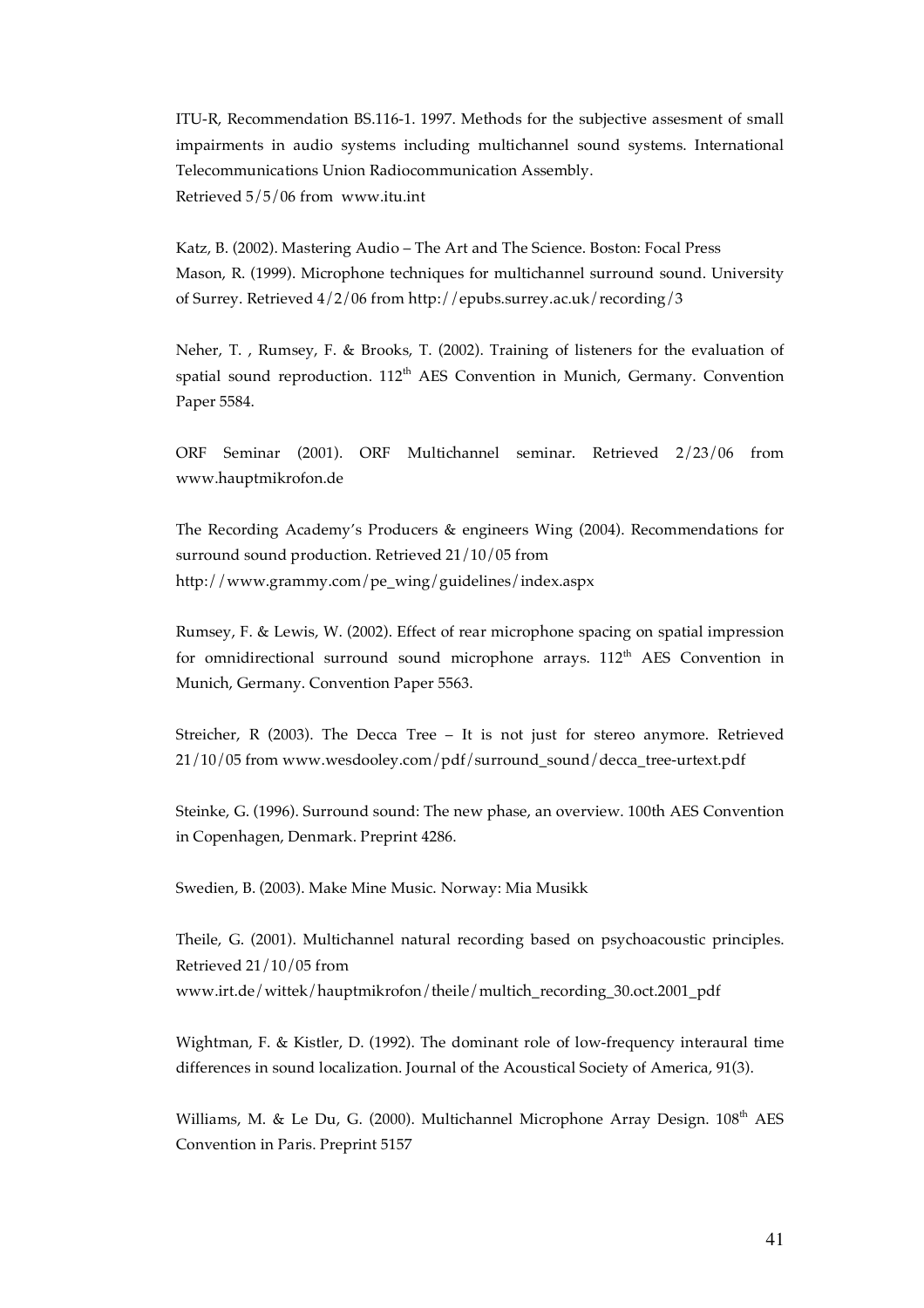Williams, M. (1987). Unified Theory of Microphone Systems for Stereophonic Sound Recording. 82nd AES Convention in London. Preprint 2466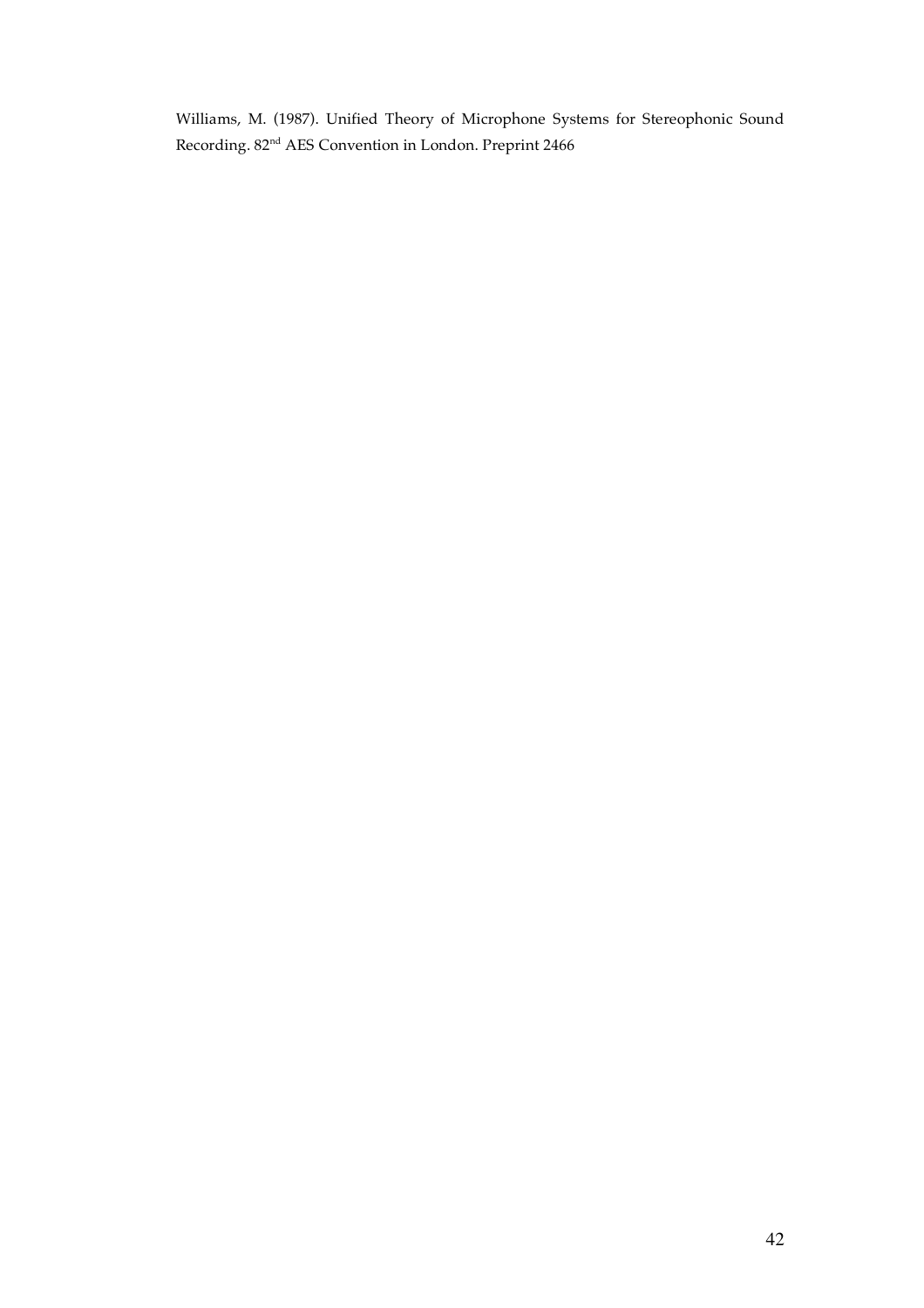## **8 APPENDIX**

## **8.1 The questionnaire**

## **MMT LISTENING TEST**

You will hear eight examples of a same piece of music. The examples are labeled as A, B, C, D, E, F, G and H. Your task is to evaluate the each example in terms of :

- 1. Sound source width
- 2. Sound source depth
- 3. The amount of ambience in the recording
- 4. The naturalness of the sound

You are asked to first listen and then rate the examples on the scale of 1 – 5. You may proceed at your own speed and listen as long as you please. You can compare the examples at your own will by pressing the A, B, C and D labeled buttons at the control desk. By pressing the space bar you may stop and start the music.

Remember, there is no right or wrong answer. Take your time, trust your ears and rate the examples how you hear them.

The illustration below helps to clarify what to listen for.

![](_page_42_Figure_11.jpeg)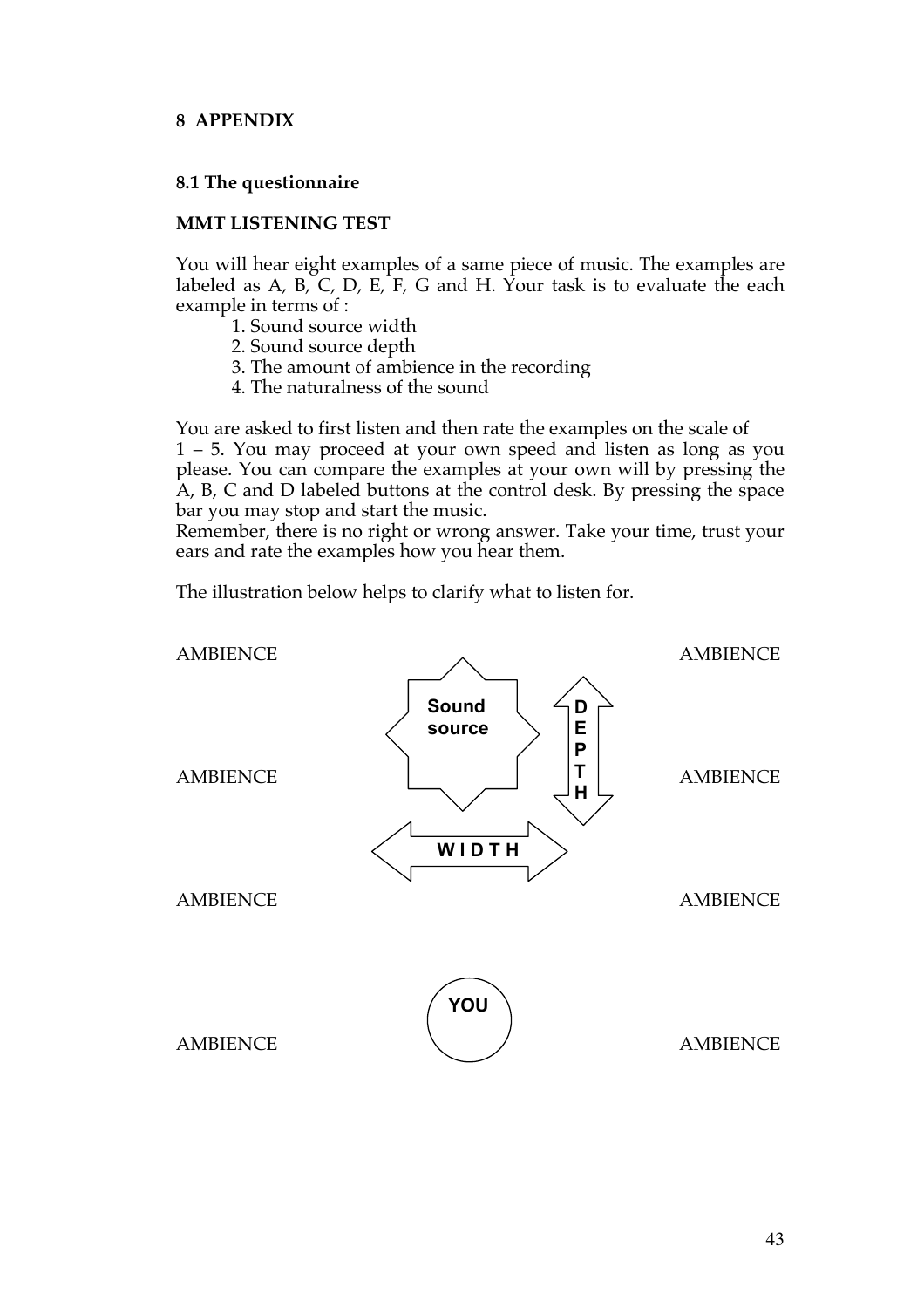## **1. The sound source width**

|         | Wide        |              |                |                |                |   |  |
|---------|-------------|--------------|----------------|----------------|----------------|---|--|
| Example | $\mathbf A$ | $\mathbf{1}$ | $\overline{2}$ | 3              | $\overline{4}$ | 5 |  |
|         | B           | $\mathbf{1}$ | $\overline{2}$ | $\mathfrak{Z}$ | $\overline{4}$ | 5 |  |
|         | $\mathbf C$ | $\mathbf{1}$ | $\overline{2}$ | 3              | 4              | 5 |  |
|         | D           | $\mathbf{1}$ | $\overline{2}$ | 3              | 4              | 5 |  |
|         | E           | $\mathbf{1}$ | $\overline{2}$ | 3              | 4              | 5 |  |
|         | $\mathbf F$ | $\mathbf{1}$ | $\overline{2}$ | 3              | 4              | 5 |  |
|         | G           | $\mathbf{1}$ | $\overline{2}$ | 3              | 4              | 5 |  |
|         | H           | 1            | $\overline{2}$ | 3              | 4              | 5 |  |

# **2. The sound source depth**

|         |             | Flat         |                |                |                | Deep |  |
|---------|-------------|--------------|----------------|----------------|----------------|------|--|
| Example | $\mathbf A$ | $\mathbf{1}$ | $\overline{2}$ | $\mathfrak{Z}$ | $\overline{4}$ | 5    |  |
|         | B           | $\mathbf{1}$ | $\overline{2}$ | $\mathfrak{Z}$ | 4              | 5    |  |
|         | $\mathbf C$ | $\mathbf{1}$ | $\overline{2}$ | 3              | $\overline{4}$ | 5    |  |
|         | D           | $\mathbf{1}$ | $\overline{2}$ | 3              | 4              | 5    |  |
|         | E           | $\mathbf{1}$ | $\overline{2}$ | 3              | 4              | 5    |  |
|         | F           | $\mathbf{1}$ | $\overline{2}$ | 3              | 4              | 5    |  |
|         | $\mathbf G$ | $\mathbf{1}$ | $\overline{2}$ | 3              | 4              | 5    |  |
|         | $\mathbf H$ | 1            | $\overline{2}$ | 3              | 4              | 5    |  |

# **3. The amount of ambience**